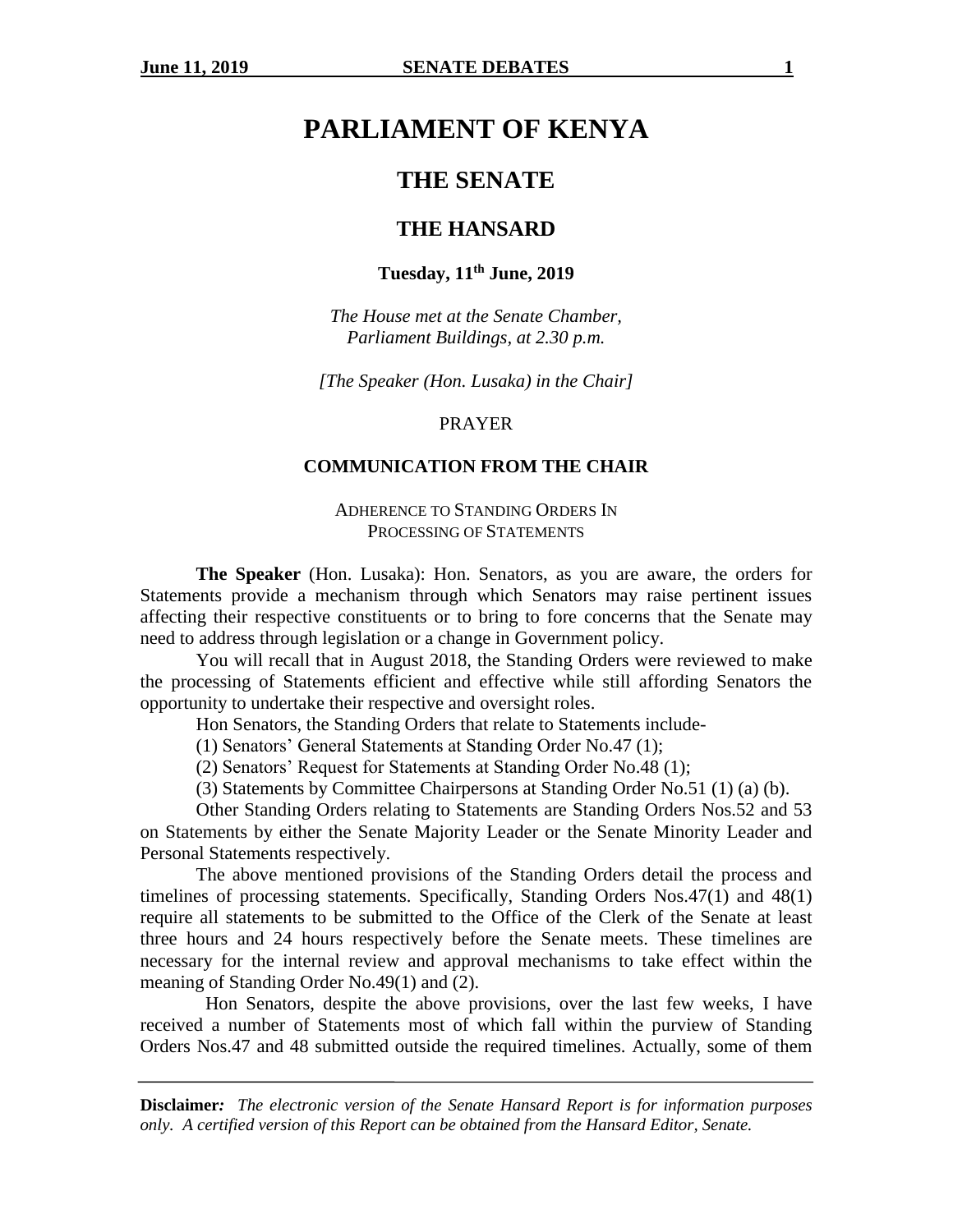have been submitted for approval at the Chair while the sitting is on-going. You will agree with me that late submission of Statements leaves me with very limited time to review and make a considered determination pursuant to Standing Order No.49(2) thereby compromising the accuracy and clarity of the matters that require to be addressed and the referral to relevant committees of the Senate for consideration.

Moving forward, I wish to advise hon. Senators to adhere strictly to the provisions relating to Statements. As your presiding officer, I will not approve any Statement that does not satisfy the stated timelines and the provisions of Standing Order No.49. Please, be guided accordingly.

I thank you.

What is your point of order, Sen. Wetangula?

**Sen. Wetangula**: On a point of order, Mr. Speaker, Sir. You are dead right in strict compliance with the Standing Orders. However, in practical terms, it is very difficult. There are certain issues and happenings that will be so important but may not fall within the framework of the Standing Orders as you read them. That is why you exercise your discretion under Standing Order No.1.

If one of us was assaulted by goons at the gate while coming here five minutes to time and we will require to raise a statement on the Floor of the House for the protection of Members, then the times lines have to be vacated and waived for the better management of the House. We agree with you that, for example, if a Member is raising a point of order or a statement on a matter that happened in our counties a week or a month ago, we have sufficient time to come to you through the Office of the Clerk of the Senate in good time.

Mr. Speaker, Sir, it is good to give us a rider that there will be exceptional circumstances that will require flexibility for the better management of the House and the affairs of state. Otherwise, if we become too strict, the law becomes an ass and we do not want to go in that direction.

I thank you.

**The Speaker** (Hon. Lusaka): I will use Standing Order No.1 when it is extremely necessary. However, it has become necessary to issue that directive because the requests to the Chair, even while the sitting, are becoming too many thus not giving me adequate time to comprehend what the Statement is all about. Let us try our level best to adhere to the Standing Orders. While exercising my discretion, I will consider what is extremely necessary as and when it arises.

**Sen. (Eng.) Maina**: Mr. Speaker, Sir, I rise to support Sen. Wetangula. I wish to underline my support for his sentiments. There should be no rule in this House which binds you as the Chair to any particular kind of horse-riding approach. I am glad to hear that you will exercise your discretion.

**Sen. Malalah**: Mr. Speaker, Sir, as much as I agree with your direction, I would like to raise an issue on the replies to statements. Most of the statements are not replied in good time. How I wish you devised a mechanism to look into this issue because we have raised a number of issues on the Floor of this House to which we have not received any replies. As much as you are giving direction on how the statements should be transacted,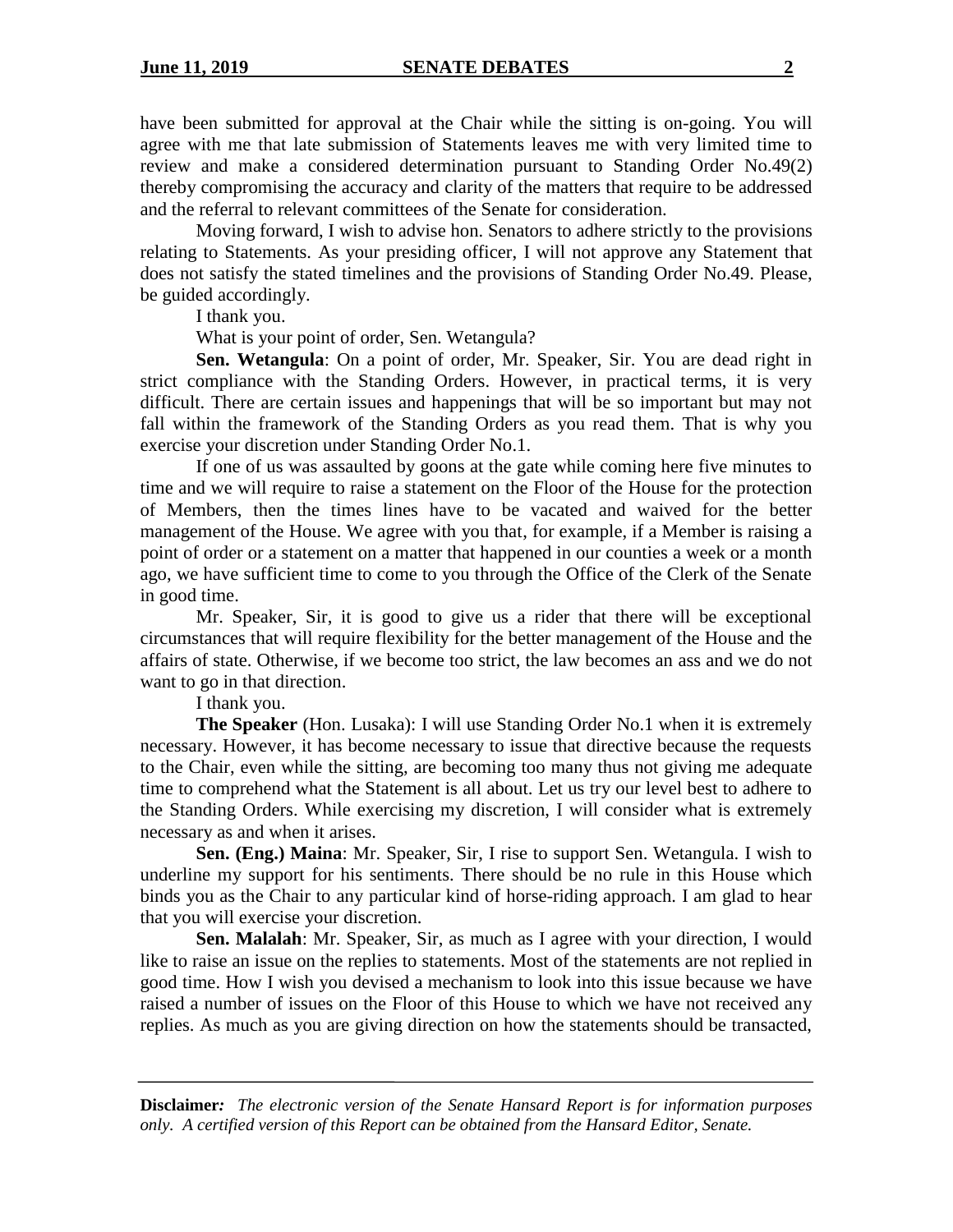you should also look into the issues on how the chairpersons of the respective committees reply in good time.

**The Speaker** (Hon. Lusaka): I hope the Chairperson of the committees have heard that.

Kindly proceed, Sen. Linturi. Your name has been appearing on my screen since we began the sitting. Is it by default?

**Sen. Linturi**: Mr. Speaker, Sir, it must be by default. I apologize.

**The Speaker** (Hon. Lusaka): Kindly, proceed, Sen. Cherargei.

**Sen. Cherargei**: Mr. Speaker, Sir, I agree that the direction you gave was necessary considering that there are many issues. However, in terms of reply, we still need to stick to the timelines because some of the Government agencies and the people that are supposed to get back to the chairpersons need adequate time to consult. By the time we are engaging the Senator concerned on a statement that had been sought, it should be adequate.

Secondly, I agree with my colleagues that you should create exceptional circumstances because some of the things are urgent and important. I therefore agree with my colleagues that in your direction, you should give us exemption because some issues are matters of life and death that must come to your attention at an appropriate time.

Mr. Speaker, Sir, thirdly, I have noticed that the Statement Hour spills into the time meant for debate and other things that are before the House. I therefore agree with you that I hope this will ensure that we have an efficient Statement Hour that will allow us to discuss other things that are monumental and important to the Republic of Kenya.

I thank you.

**Sen. Mutula Kilonzo Jnr**.: Mr. Speaker, Sir, before the Chairperson of the Committee on Energy, Roads and Transportation leaves, I would like to state that I am a victim of one of the people who approached you recently about the Kiboko oil spillage, and I came to the Chair. If I violated some rules, I must apologize. However, it was an emergency. The emergency has already been responded to. Therefore, the point raised by Sen. Wetangula is valid that some exemption should be made. Where a statement like that one has a comprehensive response, for purposes of consumption, the pipeline cost the country Kshs51billion yet it is leaking and rusting. This is something that must come here for debate and discussion.

**Sen. Wamatangi**: Mr. Speaker, Sir, without repeating what my colleagues have said, one of the considerations that I believe through my experience in this House is necessary for me to make is, I absolutely agree with you and I am not opposed to the changes that were made to the Standing Orders. If we compare the relevance of discussions in this House when we are discussing Bills, Motions and Statements which are on the Floor, Statement Time is when Members of this House can be relevant to the on-goings out there.

Most of the discussions that we hold here on the other issues are largely for the purposes of legislative making. For the day-to-day matters that are on-going in our areas and the counties that we represent, are only raised properly and currently during statements. In future, I urge us to consider allowing some space whereby statements can be discussed. There would be some longevity of time for Members to be current.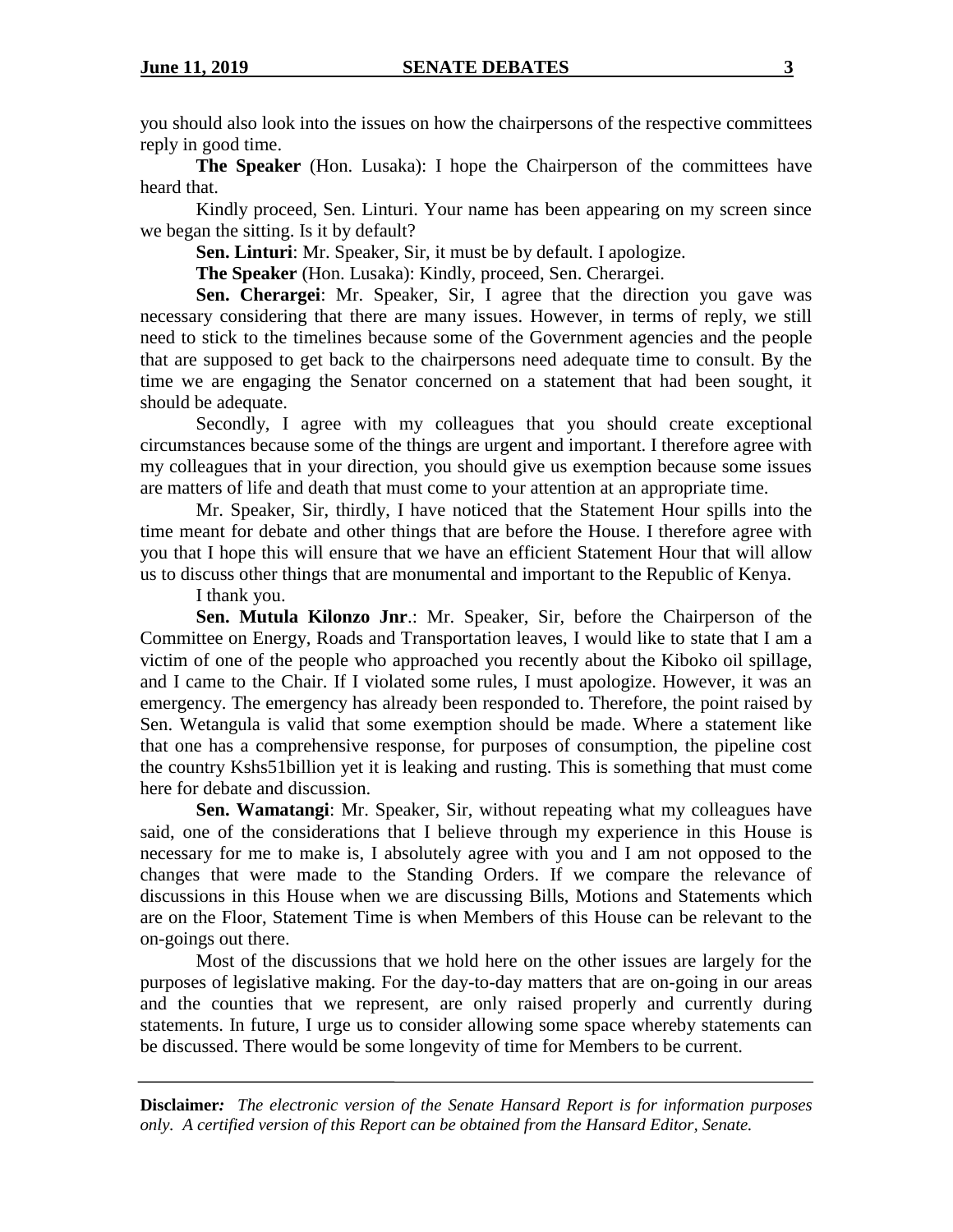Mr. Speaker, Sir, I have been suffering lately. I am the Chairperson of the Committee on Energy, Roads and Transportation. You will find that there is pile up by the time we send for statements, receive responses and discuss them on the Floor of this House. Most of them end up getting lost without having been heard. I believe that some latitude would require to be expanded in the future.

**Sen. Khaniri**: Mr. Speaker, Sir, to give a way forward on this matter so that you can consider that, I would like to start by saying that I agree with you fully. I am one of the people who have been advocating for strict adherence to the Standing Orders.

Mr. Speaker, Sir, just to give a little history, the issue of statements is a newly invented one after the 2013 General Election. Before that, in the unicameral Parliament, we had Question Time where Ministers would respond to Members' concerns. In the absence of Ministers in the House, we came up with statements to cover for that so that Members would get an avenue to raise issues concerning their constituents.

Even during that time when we had Question Time, there used to be two categories of questions: Ordinary Questions and Questions by Private Notice. So that we do not put the Chair on the spot to be taking these decisions, I want to propose that we amend the Standing Orders so that we come up with an equivalent of what we used to call Questions by Private Notice. This will ensure that when a Senator has an emergency, we do not have to follow Standing Order Nos. 47 and 48 or whatever. In place of that, we will come up with other provisions that Members can use to raise issues that may be of urgency rather than leave it to the discretion of the Chair.

Mr. Speaker, Sir, I submit.

**The Speaker** (Hon. Lusaka): Respond to that, Sen. Dullo.

**Sen. Dullo:** Thank you, Mr. Speaker, Sir. I wish to appreciate your directive. I know I am one of those notorious Members who normally brings last minute statements to your office or maybe even in the Chamber for you to approve. This is simply because of the emergencies that we sometimes get in our counties especially on matters touching on security. It is normally very important that we give it the urgent attention it requires.

I remember in the last Senate, we used to rely so much on the Order Paper. In instances where we did not have some matters on the Order Paper, statements used to rescue the situation; which has worked so well. I also appreciate the amendment to the Standing Orders. My concern is on the current procedures that are used by the chairpersons of committees in responding to statements. These statements also give a bit of profile to the relevant Senators especially when they address matters concerning their counties. When these matters take too long for the chairs to respond to, it becomes difficult and Members get a bit demoralised.

Mr. Speaker, Sir, as you have said, you have a discretion to look at a statement and determine whether it is urgent or not so that you can give direction on it. It is a learning process where we can adjust here and there so that it can help both the Members who are bringing the statements, the people we represent and also for the benefit of the Secretariat, so that they can do their work smoothly.

I support your directive.

**The Speaker** (Hon. Lusaka): Finally, we have Sen. (Eng.) Maina.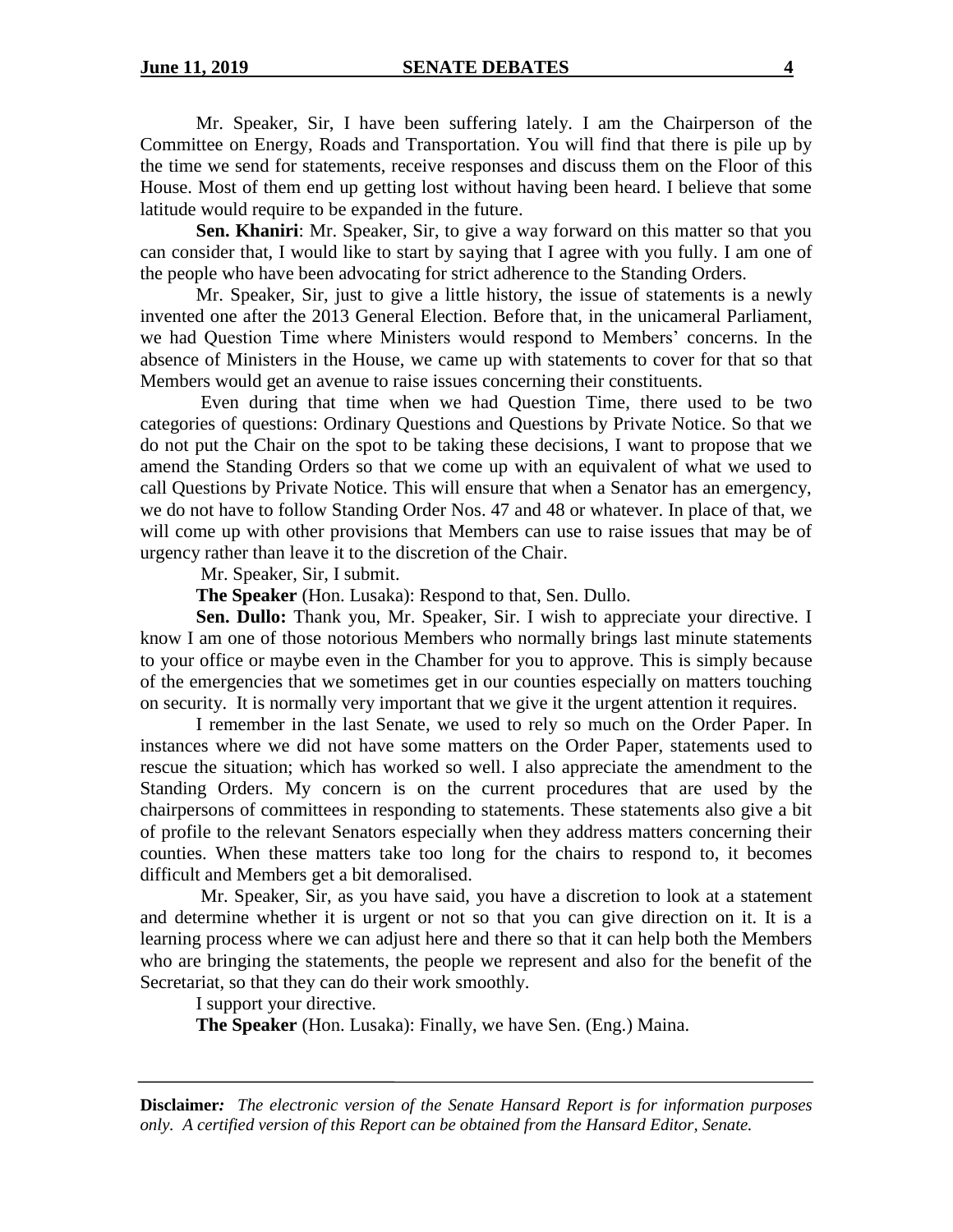### *(Sen. (Eng.) Maina stood up in his place)*

**The Speaker** (Hon. Lusaka): Sen. (Eng.) Maina, you had already spoken to the matter; unless you convince me that you have not done that.

**Sen. (Eng.) Maina:** Mr. Speaker, Sir, I am rising on a point of order. I wanted to add something after Sen. Mutula Kilonzo Jnr. spoke.

### *(Laughter)*

**The Speaker** (Hon. Lusaka): It is not allowed since you have already spoken on the matter.

**Sen. (Eng.) Maina:** Mr. Speaker, Sir, he raised a matter touching on my Committee after I had spoken. I wanted to clarify something to this House so that we are together. Sen. Mutula Kilonzo Jnr. brought this matter and my Committee took it seriously; we visited the site. This morning, we had a discussion about it and on Thursday you are invited to a meeting where the Cabinet Secretary (CS) is invited so that you come and we join hands.

Therefore, he should not mention the issue of Kiboko as an example of one of those statements that have been put on the back burner. My Committee is active and is alert to the wishes and suffering of our people.

**The Speaker** (Hon. Lusaka): Hon. Senators, I have heard. As I ruled, I will use discretion. I know when something is urgent. As Sen. Khaniri has said, the Standing Orders are our document. If there are any amendments we want to make there is still room to do so in order to improve the way we carry out our business.

While also at that, we have been also taking a lot of time welcoming visitors who come here. I would like to advise so that in future we do not take a lot of time, I will be allowing the Senator from that particular area and maybe one or two Senators to welcome the visitors so that we make progress.

Let us move on to the next Order.

#### **MOTION**

### SITTINGS OF THE SENATE OUTSIDE PARLIAMENT BUILDINGS, NAIROBI

AWARE that the Senate of Kenya as established in the Constitution plays a critical role in the linkage of the devolved governments and the National Government by representing and serving the interests of the counties and their governments;

FURTHER AWARE that on 21st June, 2018, the Senate resolved to hold plenary and Committee sittings in Uasin Gishu County from 24th to 28th September, 2018, and further resolved that similar sittings be held in all regions of the country during the term of the current Parliament;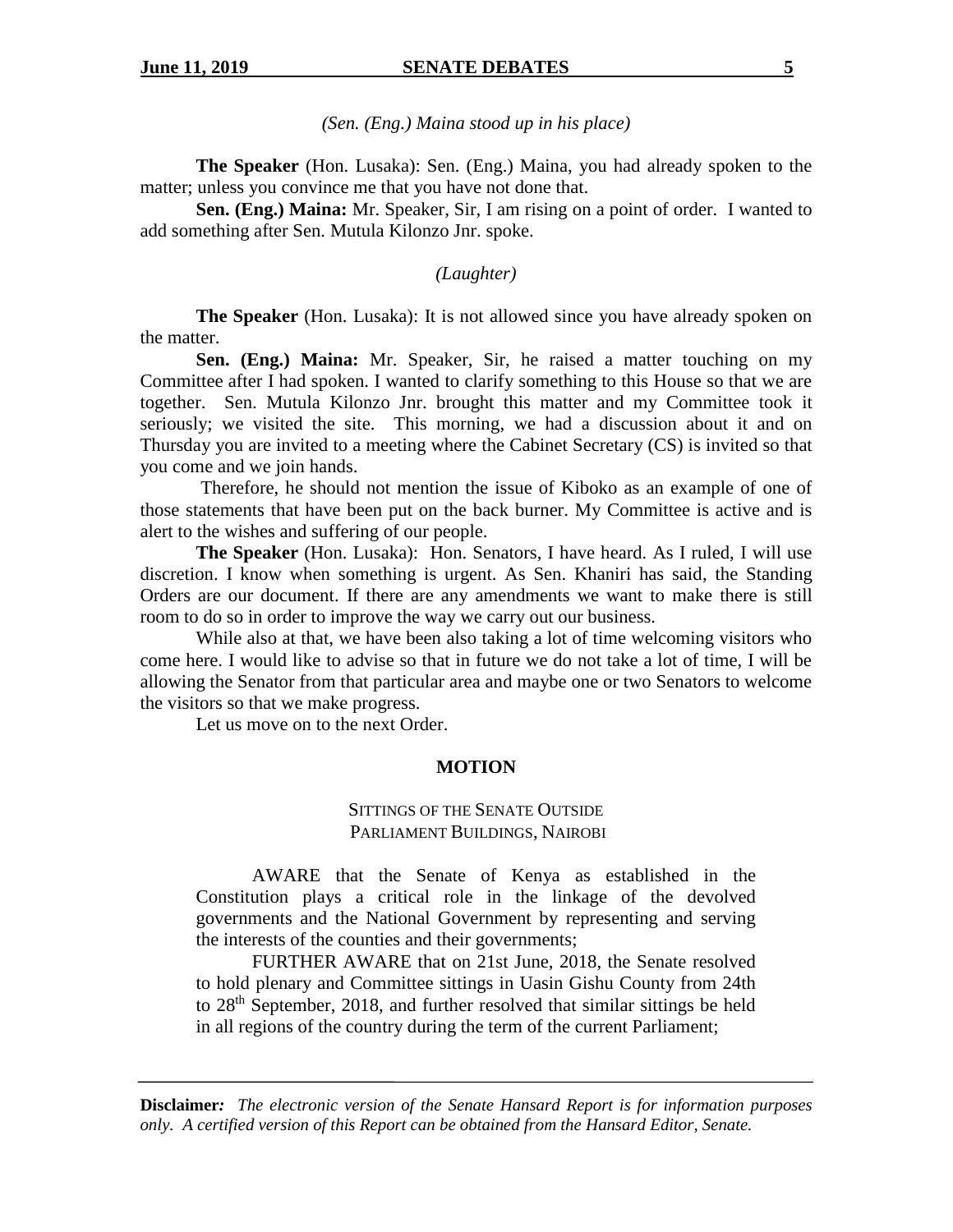NOTING that the Senate held its first plenary and Committee sittings away from Nairobi in Uasin Gishu county from 24th -28th September, 2018 providing an opportunity for several sectors of society to directly engage with the legislative arm of government through public participation on various issues, as well as participate in oversight through inspection of various projects and programs of national and county governments;

COGNIZANT that holding the plenary and Committee sittings of the Senate away from the traditional premises at the Parliament Buildings in Nairobi has great potential to, among others–

(i) enhance the interaction between the Senate and county governments;

(ii) bring the Senate closer to the counties and the general public;

(iii) provide an opportunity to members and staff of county assemblies to learnand borrow best practices from the Senate;

(iv) promote the role and work of the Senate;

(v) highlight existing opportunities for people to get involved in the work of the Senate;

(vi) develop and strengthen capacity and partnerships at the county level; and

(vii) enhance public awareness regarding the Business of the Senate.

NOW THEREFORE, pursuant to Article 126 (1) of the Constitution and Standing Order 31(1) of the Senate, the Senate resolves that its plenary and committee sittings be held in Kitui County from 16th to 20th September, 2019.

**The Speaker** (Hon. Lusaka): Hon. Senators, this Motion is deferred to Thursday at the request of Sen. Wambua who is on official duties in Mombasa.

*(Motion deferred)*

Next Order.

### **COMMITTEE OF THE WHOLE**

(*Order for Committee read)*

*[The Speaker (Hon. Lusaka) left the Chair]*

IN THE COMMITTEE

*[The Temporary Chairperson (Sen. Nyamunga) in the Chair]*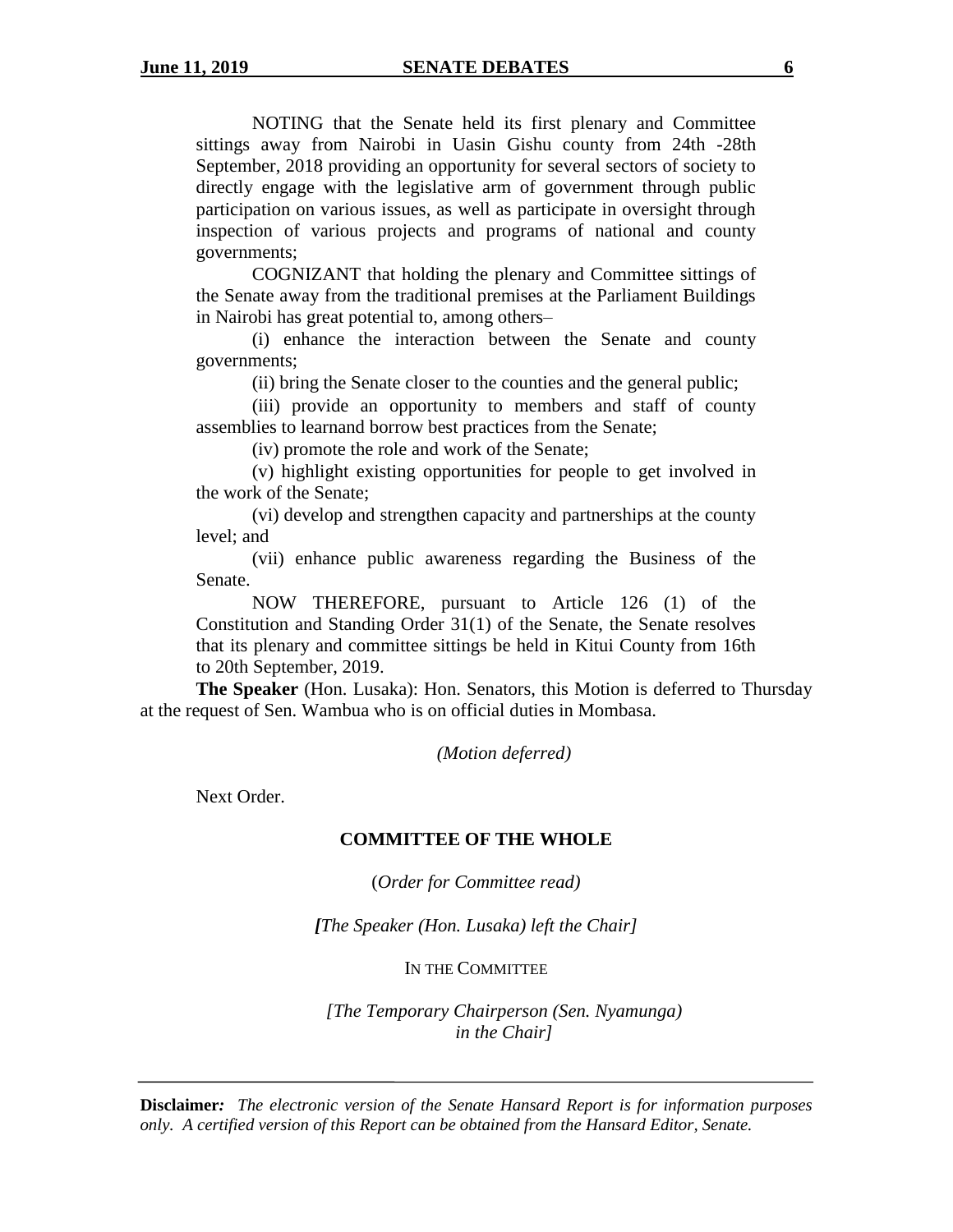THE TEA BILL (SENATE BILLS NO. 36 OF 2018)

*(Sen. Cheruiyot on 20.3.2019)*

*(Resumption of debate interrupted on 6.5.2019)*

*Clause 4*

**The Temporary Chairperson** (Sen. Nyamunga): Hon. Senators, Clause 4 has an amendment by Sen. Kang'ata but he is not around. At the same time, it has been brought to our notice that the same amendment he intended to make is already taken care of. I would like to confirm that from the Chair.

> *(Sen. Cheruiyot consulted the Temporary Chairperson (Sen. Nyamunga))*

**The Temporary Chairperson** (Sen. Nyamunga): Hon. Senators, there is already confirmation by the Mover that the amendment is already taken care of. So, we drop that amendment.

> *(Proposed amendment to Clause 4 by Sen. Kang'ata was dropped)*

THE TEA BILL (SENATE BILLS NO. 36 OF 2018)

**Sen. Cheruiyot:** Madam Temporary Chairperson, pursuant to Standing Order No.148, I beg to move that the Committee do report progress on its consideration of the Tea Bill (Senate Bill No.36 of 2018) and seek leave to sit again tomorrow.

**Sen. (Dr.) Milgo** seconded.

*(Question proposed)*

*(Question put and agreed to)*

**The Temporary Chairperson** (Sen. Nyamunga): Hon. Senators, let us move to the next Bill.

> THE COUNTY GOVERNMENT (AMENDMENT) BILL (SENATE BILLS NO.11 OF 2017)

*(Consideration of National Assembly Amendments)*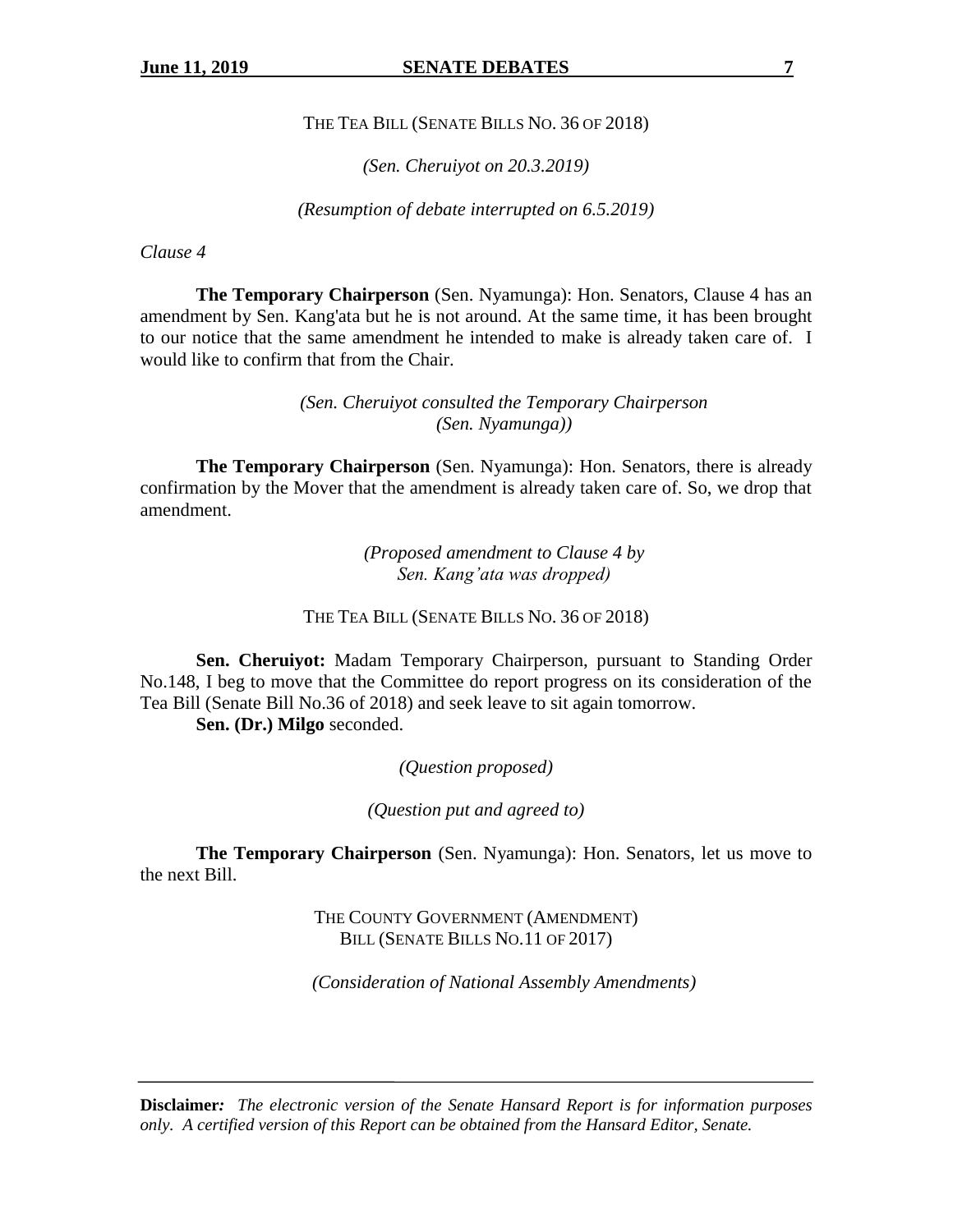### *Clause 8*

**Sen. Kihika:** Madam Temporary Chairperson, I beg to move-

THAT, Clause 8 of the Bill be amended in the proposed amendment to section 25 in the new subsection (2) by deleting the words "and the county Gazette" appearing immediately after the words Kenya Gazette.

*(Question of the amendment proposed)*

**The Temporary Chairperson** (Sen. Nyamunga): Division will be at the end.

*Clause 11*

**Sen. Kihika:** Madam Temporary Chairperson, I beg to move-

THAT, Clause 11 of the Bill be amended in the proposed amendments to Section 31 by deleting the proposed new paragraph (a) and substituting therefor— "(a) may dismiss a county executive member, if the governor considers appropriate and shall give reasons for dismissal"

*((Question of the amendment proposed)*

**The Temporary Chairperson** (Sen. Nyamunga): Division will be at the end.

*Clause 15*

**Sen. Kihika:** Madam Temporary Chairperson, I beg to move-

THA T, the Bill be amended by deleting clause 15 and substituting therefor –

Amendment to Section 44

of No.17 of 2012.

**15.** Section 44 the principal Act is amended by –

**A.** deleting subsection (2) and substituting therefor—

"(2) A person shall be qualified for appointment as a county secretary under subsection (1), if that person-

- (a) is a citizen of Kenya;
- (b) holds a degree from a university recognized in Kenya;
- (c) has at least ten years relevant professional experience;
- (d) has at least five years' experience in a leadership position at senior management level in a public service or private sector organization; and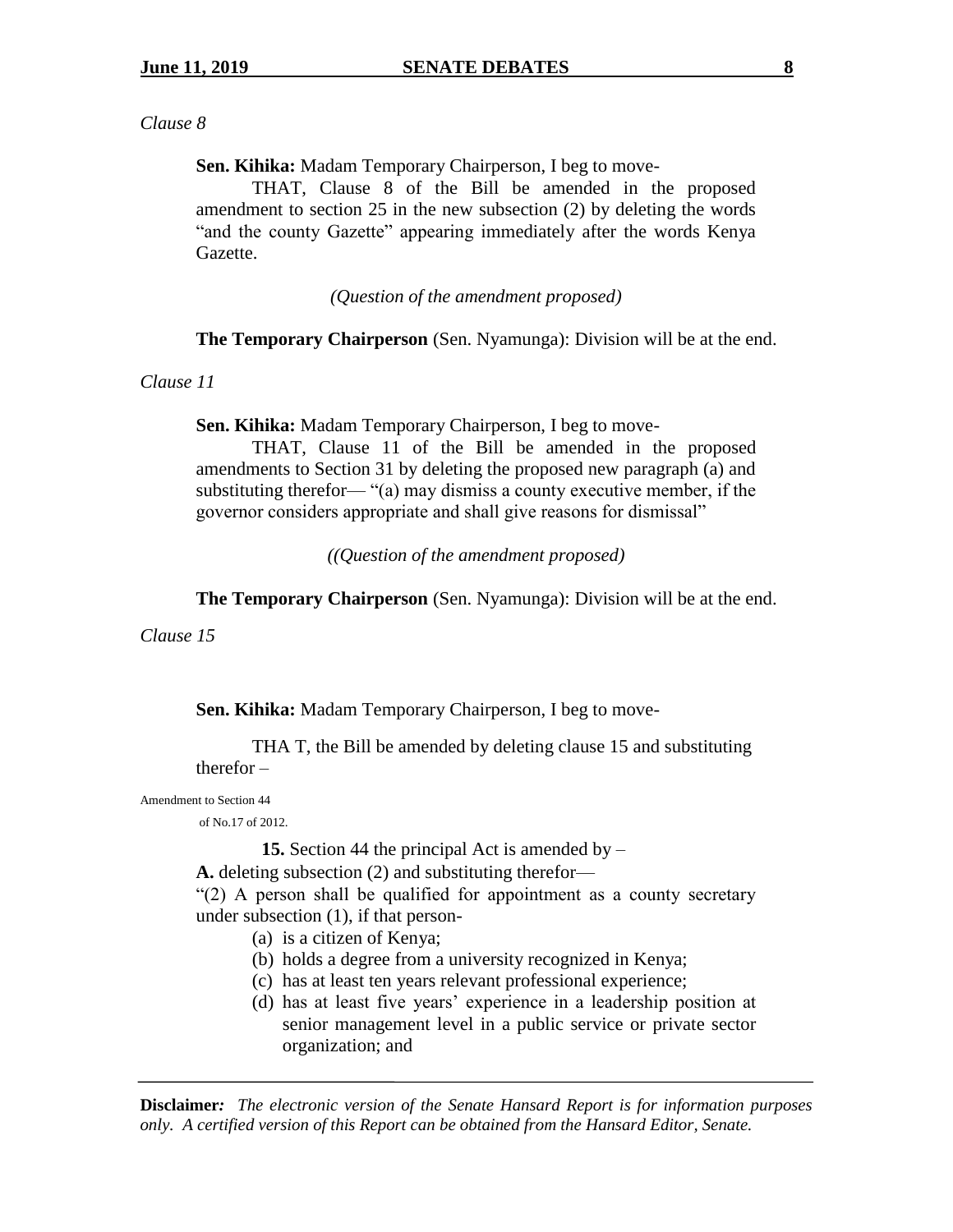(e) meets the requirements of leadership and integrity as prescribed in Chapter Six of the Constitution.

**B**. inserting the following new subsections immediately after subsection  $(2)$ –

(2A) The Governor shall, for the purpose of competitive recruitment of a county secretary under subsection (2), constitute a selection panel.

(2B) The selection panel shall consist of the following persons –

(a) a chairperson, not being a public officer;

(b) one person from the private sector;

(c) an Advocate of the High Court of Kenya, who is a member of the Law Society of Kenya;

(d) an accountant who is a member of the Institute of Certified Public Accountants of Kenya; and

(e) one person from an association representing workers.

(2C) The provisions of section 58A shall, with such modification as shall be necessary apply to the recruitment of a county secretary.

(2D) Upon interviewing the applicants for the position of county secretary-

(i) the selection panel shall submit to the governor the names of two applicants who qualify for appointment as county secretary; and

(ii) the governor shall submit the name of one applicant to the county assembly for approval for appointment as county secretary by the governor.

(2E) The county secretary shall hold office for a term of five years and shall be eligible for re-appointment once.

(2F) The county secretary shall be an *ex officio* member of the County Executive Committee with no voting rights.

**C.** inserting the following new subsection immediately after subsection  $(3)$  –

(3A) The county secretary may be removed from office on the following grounds—

(a) inability to perform functions of the office arising out of physical or mental infirmity;

(b) incompetence;

(c)gross misconduct;

(d) bankruptcy; or

(e) violation of the Constitution.

(3B) Before removal under subsection (3A), the county secretary shall be informed, in writing, of the reasons for the intended removal, and shall be given an opportunity to put a defence against any such allegations, either in person or through a representative.

(3C) Subject to subsection (3A), (3B) and conditions of appointment, a county secretary may be dismissed by the governor.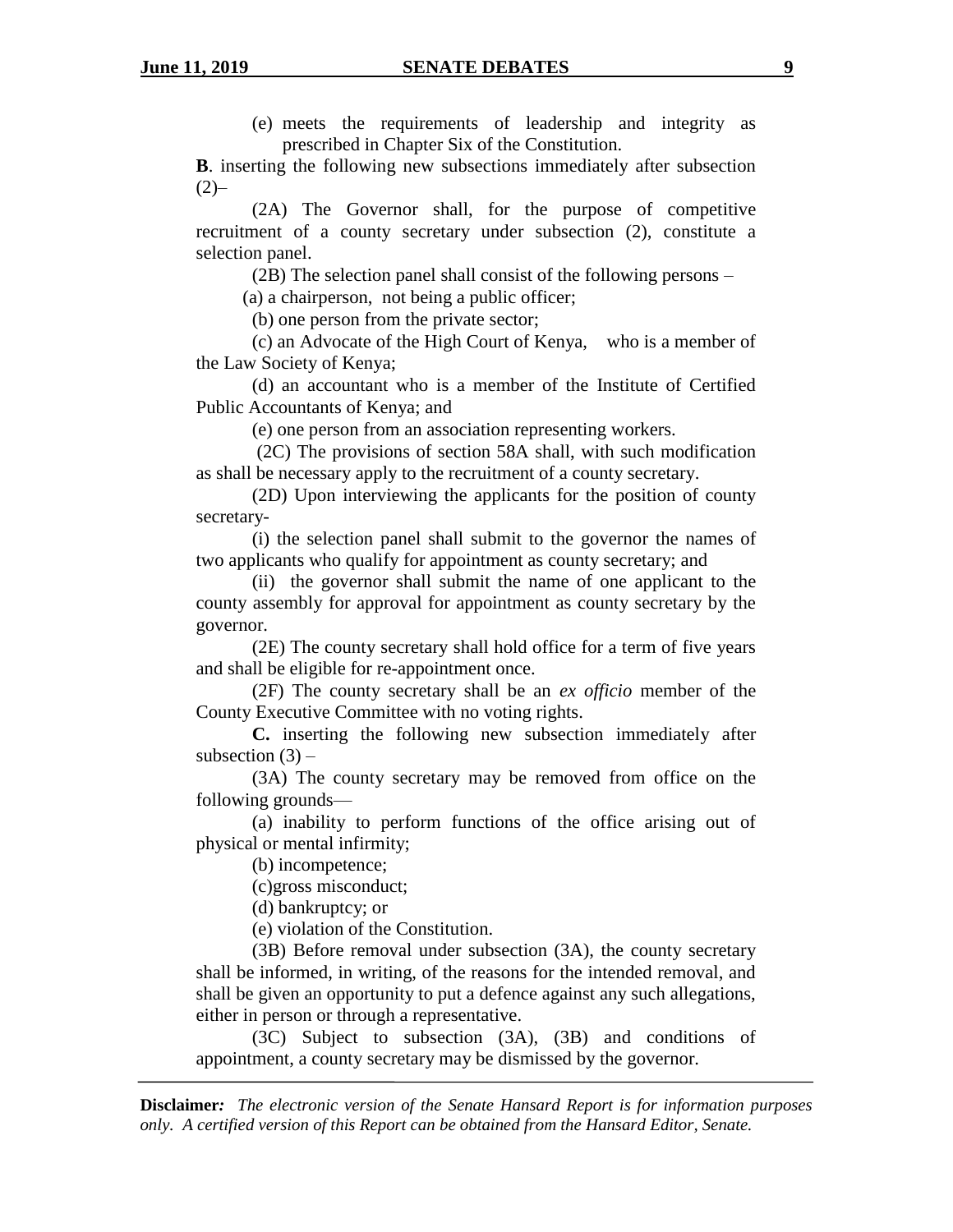*(Question of the amendment proposed)*

**The Temporary Chairperson** (Sen. Nyamunga): Division will be at the end.

THE COUNTY GOVERNMENT (AMENDMENT) BILL (SENATE BILLS NO.11 OF 2017)

**Sen. Kihika**: Madam Temporary Chairperson, pursuant to Standing Orders No.139, I beg to move that the Committee do report progress on its consideration of the County Government (Amendment) Bill (Senate Bills No.11 of 2017) and seek leave to sit again tomorrow.

**Sen. Cheruiyot** seconded.

*(Question proposed)*

*(Question put and agreed to)*

**The Temporary Chairperson** (Sen. Nyamunga): Let us move on to the next Bill.

THE RETIREMENT BENEFITS (DEPUTY PRESIDENT AND DESIGNATED STATE OFFICERS) (AMENDMENT) BILL (SENATE BILLS NO.2 OF 2018

**The Temporary Chairperson** (Sen. Nyamunga): Sen. Olekina, the Mover of Order No.11 is not available. So, we will list it on another day.

*(Committee of the Whole deferred)*

Next Order.

THE CARE AND PROTECTION OF OLDER MEMBERS OF SOCIETY BILL (SENATE BILLS NO.17 OF 2018)

*Clause 3*

**Sen. (Dr.) Milgo**: Madam Temporary Chairperson, I beg to move-THAT, Clause 3 of the Bill be amended in paragraph (b) by inserting the word "dignity" immediately after the words "protect the status".

*(Question of the amendment proposed)*

**The Temporary Chairperson** (Sen. Nyamunga): Division will be at the end.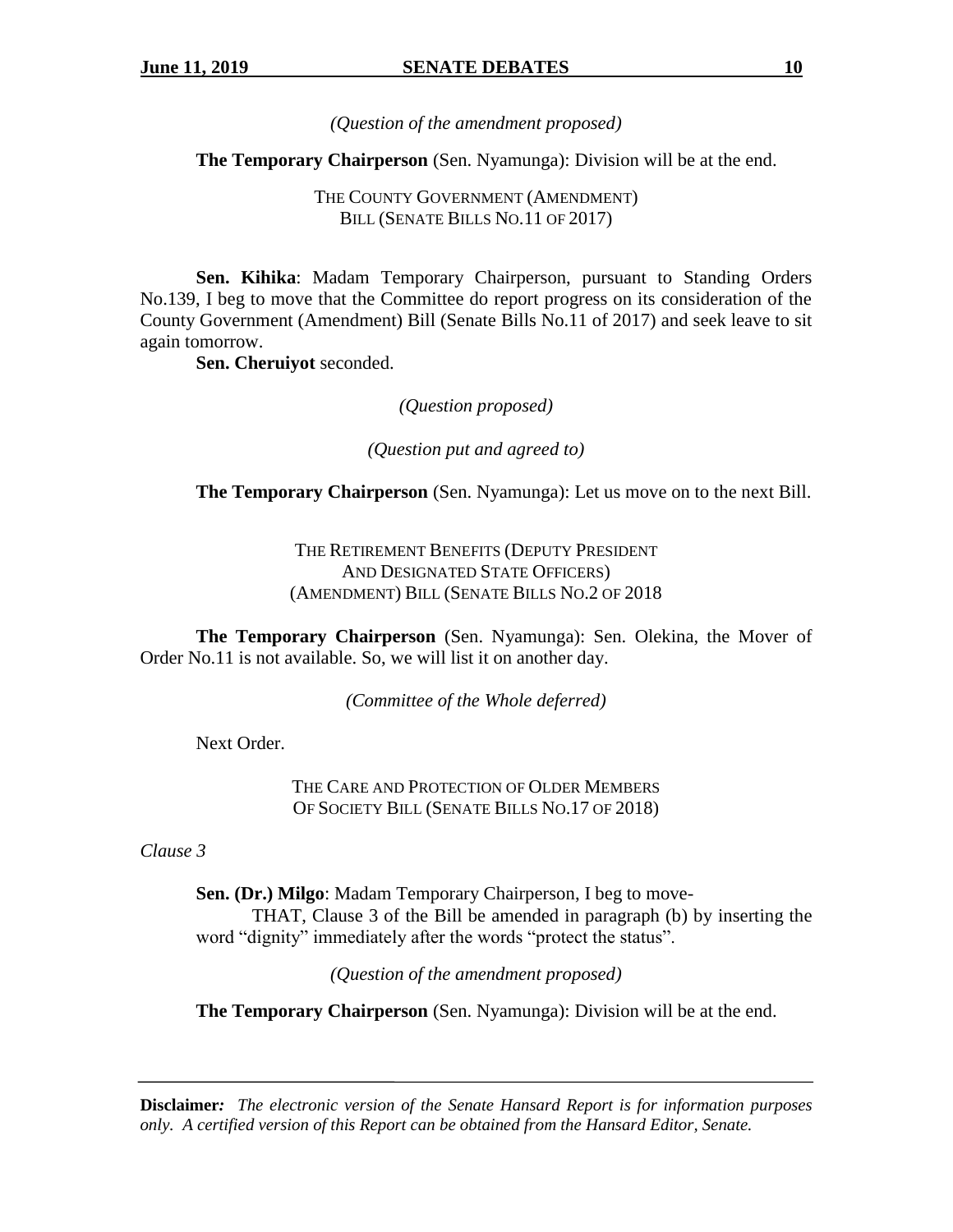### *Clause 4*

**Sen. (Dr.) Milgo**: Madam Temporary Chairperson, I beg to move-

THAT, Clause 4 of the Bill be amended in paragraph (b) by deleting the words "human being" appearing immediately after the words "of every" and substituting therefor the words "older member of society".

### *(Question of the amendment proposed)*

The Temporary Chairperson (Sen. Nyamunga): Division will be at the end.

### *Clause 5*

**Sen. (Dr.) Milgo**: Madam Temporary Chairperson, I beg to move-

THAT, the Bill be amended by deleting Clause 5 and substituting therefor the following clause-

#### Rights of Older Members of Society

5. An older member of society has the right to enjoy the rights conferred under the Constitution and in particular shall not be unfairly denied the right to-

(a) participate in community life in a position appropriate

to their interests and capabilities;

(b) participate in intergenerational programmes;

(c) establish and participate in associations of older members of society;

(d) participate in activities that enhance their income generating capacity;

(e) access opportunities that promote their optimal level of social, physical, mental and emotional wellbeing;

(f) fully participate in the affairs of the society;

(g) pursue their personal development;

(h) manage their own property;

(i) live in dignity and respect and be free from abuse; and

(j) receive reasonable care and assistance from their family and the State.

*(Question of the amendment proposed)*

**The Temporary Chairperson** (Sen. Nyamunga): Division will be at the end.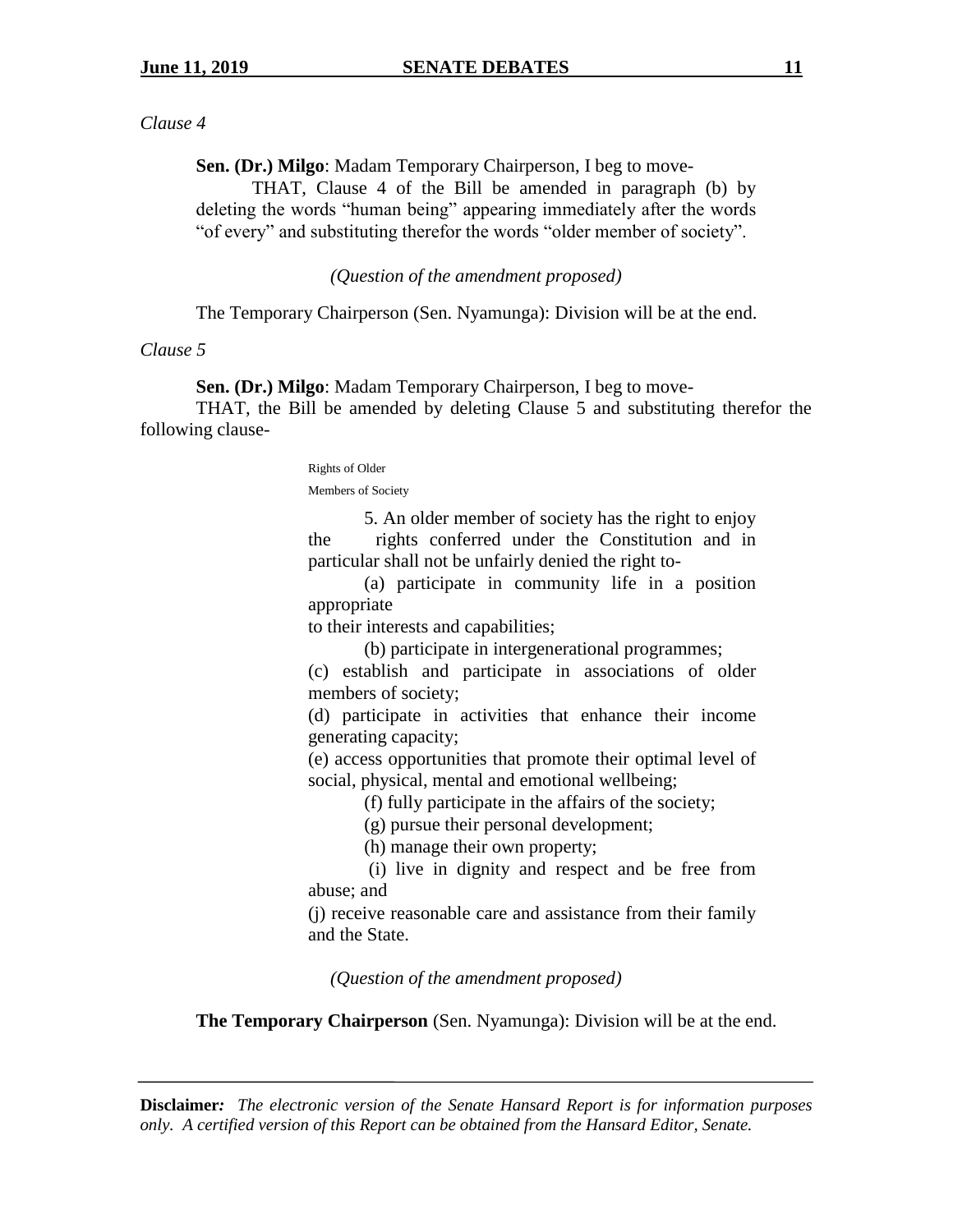### *Clause 6*

**Sen. (Dr.) Milgo:** Madam Temporary Chairperson, I beg to move-

THAT Clause 6 of the Bill be amended in subclause (2) by inserting the word "periodic" immediately after the word "promote" appearing at the beginning of paragraph (c).

*(Question of the amendment proposed)*

**The Temporary Chairperson** (Sen. Nyamunga): Division will be at the end.

*Clauses 7-25*

*(Question that Clauses 7-25 be part of the Bill proposed)*

**The Temporary Chairperson** (Sen. Nyamunga): Division will be at the end.

### *Clause 26*

**Sen. (Dr.) Milgo:** Madam Temporary Chairperson, I beg to move-THAT Clause 26 of the Bill be amended in subclause (1) by inserting the following new paragraphs immediately after paragraph  $(e)$  —

(f) the number of older members of society who have died in the home within the year and the cause of death; and

(g) the number of accidents in the home and complaints reported in relation to older members of society.

*(Question of the amendment proposed)*

**The Temporary Chairperson** (Sen. Nyamunga): Division will be at the end.

*Clause 27*

**Sen. (Dr.) Milgo:** Madam Temporary Chairperson, I beg to move-

THAT Clause 27 of the Bill be amended-

(a) in paragraph (d) by inserting the words "county executive committee member and" immediately after the words "reports to the";

(b) by inserting the following new paragraph immediately after paragraph (e)—

(f) facilitate the enjoyment of all the rights of older members of society as conferred under the Constitution.

*(Question of the amendment proposed)*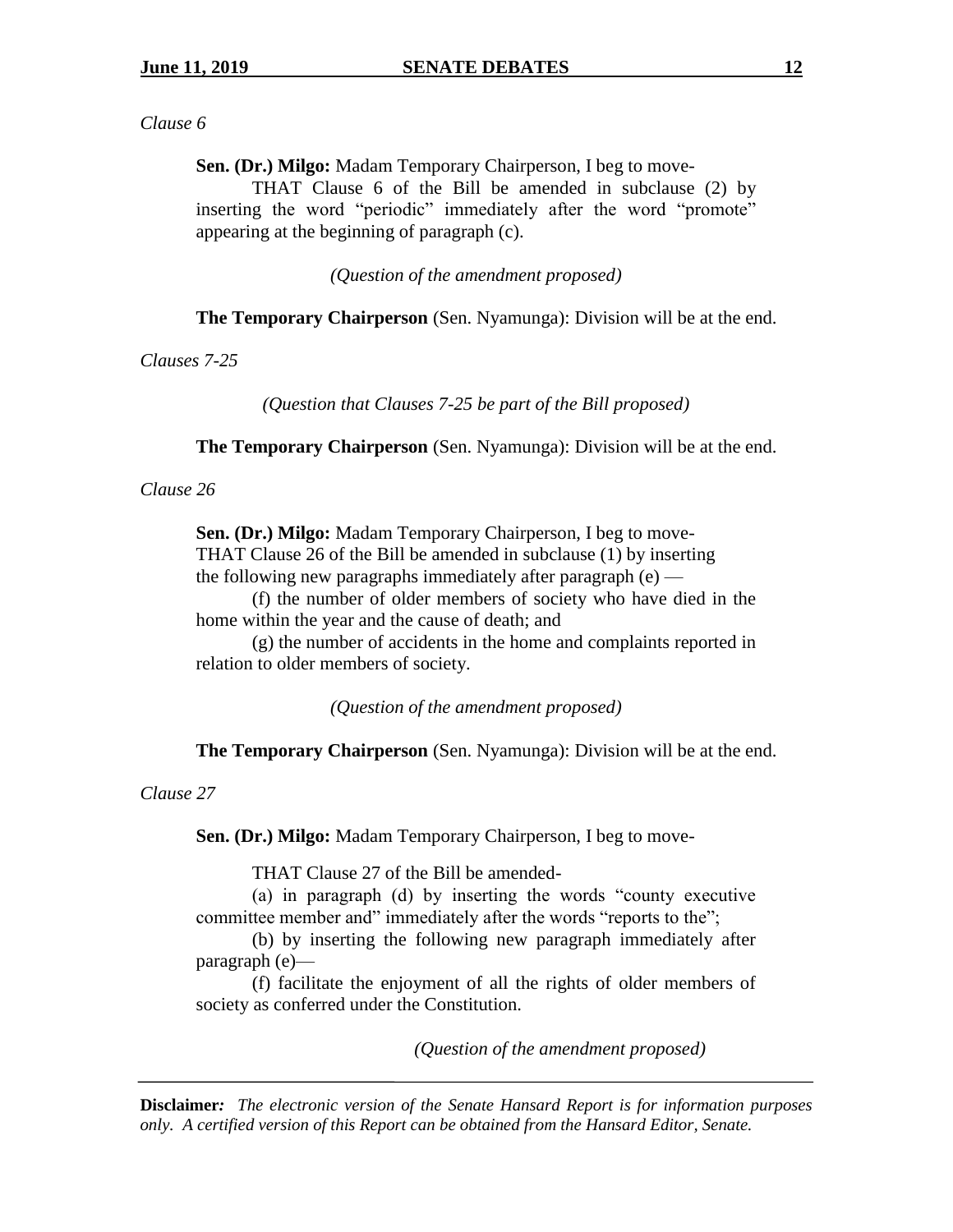**The Temporary Chairperson** (Sen. Nyamunga): Division will be at the end.

*Clauses 28 and 29*

*(Question, that Clauses 28 and 29 be part of the Bill proposed)*

**The Temporary Chairperson** (Sen. Nyamunga): Division will be at the end.

*Clause 30*

**Sen. (Dr.) Milgo:** Madam Temporary Chairperson, I beg to move-

THAT Clause 30 of the Bill be amended by inserting the following new paragraph immediately after paragraph (e)— (f) the right of expression on matters regarding their welfare.

*(Question of the amendment proposed)*

**The Temporary Chairperson** (Sen. Nyamunga): Division will be at the end.

*Clauses 31-40*

*(Question, that Clauses 31-40 be part of the Bill proposed)*

**The Temporary Chairperson** (Sen. Nyamunga): Division will be at the end.

*New Clauses* 

**Sen. (Dr.) Milgo:** Madam Temporary Chairperson, I beg to move-

THAT the Bill be amended by inserting the following New Clauses immediately after Clause 5-

*New Clause 5A*

Right to

Legal

 $Capacity.$  5A. (1) An older member of society has a right to legal capacity and the right to access support necessary to exercise that legal capacity.

> (2) An express or implied disqualification on the grounds of age prescribed in a law, custom or practice shall not deprive an older member of society the right to legal capacity.

> > *(Question of the New Clause 5A proposed)*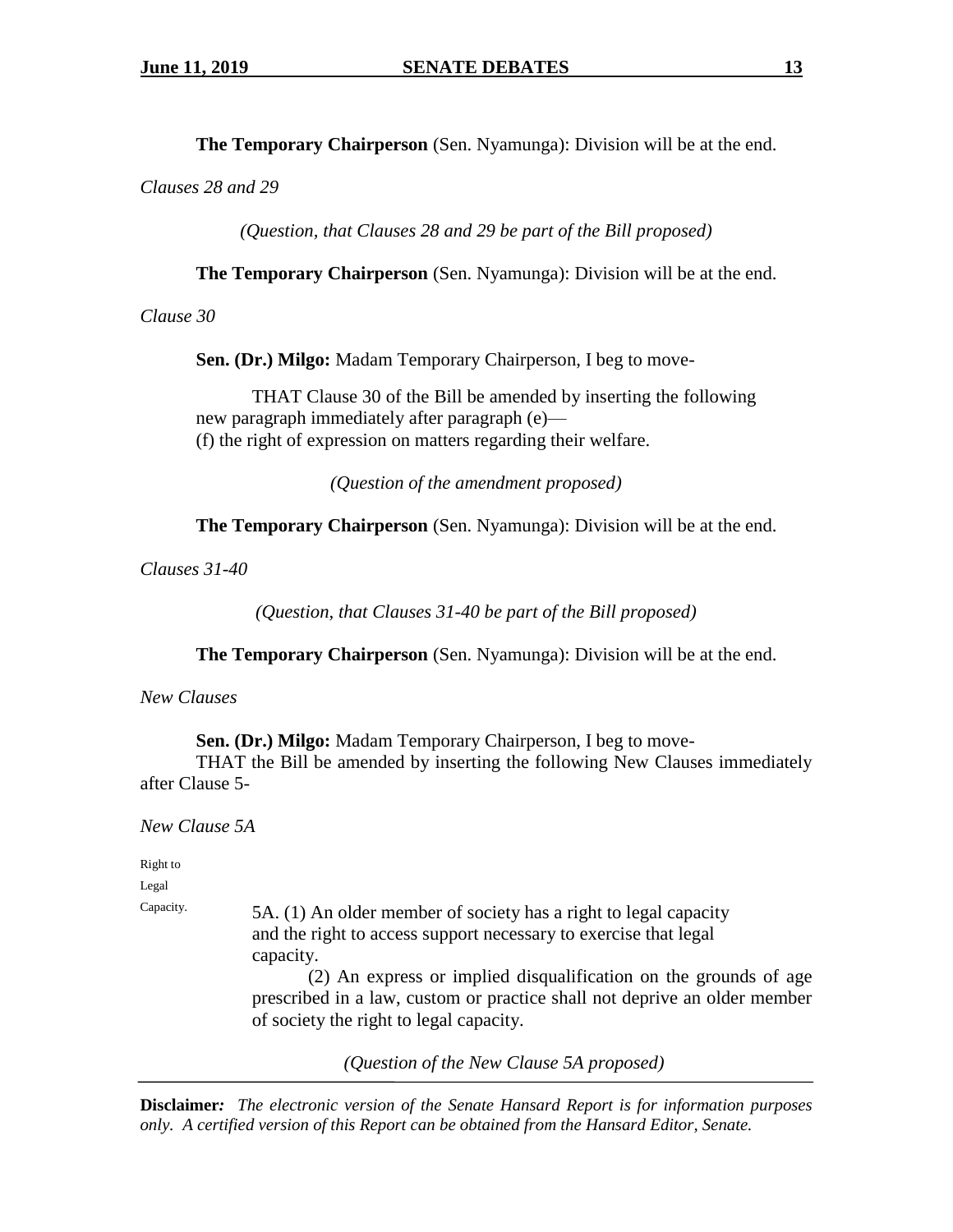*(New Clause 5A read the First Time)*

*(Question, that New Clause 5A be now read a Second Time proposed)*

*(Question, that New Clause 5A be part of the Bill proposed)*

**The Temporary Chairperson** (Sen. Nyamunga): Division will be at the end.

*New Clause 5B*

Right to Equality

and Non-

Discrimination. **5B.** (1) An older member of society shall be entitled to equal protection and equal benefit of the law.

(2) An affirmative action measure aimed to achieve equality of older members of society shall not constitute discrimination.

(3) An older member of society shall live in dignity and security, free from exploitation and physical or mental abuse and be treated fairly.

*Question of the New Clause 5B proposed)*

*(New Clause 5B read the First Time)*

*(Question, New Clause 5B be now read a Second Time proposed)*

*(Question, that New Clause 5B be part of the Bill proposed)*

**The Temporary Chairperson** (Sen. Nyamunga): Division will be at the end.

*New Clause 5C*

Right to Documents of Registration.

> **5C.** (1) An older member of society has a right to be issued with a passport, national identity card, certificate of birth and any other document of registration or identification irrespective of their age.

 (2) Where a birth certificate is not issued, the older member of society shall use alternative document including a national identity card to serve the purpose.

*(Question of the New Clause 5C proposed)*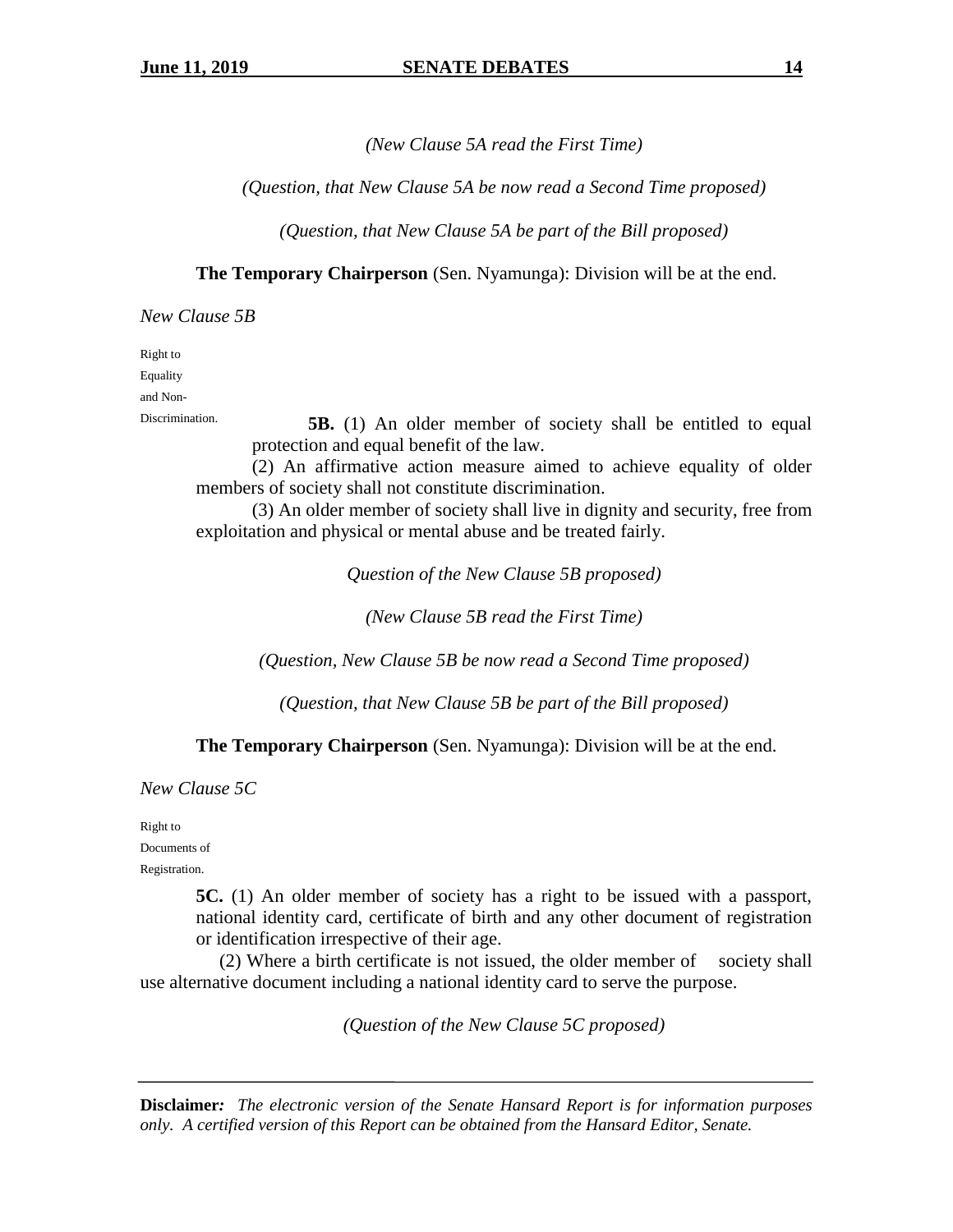*(New Clause 5C read the First Time)*

*(Question, that New Clause 5C be now read a Second Time proposed)*

*(Question, that New Clause 5C be part of the Bill proposed)*

**The Temporary Chairperson** (Sen. Nyamunga): Division will be at the end.

*New Clause 5D*

Right to Protection and Safety in Situations of Risk and

Humanitarian Emergencies. 5D. (1) An older member of society has a right to suitable and specialised protection and safety in a situation of risk, including a situation of armed conflict, humanitarian emergency and the occurrence of a natural disaster.

(2) An institution whether public or private shall maintain an inventory of all older members of society and shall submit the inventory quarterly to the national government, county government and other agencies responsible for disaster management.

(3) The national government and each county government shall be responsible for emergency management and shall take appropriate measures to ensure the inclusion of older members of society in every scheme, program, mission as well as its disaster management system during the occurrence of any disaster emergency, for the safety and protection of such persons.

*(Question of the New Clause 5D proposed)*

*(New Clause 5D read the First Time)*

*(Question, that New Clause 5D be now read a Second Time proposed)*

*(Question, that New Clause 5D be part of the Bill proposed)*

**The Temporary Chairperson** (Sen. Nyamunga): Division will be at the end.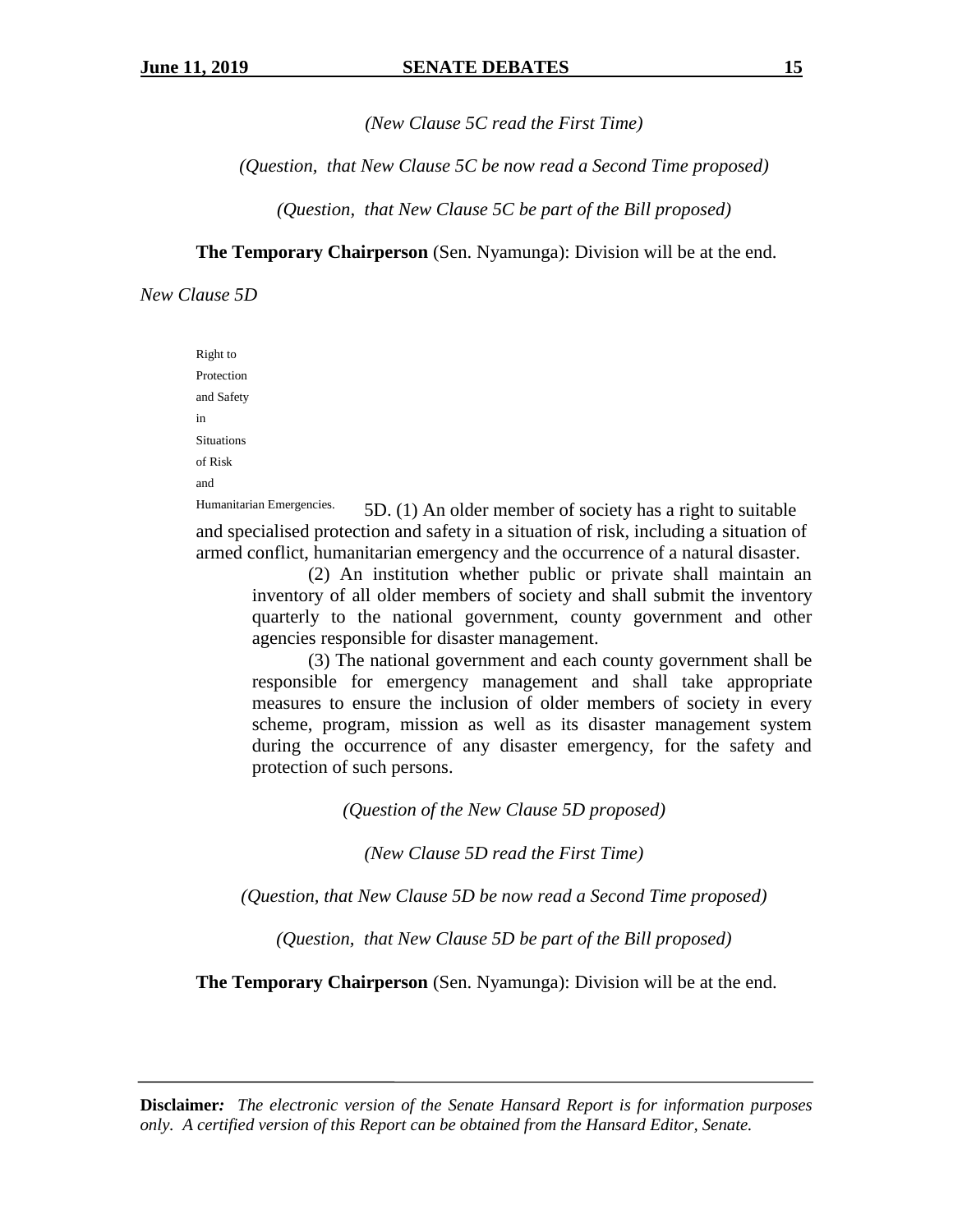*New Clause 5E*

Right to

Education **5E.** (1) The national government and each county government shall ensure that older members of society have access to educational, cultural, spiritual and recreational resources.

> (2) The Ministry responsible for education shall develop programmes and structures for the education and training of older members of society.

*(Question of the New Clause 5E proposed)*

*(New Clause 5E read the First Time)*

*(Question, that New Clause 5E be now read a Second Time proposed)*

*(Question that New Clause 5E be part of the Bill proposed)*

**The Temporary Chairperson** (Sen. Nyamunga): Division will be at the end.

*New Clause 5F*

Right to

Health 5F. (1) The national government and each county government shall take appropriate measures to ensure that an older member of society who is not covered in an existing medical scheme gets affordable, accessible, adequate and quality free medical care.

> (2) Medical assessment reports for older members of society shall be free of charge in public health institutions.

> (3) An older member of society shall not be compelled to undergo any test as a precondition to or for continued enjoyment of provision of health cover.

> > *(Question of the New Clause 5F proposed)*

*(New Clause 5F read the First Time)*

*(Question, that New Clause 5F be now read a Second Time proposed)*

*(Question, that New Clause 5F be part of the Bill proposed)*

**The Temporary Chairperson** (Sen. Nyamunga): Division will be at the end.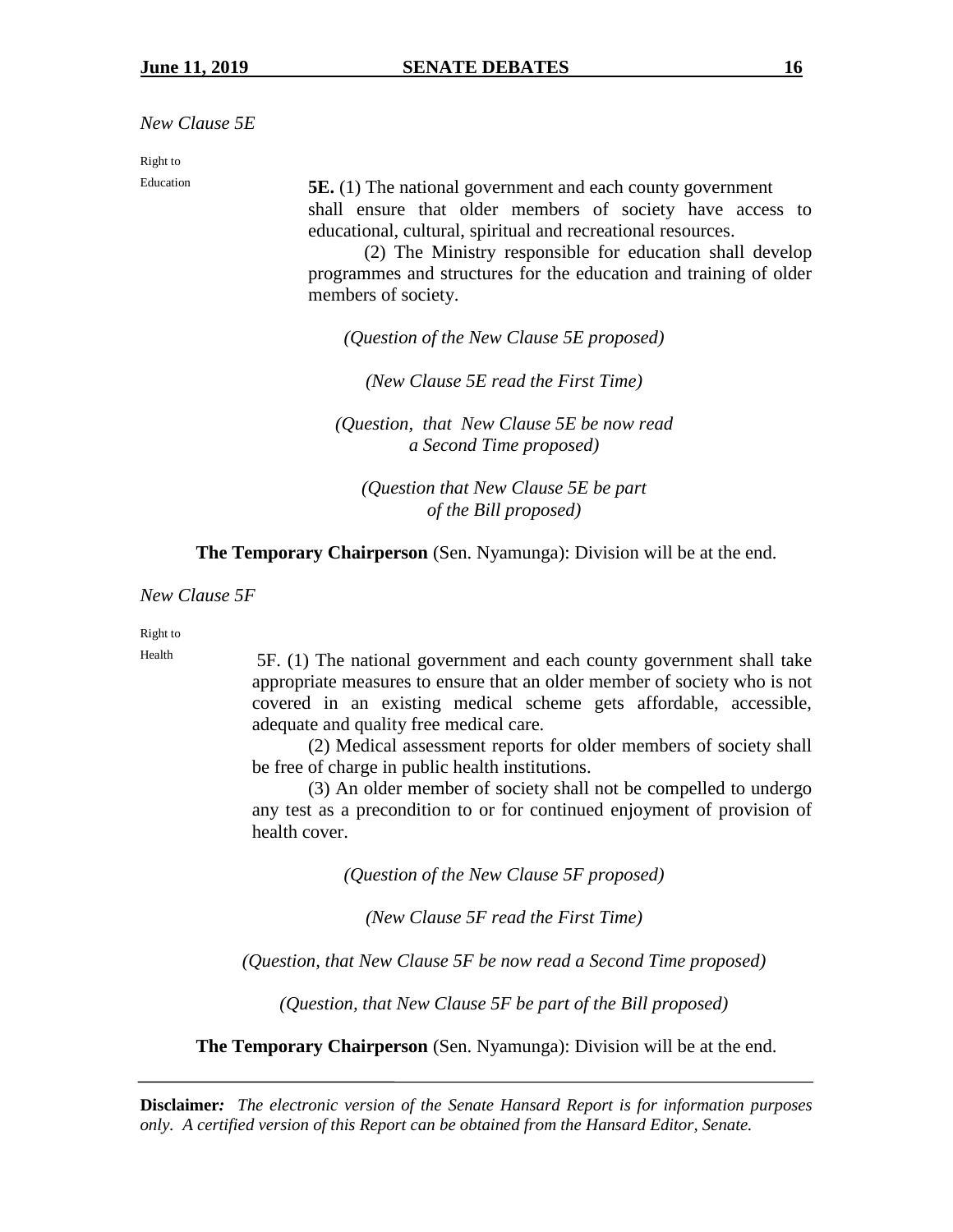*New Clause 5G*

Right to Admission Into Public and Private Premises, and Public Transport 5G. (1)A person shall not, on the ground of old age be denied- (a) admission into a premise to which members of the public are ordinarily admitted; or (b) the provision of a service or amenity to which members of the public are entitled. (2) The proprietor of a premise referred to in subsection (1) (a)

shall not have the right, on the ground of a person's age, to reserve the right of admission to the premises against an older member of society.

*(Question of the New Clause proposed)*

*(New Clause 5G read the First Time)*

*(Question, that New Clause 5G be now read a Second Time proposed)*

*(Question, that New Clause 5G be part of the Bill proposed)*

**The Temporary Chairperson** (Sen. Nyamunga): Division will be at the end.

*New Clause 5H*

Right to

Sports,

Recreation, Leisure

And Culture 5H. (1) An older member of society has a right to participate in sports, recreation, leisure and cultural activities including national and international sports events.

> (2) Public and private institution with sporting, recreation, leisure and cultural activities shall ensure that the activities are sensitive to the needs of older members of society.

(3) An older member of society shall be entitled to the use, free of charge, of recreational or sports facilities owned or operated by the government during social, sporting or recreational activities.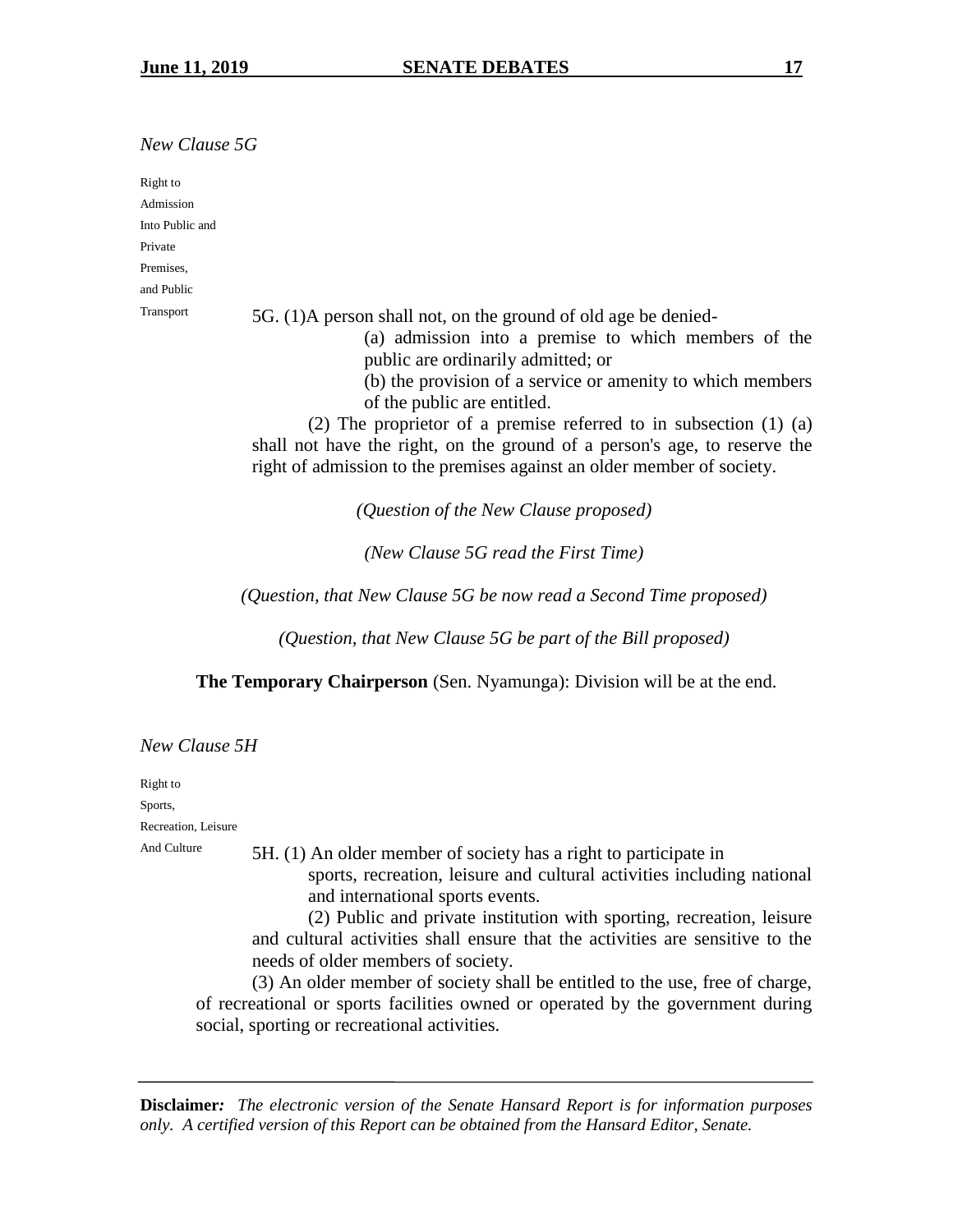(4) The national and county governments shall provide older members of society with a suitable environment for sports, recreation and leisure, including training support and medical personnel.

(5) Section (4) shall not apply in cases where there is exclusive private hire of such facilities.

*(Question of the New Clause 5H proposed)*

*(New Clause 5H read the First Time)*

*(Question, that New Clause 5H be now read a Second Time proposed)*

*(Question, that New Clause 5H be part of the Bill proposed)*

**The Temporary Chairperson** (Sen. Nyamunga): Division will be at the end.

*New Clause 5I*

Right of

Access to

Justice 5I. (1) Law enforcement agencies shall take into consideration the age of an older member of society on arrest, detention, trial or confinement.

> (2) A suit involving an older member of society shall be disposed off expeditiously having due regard to their age and suffering.

*(Question of the New Clause proposed)*

*(New Clause 5I read the First Time)*

*(Question, that New Clause 5I be now read a Second Time proposed)*

*(Question, that New Clause 5I be part of the Bill proposed)*

**The Temporary Chairperson** (Sen. Nyamunga): Division will be at the end.

*Clause 2, Title and Clause 1*

*(Question that Clause 2, Title and Clause 1 be part of the Bill proposed)*

**The Temporary Chairperson** (Sen. Nyamunga): Division will be at the end. Proceed, Mover.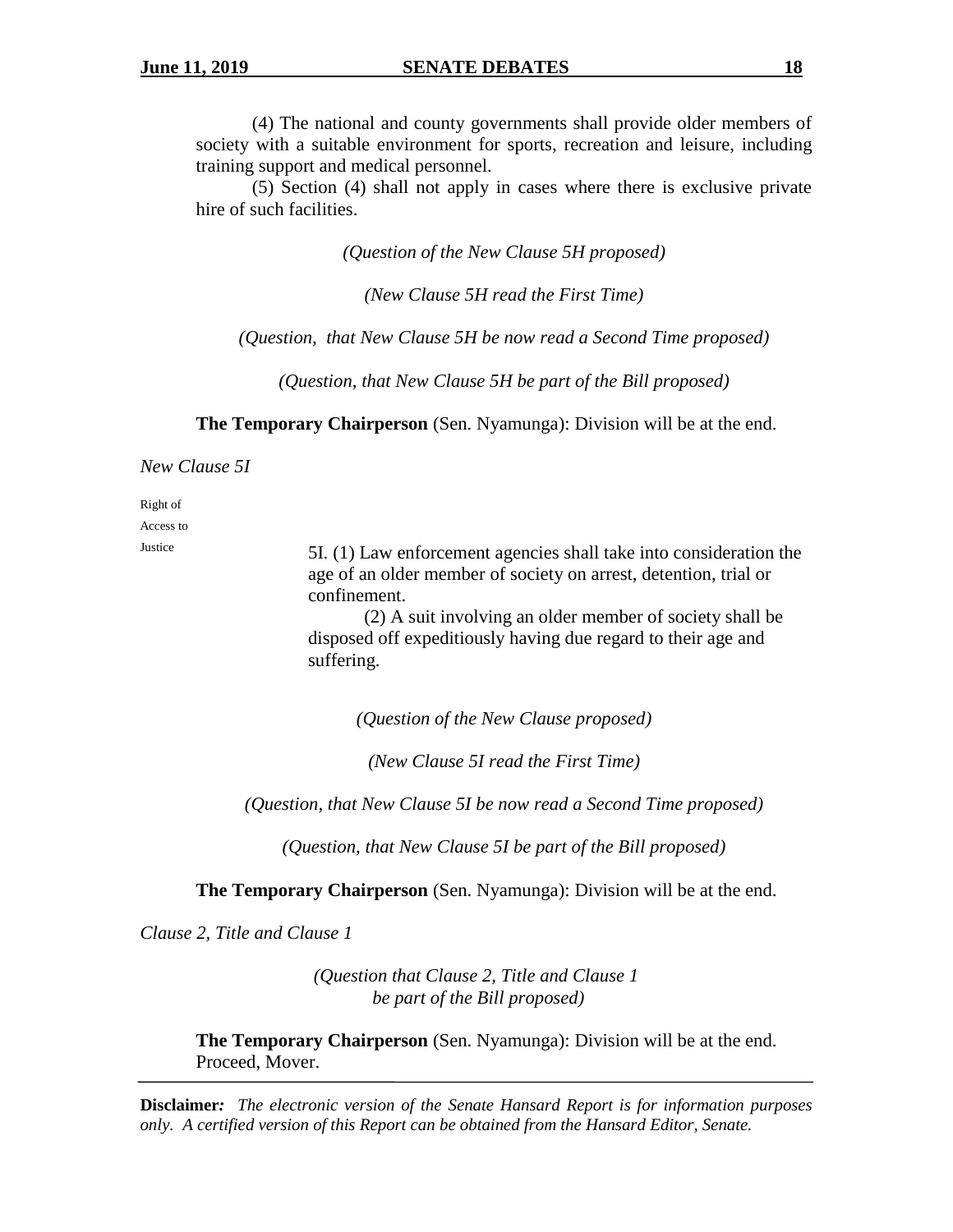THE CARE AND PROTECTION OF OLDER MEMBERS OF THE SOCIETY BILL (SENATE BILL NO.17 OF 2018)

**Sen. Cheruiyot**: Madam Temporary Chairperson, pursuant to Standing Order No. 148, I beg to move that the Committee of the Whole do report progress on its consideration of The Care and Protection of Older Members of the Society Bill (Senate Bill No.17 of 2018) and seek leave to sit again tomorrow.

**Sen. Farhiya** seconded.

*(Question proposed)*

*(Question put and agreed to)*

*(The House resumed)*

*[The Temporary Speaker (Sen. (Prof.) Kamar) in the Chair]*

**The Temporary Speaker** (Sen. (Prof.) Kamar): We are now ready to have progress reports. We will start with The Tea Bill (Senate Bills No.36 of 2018).

## **PROGRESS REPORTED**

THE TEA BILL (SENATE BILLS NO.36 OF 2018)

**Sen. Nyamunga:** Madam Temporary Speaker, I beg to report progress, that the Committee of the Whole has considered The Tea Bill (Senate Bills No.36 of 2018) and seeks leave to sit again tomorrow.

**Sen. Cheruiyot:** Madam Temporary Speaker, I beg to move that the House do agree with the Committee on the said report. I request Sen. (Dr.) Milgo to second.

**Sen. (Dr.) Milgo** seconded.

*(Question proposed)*

*(Question put and agreed to)*

**The Temporary Speaker** (Sen. (Prof.) Kamar): Hon. Senators, we will now move to the next Bill and have progress reported on The County Governments (Amendment) Bill (Senate Bills No.11 of 2017).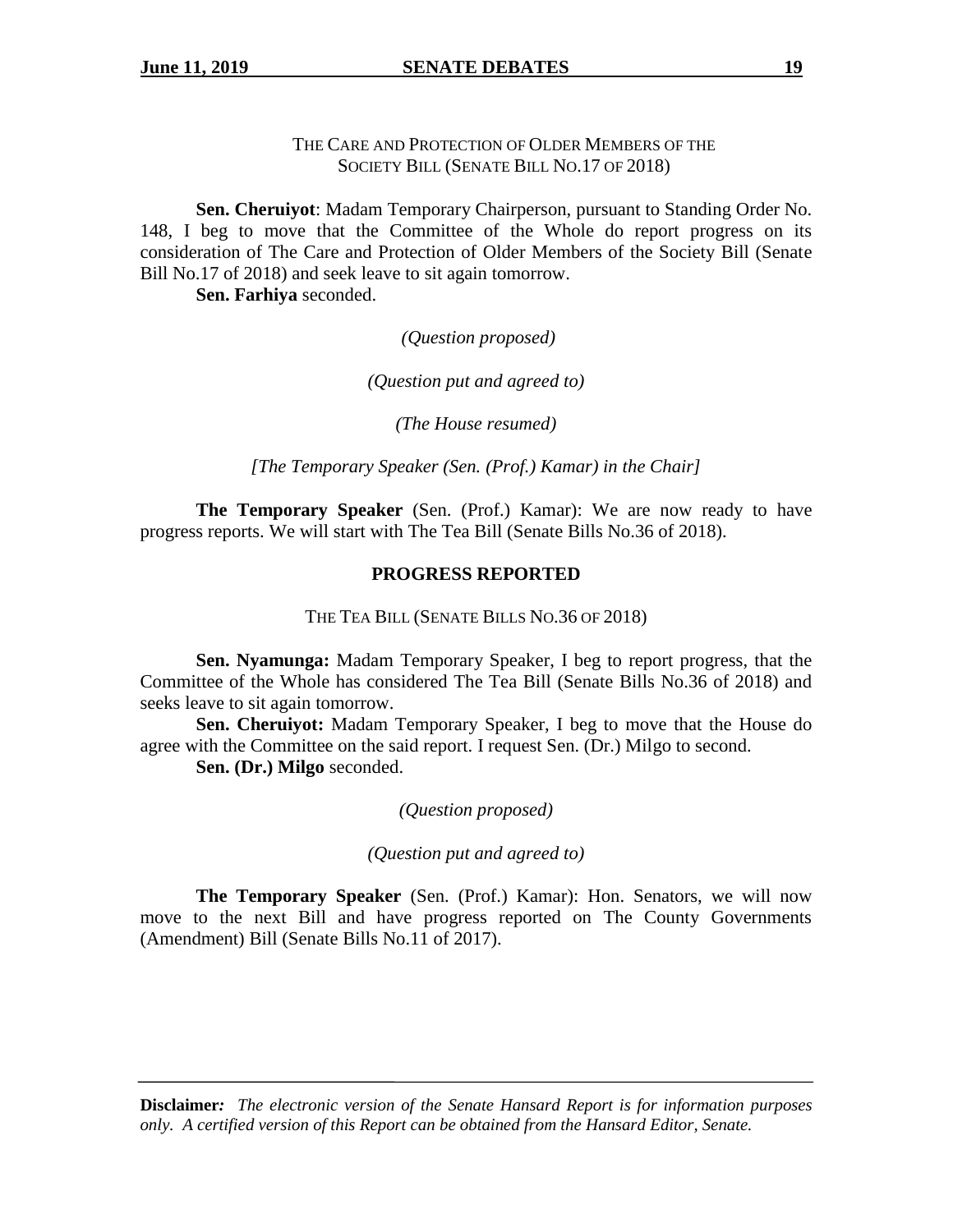# THE COUNTY GOVERNMENTS (AMENDMENT) BILL (SENATE BILLS NO.11 OF 2017)

**Sen. Nyamunga:** Madam Temporary Speaker, I beg to report progress that the Committee of the Whole has considered The County Governments (Amendment) Bill (Senate Bills No.11 of 2017) and seeks leave to sit again tomorrow.

**Sen. Kihika:** Madam Temporary Speaker, I beg to move that the House do agree with the Committee on the said report. I request Sen. Omanga to second.

**Sen. Omanga** seconded.

*(Question proposed)*

*(Question put and agreed to)*

**The Temporary Speaker** (Sen. (Prof.) Kamar): Hon. Senators, Order No.11 had been deferred.

Hon. Senators, Order No.12 has been considered in the Committee of the Whole. Therefore, we will receive progress report on Order No.12, which is The Care and Protection of Older Members of Society Bill (Senate Bills No.17 of 2018).

> THE CARE AND PROTECTION OF OLDER MEMBERS OF SOCIETY BILL (SENATE BILLS NO.17 OF 2018)

**Sen. Nyamunga:** Madam Temporary Speaker, I beg to report progress, that the Committee of the Whole has considered The Care and Protection of Older Members of Society Bill (Senate Bills No.17 of 2018) and seeks leave to sit again tomorrow.

**Sen. Cheruiyot:** Madam Temporary Speaker, I beg to move that the House do agree with the Committee on the said report. I request Sen. (Prof.) Ongeri to second. **Sen. (Prof.) Ongeri** seconded.

*(Question proposed)*

*(Question put and agreed to)*

**The Temporary Speaker** (Sen. (Prof.) Kamar): Next Order.

# **COMMUNICATION FROM THE CHAIR**

VISITING DELEGATION FROM THE PARLIAMENT OF SIERRA LEONE

**The Temporary Speaker** (Sen. (Prof.) Kamar): I would like to acknowledge the presence, in the Speaker's Gallery this afternoon, of a visiting delegation from the Parliament of Sierra Leone.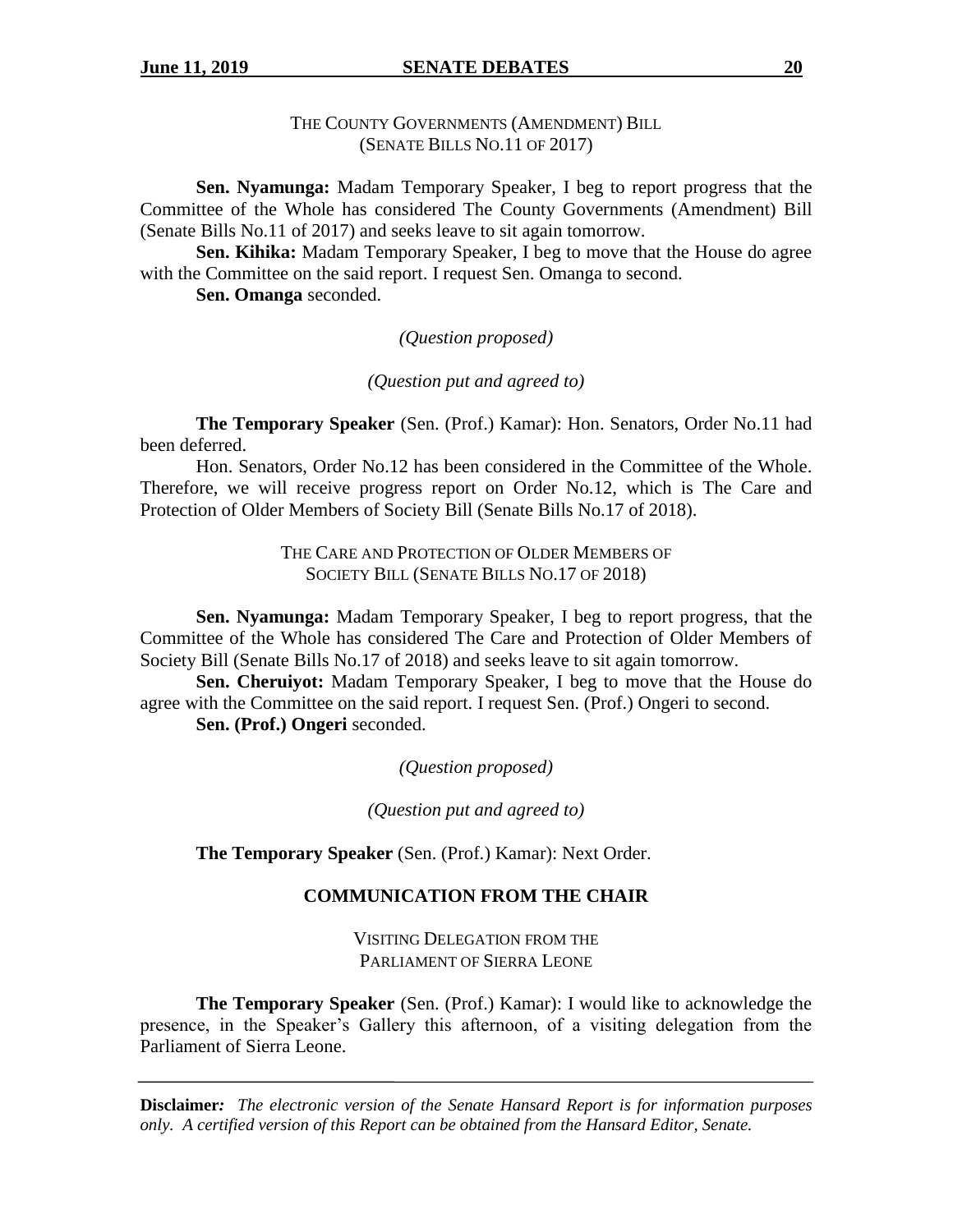Hon. Members, the visiting delegation consists of the Female Caucus of the Parliament of Sierra Leone who are undertaking a study tour of the Parliament of Kenya.

I request each member of the delegation to stand when called out, so that they may be acknowledged in the Senate tradition. They are-

| $1 \text{ TeV}$ are                  |                                      |
|--------------------------------------|--------------------------------------|
| (1) Hon. Sidi Tunis                  | <b>Leader of Government Business</b> |
| (2) Hon. Paran Tawarally             | <b>Clerk of Parliament</b>           |
| (3) Hon. Rosemarie Bangura           | Vice President (Female Caucus)       |
| (4) Hon. Josephine Makieu            | Member                               |
| (5) Hon. Massay Ngahiteh Aruna       | Member                               |
| (6) Hon. Hajaratu Faith Samura       | Member                               |
| (7) Hon. Lolloh Emilia Tongi         | Member                               |
| (8) Hon. Alice J. Kumabeh            | Member                               |
| (9) Hon. Cecilia Mabinty Bangura     | Member                               |
| (10) P.C Haja F.B Koroma Meame Kajue | Paramount Chief and Member           |
| (11) Hon. Paul Saa Sam               | Male Champion                        |
| (12) Juliana Sheku                   | Gender Programme Officer             |
| (13) Josephine Scott-Manga           | <b>UNDP</b> (Governance Unit)        |
|                                      |                                      |

On behalf of the Senate and my own behalf, I welcome them to the Senate and wish them well for the remainder of their stay.

I thank you.

### *(Applause)*

**Sen. Cheruiyot**: Madam Temporary Speaker, on behalf of our colleagues, I wish to extend a warm welcome to the visiting delegation from the Parliament of Sierra Leone. I had the opportunity to meet them earlier when they were touring the Parliament facilities. I wish them well in their tour and all that they seek to achieve, especially in terms of understanding the operations of the Parliament of Kenya. I look forward to meeting them in other future engagements.

### *Bien venue.*

**Sen. (Prof.) Ongeri**: Madam Temporary Speaker, I want to add my voice in welcoming the delegation from the Parliament of Sierra Leone who are in Kenya to benchmark with the normal traditions and proceedings that are carried out in the Senate and the National Assembly.

I remember with a lot nostalgia that Sierra Leone has been with us in the fight against colonialists at the time of Independence. Therefore, they have a rich history as much as Kenya. We are all the same because we come from the African Continent.

I wish them a good and successful stay and tour in Kenya.

**Sen. Kihika**: Madam Temporary Speaker, I rise to add my voice in welcoming the delegation from the Parliament of Sierra Leone and wish them a good stay in Kenya. I hope that they will achieve their objectives through benchmarking in the Parliament of Kenya.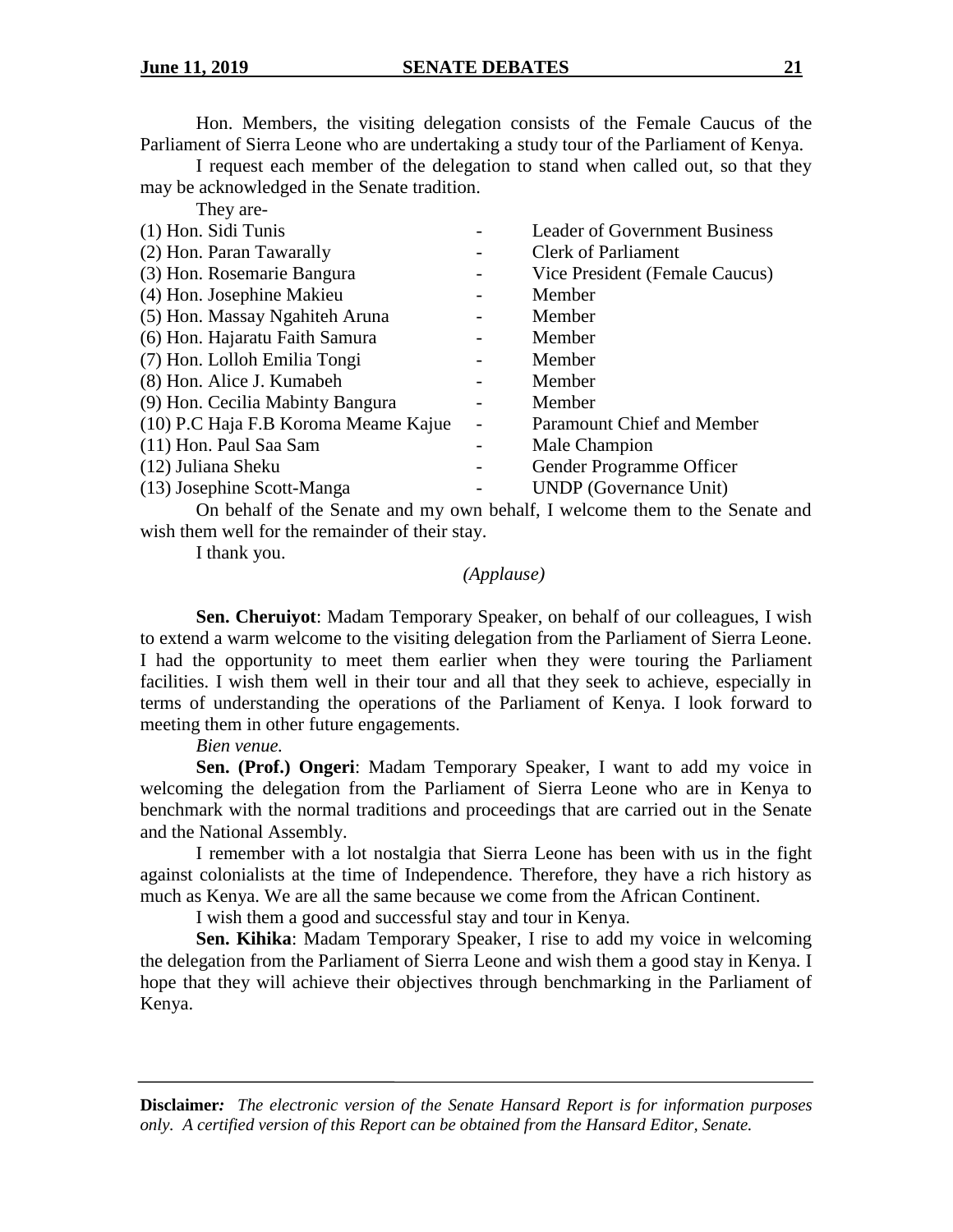We are happy to have them because, as the African Continent, it is good to move around and figure the best practices from across the Parliaments in Africa. We are happy to have them here and hope that they will be enriched by the engagements in Kenya.

I also wish them a safe journey on their return to Sierra Leone.

**Sen. (Rev.) Waqo**: Madam Temporary Speaker, I also stand to add my voice in welcoming the delegation from the Parliament of Sierra Leone. We are happy to have them. As Parliament, we have a very good relationship of visiting others and benchmarking. It is good to have a group of Members of Parliament, especially the majority being women. We are happy to learn from one another.

Madam Temporary Speaker, in Kenya we say that women have a long way to go, but we put into consideration the achievements that we have done. I am sure you too have a lot of responsibilities in your country. Thank you for coming and choosing to be with us. I hope you will enjoy your stay.

Thank you.

**The Temporary Speaker** (Sen. (Prof.) Kamar): Sen. Mutula Kilonzo Jnr. That should be the last one.

**Sen. Mutula Kilonzo Jnr.**: Thank you Madam Temporary Speaker. I had the opportunity to meet with the group from Sierra Leone this morning, led by the Majority Leader and the Vice President of the Women Caucus.

On the discussion about gender in Sierra Leone, they are benchmarking with the best practices we have in Kenya. I laud them for the work that they are doing. I came across something that I want to quote for them. When I worked in the Inter-Parliamentary Union (IPU) on gender parity, I came across a lot of things. I want to read this quote to the Vice President because she sounded beaten by the idea of women losing their seats.

A gentleman from Namibia, who was the Chairperson of the Inter-Parliamentary Union (IPU) Gender Partnership Group said the following-

"We believe that true equality between the sexes can only be achieved if both women and men pull forces together to break the barriers of age old belief that women and men have different roles to play and, therefore, have unequal stand in the society."

He finished by saying-

"A man of quality should not fear women who seek equality."

Madam Temporary Speaker, the true answer in the question of gender parity is in the men and not the women. That is why I suggested, Vice President, that you should have invited the men of this Senate and the Kenya Women Parliamentary Association (KEWOPA) for that lunch. Sen. Sakaja and I should have been there to tell you the work we have done to ensure that the women of this country are given their true place in the map and the orbit of Kenya.

Thank you, Madam Temporary Speaker.

**The Temporary Speaker** (Sen. (Prof.) Kamar): Because of that nice last statement, I will allow more statements.

Sen. Cherargei.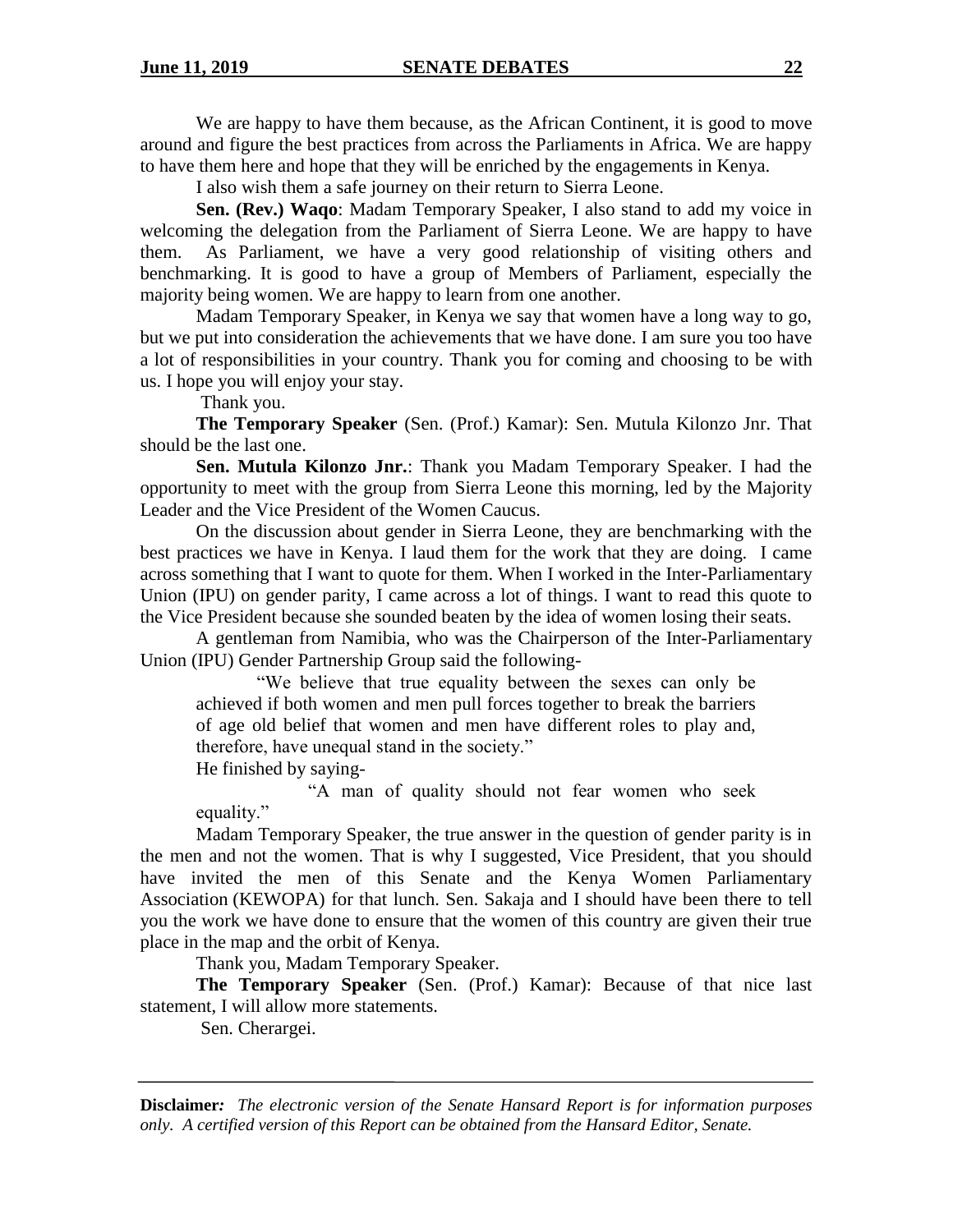**Sen. Cherargei**: Thank you, Madam Temporary Speaker. I want to join my colleagues in welcoming the delegation from the Parliament of Sierra Leone. I think we met in Uganda and it was very interesting to learn about Sierra Leone.

As our Majority Whip has said, as Africans, we should have more common approaches that are not limited to trade, democracy and gender issues, but also how we partner as parliamentarians. That is why we are comfortable working through Commonwealth parliamentary groups than within Africa. I hope that this will bring interlink and togetherness as Africans, so that we appreciate that there is strength in diversity.

I wish them well and hope they will learn a lot. In the future, we hope that Sen. Mutula Kilonzo Jnr, through your office, will lead a delegation to Sierra Leone to learn gender matters because this is a women's delegation. The women in this country, especially our colleagues, should learn a lot from this delegation, as we continue to discuss about the two-thirds gender rule in Kenya.

Thank you Madam Temporary Speaker.

**The Temporary Speaker** (Sen. (Prof.) Kamar): Sen. Malalah.

**Sen. Malalah:** Madam Temporary Speaker, on behalf of the Senator for Nairobi City County, I welcome the delegation from Sierra Leone. I remember with a lot of nostalgia that Sierra Leone has been a country that we have been competing with in football. As you are aware, the Harambee Stars is currently playing at the African Cup of Nations courtesy of the disqualification of Sierra Leone. They have contributed to our participation in the African Cup of Nations. They are a great partner in the field of sports.

I take this opportunity, on behalf of the Senate Minority Leader, to welcome you to Kenya. Kenya is a beautiful place just like Sierra Leone. I am sure that Sierra Leone borders the white beaches of the Atlantic Ocean. I am sure that the leadership of this House shall one day consider coming to visit Freetown in Sierra Leone so that we can bond, interact and exchange on different aspects.

Madam Temporary Speaker, once again, on behalf of the Senator for Nairobi City County who has no interest to welcome visitors, I welcome you to Nairobi and Kenya at large!

### *(Laughter)*

**The Temporary Speaker** (Sen. (Prof.) Kamar): Order, Sen. Malalah. You are stepping on the wrong foot. How do you know that I do not have a request from the Senator for Nairobi City County? Sen. Sakaja has made a request. We know that he was the leader of delegation to the Commission on the Status of Women (CSW). Therefore, he must say something to the delegation from Sierra Leone.

Kindly proceed, Sen. Sakaja.

**Sen. Sakaja**: Madam Temporary Speaker, I was wondering why you were letting the Senator for Kakamega County get away with trying to speak on my behalf. I am neither mute nor dumb.

Allow me as the Senator for Nairobi City County to welcome this wonderful delegation to Nairobi. I am jealous that Sen. Mutula Kilonzo Jnr. had an opportunity to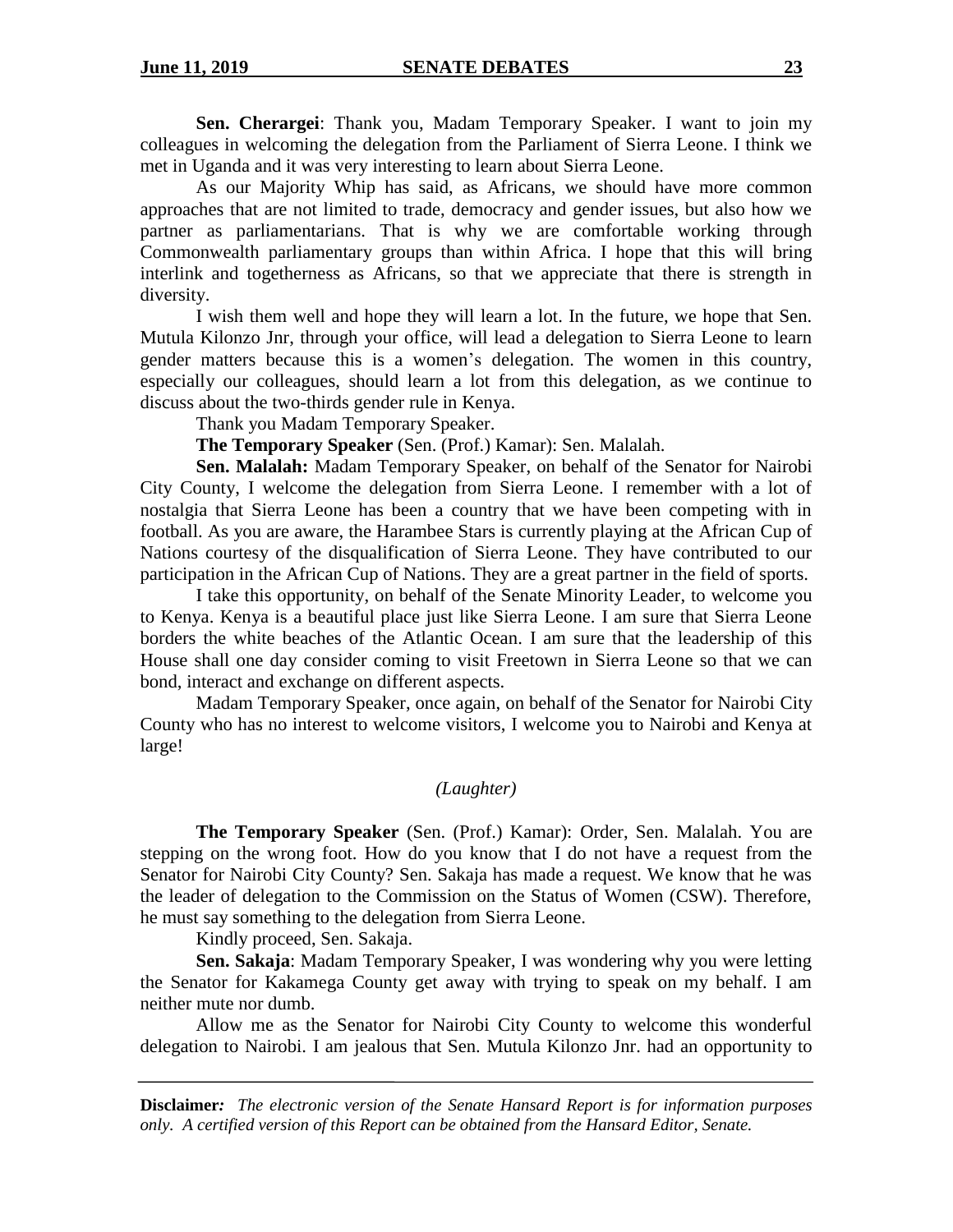meet them earlier. I wish that I knew they were here. I would have loved to interact with them and learn some Mende, Temne and Creole which are some of the local languages in Sierra Leone. I would have loved to share some experiences with them.

Sierra Leone is a country whose population is around 6.3 million people. It is just about the population of the county that I represent as an individual Senator. Beyond that, we share many similarities. Sierra Leone is a country with a huge population of young people. Its median age is 19 years. It is a country that is facing similar challenges to the ones that we are facing in Kenya as we grapple with issues of youth unemployment and see how the young people of this continent who are the trustees of the posterity of Africa get a space on the table.

Madam Temporary Speaker, beyond that, as you have rightly mentioned, I was the leader of delegation to the Commission on the Status of Women (CSW). I was proud to go there and represent the Senate. In Kenya, we believe in what we call 'he' for 'she'. As Sen. Mutula Kilonzo Jnr. has eloquently stated, we need men at the forefront of fighting for the rights of our women. We believe that our claim to democracy is tainted when half the team is not even able to get to the pitch. There is no progress that we can make as a society unless we put our money where our mouth is when it comes to gender parity. We have a lot to learn from Sierra Leone from the highest levels of their political leadership.

I welcome the delegation to Nairobi. I hope that they have time to enjoy the sights and sounds outside the precincts of Parliament. I would like to take them to one or two places to see around the City of Nairobi as they teach me some of their local languages of Mende, Temne and Creole.

I thank you.

**The Temporary Speaker** (Sen. (Prof.) Kamar): Thank you, Senators. Next Order.

### **BILL**

#### *Second Reading*

### THE MENTAL HEALTH (AMENDMENT) BILL (SENATE BILLS NO.32 OF 2018)

*(Sen. Kasanga on 29.5.2019)*

*(Resumption of Debate interrupted on 4.6.2019)*

**The Temporary Speaker** (Sen. (Prof.) Kamar): Hon. Senators, at the close of the day in the last sitting, Sen. Cheruiyot, the Senator for Kericho County, was on the Floor. He still has a balance of 15 minutes.

**Sen. Cheruiyot**: Madam Temporary Speaker, I would like to continue making my contribution, something that I gladly did for a few minutes when this Bill last came to the House. I hope that I will remember all the salient points that I had jotted down that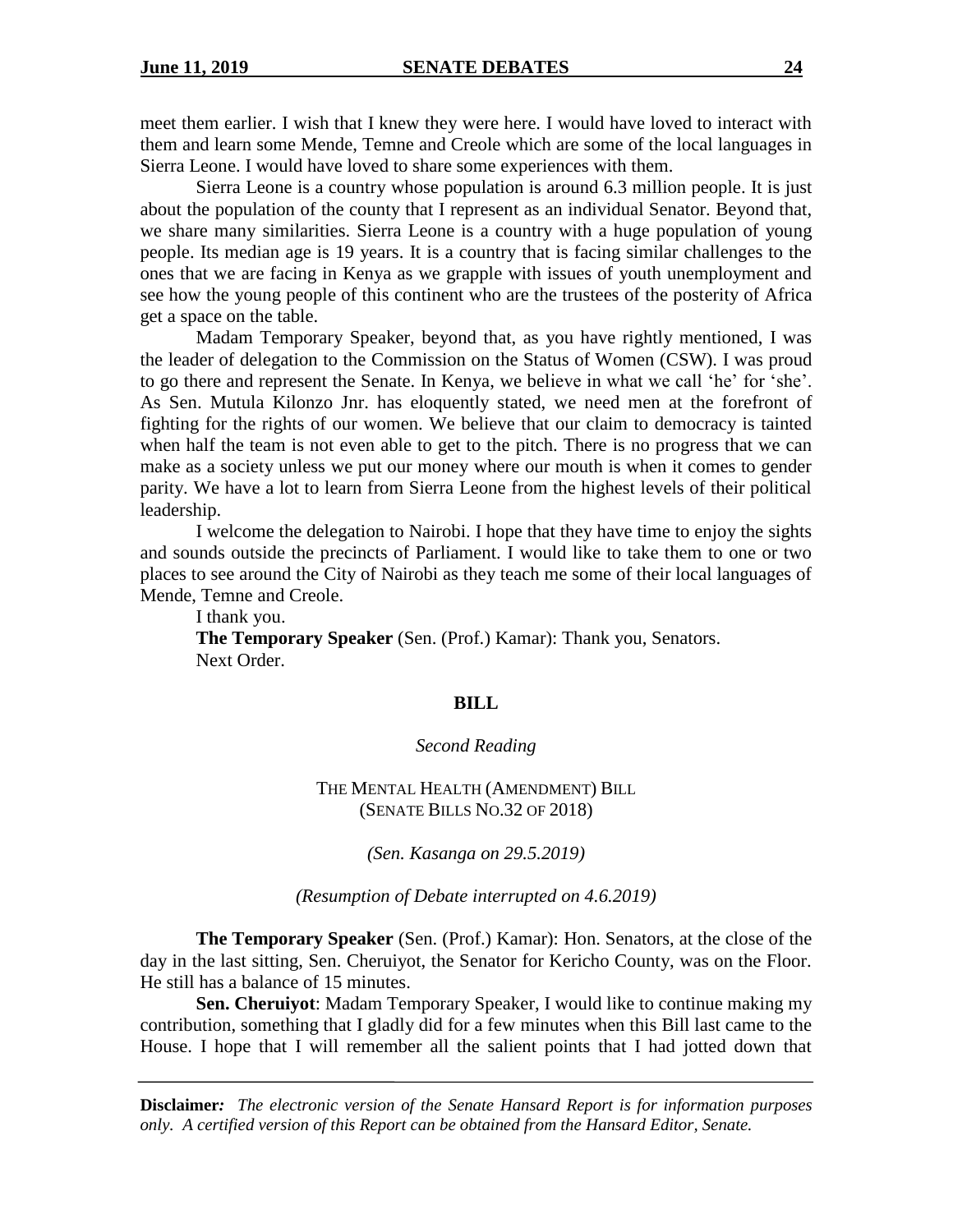particular afternoon because it was a very interesting debate. We had begun an exchange that clearly justified the Bill.

We all celebrated what Sen. Kasanga has done with the Bill especially in terms of ensuring that Members are properly prepared for this Bill on our social media platforms and other avenues where Senators congregate. Sen. Kasanga sent information and very relevant data for us to read in preparation for this particular Bill. That is important and a point for us to pick out some of the things that we need to learn as we go about our duties in this House.

Each and every time that you bring a Private Member's Bill, it is assumed that you do it because it is topic of passion to you and something that you have deeper understanding of and as a legislator, you have seen a way through which we can improve how we execute or sort out the challenges in that particular area of focus. That was a good point for us to learn how to carry ourselves.

Madam Temporary Speaker, on the afternoon when this Bill was last before this House, we had a very interesting exchange about the right terms to use when we refer to somebody who has a challenge of mental illness. When Sen. (Prof.) Ongeri was contributing, he made a point that statistics are; out of every 10 Kenyans, four have got a mental disorder. We counted ourselves in the House then and could not decide out of the ten of us who were mentally ill. There were loud protestations and that confirms what the Bill says that we are unaware that mental illness is a disease just like any other.

If we were talking about people suffering from Malaria, Diabetes or any other common disease, no one would have taken offence. However, the fact that one of the political jabs that we take at each other on the political forms has to do with mental health. One can say that Senator so and so is mentally deranged. Moving on, after reading through this Bill, seeing some of the proposals and learning about the rights of the mentally disturbed people, we shall become better and know that it is an illness just like any other. Therefore you cannot use it as an insult. How we treat people that are struggling with mental health will change drastically thanks to our reading of this Bill.

Madam Temporary Speaker, the month of May was Mental Health Awareness Month. The British Broadcasting Corporation (BBC) did a very interesting piece where they interviewed world celebrated athletes who have various mental health challenges. It was shocking to see some of the people that we have cheered in sports such as Thierry Henry and other people who have lit up homes as we watched them with a lot of excitement thinking that they are all fully okay. Some of the athletes that were interviewed shared that they experienced challenges when they retreat back to their home. The topic of discussion was on how to get people to come out and talk about mental health. How do we get people off the stigma of ensuring that anyone that has this kind of challenge does not hide?

One of the things that we will learn later in the Bill is that many of the people that continue to face this kind of challenge shy away from seeking medication and when they are pushed to the wall to the point that they have to get medical attention, what they do is that they try to move heaven and earth in ensuring that nobody knows that they are facing this kind of a challenge. Stigma of this kind is brought about by our misinformation on the nature of challenge that people continue to face out of this disease.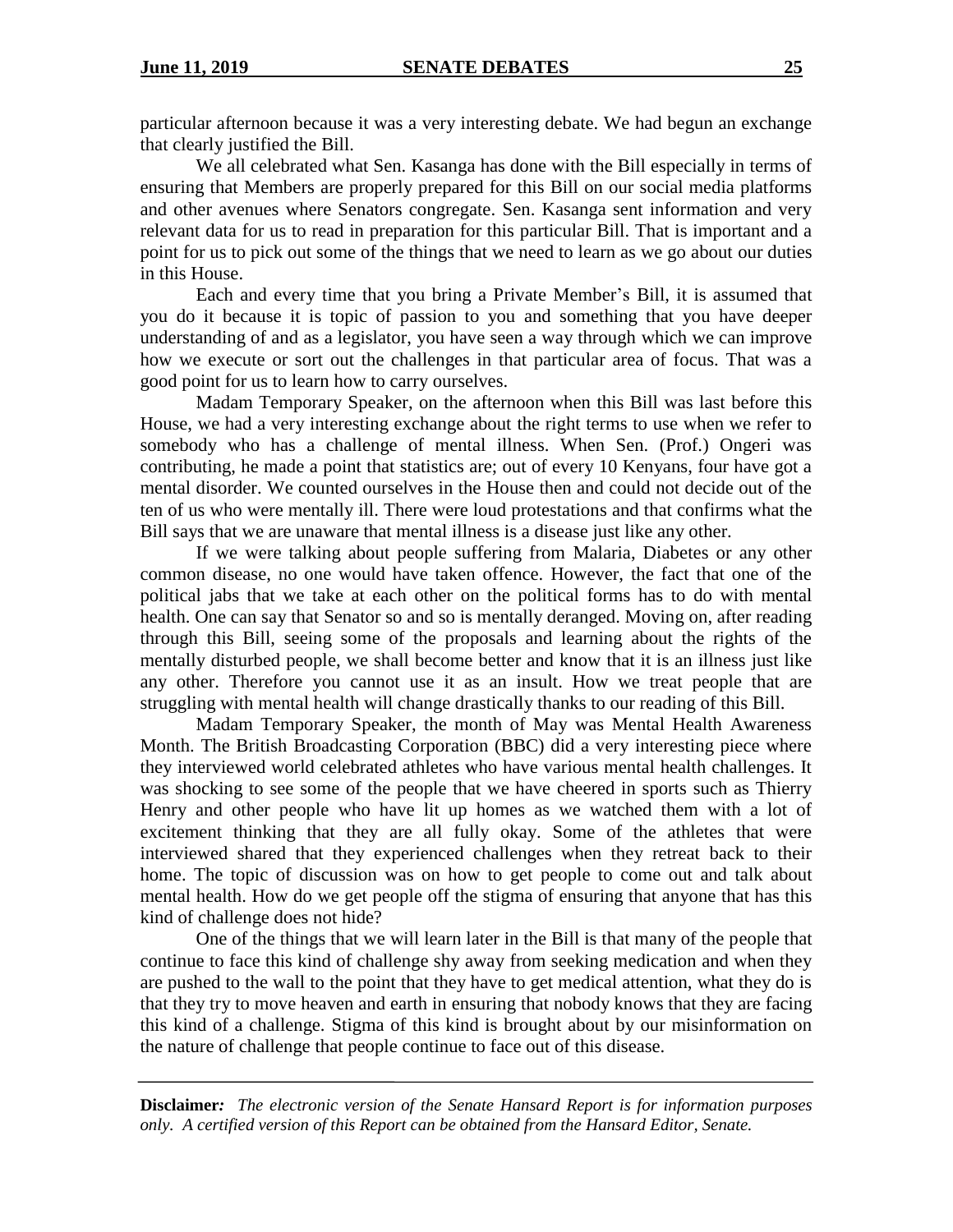Madam Temporary Speaker, Section Five in of this Bill is very important to me because under Clause 2(c), it proposes the duties and the things that the national Government must do one of which is to provide the necessary resources for provision of mental health care and treatment at national referral health facilities.

Madam Temporary Speaker, as a country we are trying to increase the number of national referral health facilities. We hope that the passage of this Bill will make it mandatory for the Government to expand the number of mental health clinics and health facilities.

Madam Temporary Speaker, I have had many friends who have had the unfortunate experience of having a mental breakdown caused by one thing or the other. It is well known that Mathari National Teaching and Referral Hospital is the only hospital that treats patients with mental health illnesses. Mathari Hospital has already been stigmatized. On many occasions, you will find people telling each other: "That one deserves to be taken to Mathari." This is considered to be an insult and yet this is just a hospital like any other for instance a hospital treating heart ailments or any healthcare service that you may access.

By providing the necessary resources, the national Government shifts from just being a policy creator to also directing and channeling resources. If you read through this year's Budget Policy Statement which will be laid before the House, you can be sure that a significant amount of money will be allocated to the Ministry of Health; perhaps way little compared to the amount of money we send to the counties.

The question that has been at the back of many people's minds is: What does the national Government do with the funds that are left at Afya House and yet we know that primary health concerns have all been devolved to the county governments? Under this programme of universal healthcare, we shall be ensuring that we make healthcare more accessible to as many citizens as possible.

Madam Temporary Speaker, this is a very important proposal because it gives them the leeway to ensure that the money that remains at Afya House is not just used for people to go for seminars and drafting policy papers that do not have direct benefit to the citizens of this country. Two or three years after the passage of this Bill, we shall check under the implementation framework to know how many other mental healthcare facilities at the national referral hospitals will have been created. The same is also expected of our county governments.

Madam Temporary Speaker, let our county governments ensure that even if you cannot construct a clinic at the county referral hospitals, let there be a department where patients facing this kind of condition can seek and find solace in.

Yesterday there were reports that a gentleman who was facing the kind of tribulations that we are discussing in this Bill slaughtered his entire family; young children together with his wife. This confirms to you that perhaps even the statistics that Prof. Ongeri was quoting to us might be more compared to the challenges and life pressures that people continue to face at this particular time. It is expected and deemed under the provisions of Section 6 of the Bill that our county governments as well shall create an enabling environment so that members of the society in the various counties who continue to face this particular kind of challenge are able to access these services.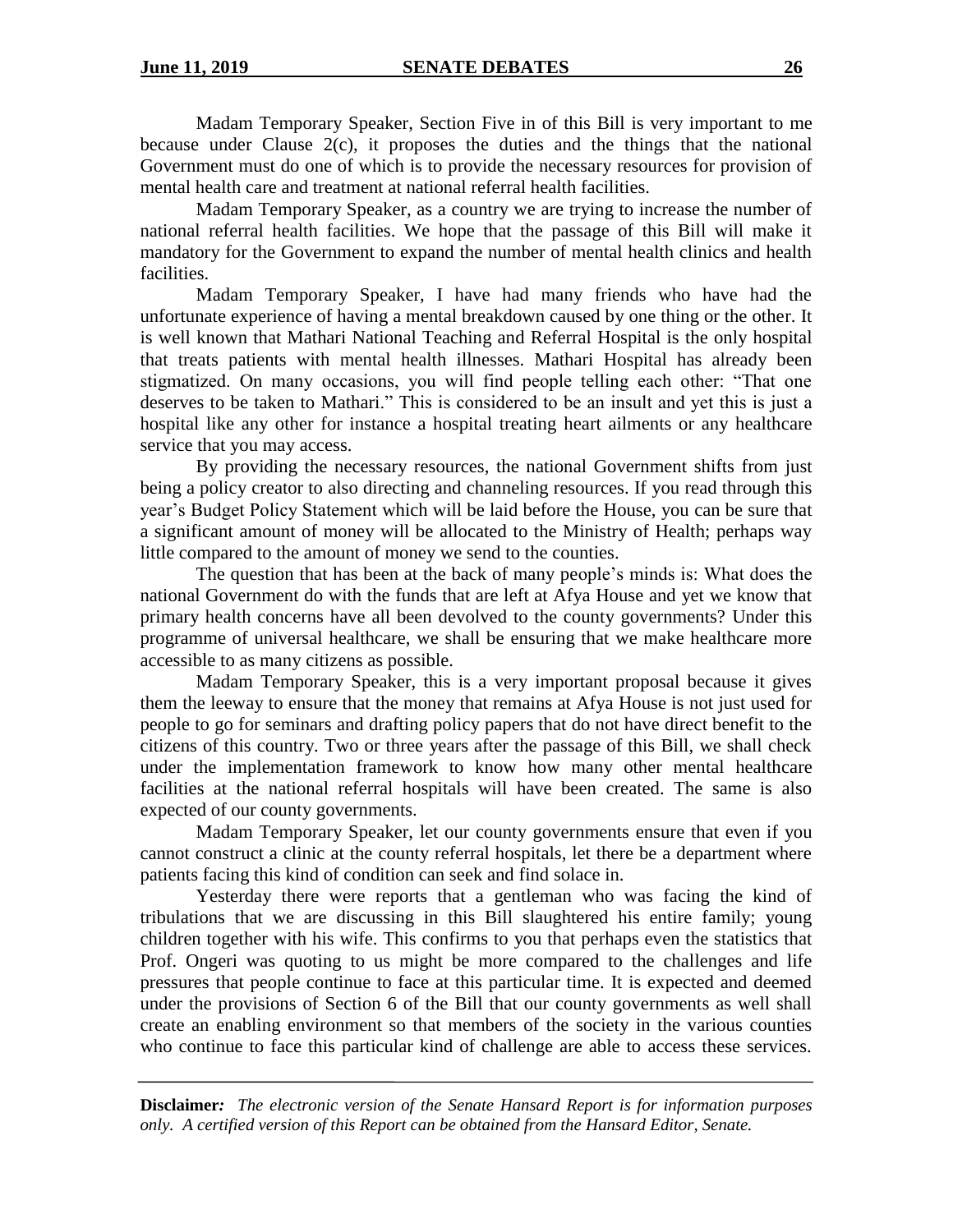Patients also do not have to come to any of the national health referral facilities to access these services.

Part II of the Bill talks about the rights of the persons with mental illness and it is quite interesting. Our Bill of Rights is celebrated and hailed as one of the most progressive in the world. Every time we are drafting our Bills what we need to learn from Sen. Kasanga is that we should remember each and every figment and fragment of society to ensure that mentally ill patients have rights which ought to be respected as defined in this particular Bill.

Madam Temporary Speaker, that is why I support this Bill 100 percent. We are now making it mandatory by law that they are allowed to fully participate in affairs of the community in any suitable position based on a person's interests and capabilities. We shall not be able to go to a function and say: "I cannot listen to you". Some of these people have been known to help even at times when you least expect.

Madam Temporary Speaker, in this country, power usually shifts back to the true owners after every five years. When politicians retreat back to the village to seek votes that is the time they realize power belongs to the people. While on my campaign trail, I visited a village that I had not gone to since the last elections. In the midst of the crowd that came to listen to me there was a lady who clearly from her presentations, you could tell that she was mentally ill. She sought the opportunity to speak and when I granted her the chance, she turned out to be the savior who would help me on that particular day. She asked the people: "I see you people harassing this young man and asking all sorts of questions. Have you, yourselves finished or sorted out all the problems in your homes before you come to harass him? People laughed because it was a light moment, but that was the avenue through which I got the opportunity to speak to those people and tell them that given another opportunity I would give priority to their needs. That tells you that it is important to make these kinds of provisions that nobody should discriminate mentally-ill patients on account of the challenges they face and bar them from participating in community activities.

Madam Temporary Speaker, there is one thing that l wanted to point out about the people that sit in this board. Clause 7 states that the people who shall constitute the board should be persons with experience of at least four years in mental health care. The only thing that I have not been able to properly pick out is how many people with a nonmedical background will be appointed to the county boards.

I would have wished that we also nominate people representing the religious fraternity because some of the challenges that people face are of a spiritual nature. Therefore, having pastors, representatives of the church or religious institutions in these boards will help in giving proper directions.

With those few remarks, I beg to support.

**Sen. (Rev.) Waqo:** Thank you, Madam Temporary Speaker for allowing me to stand and add my voice to this very important Bill. I congratulate Sen. Kasanga for coming up with this Bill that is very relevant especially at this particular time when we know the problems we are facing as a nation.

Much has been said by hon. Members but we all have something to say about this particular Bill because of our own experiences in our counties and even in our country.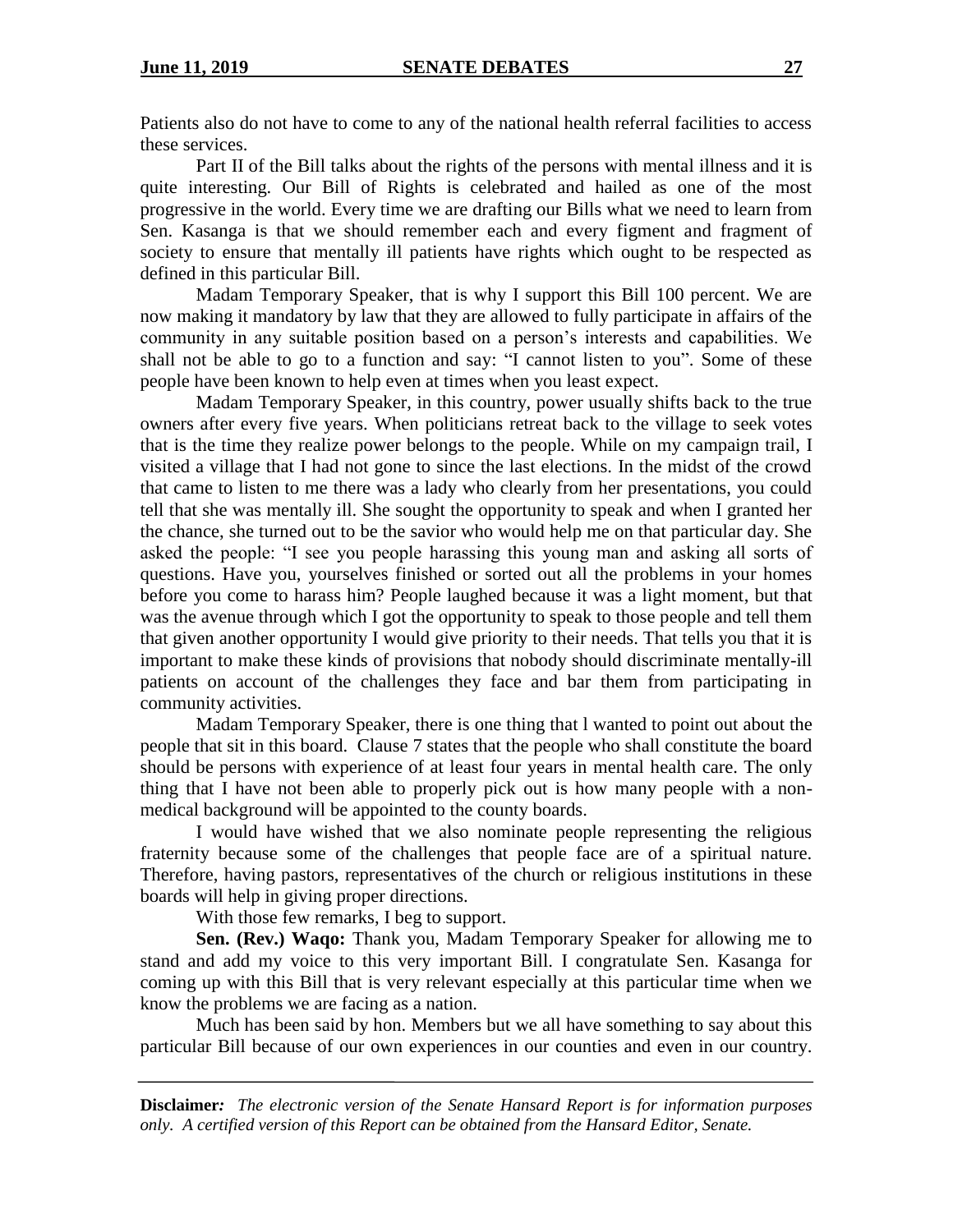Sen. Kasanga has prepared us so that we can all contribute to this Bill. I congratulate her for preparing us well in advance, giving us all the relevant documents and guiding us; we have received the Bill positively.

Madam Temporary Speaker, when we look at the challenges that mentally-ill people go through in our society, we note that Africans are fond of appreciating only good things. When we see the opposite of that, we always look for causes of those things that affect our lives negatively. I know many families who have abandoned their people who have mental health challenges. They have always run away from them. So, the stigma that the persons who are mentally ill go through is quite huge. In fact, it is not only the individual with mental illness who suffers the stigma, but the entire family. In most cases, we attribute it to a particular family in the society.

Madam Temporary Speaker, there is a lot of discrimination for people with mental disorders. As I was growing up, I knew very well that anybody related to a person who was mentally unwell would be discriminated. Sometimes people think that the entire family is mentally sick just because of one person who is unwell. Nowadays we know mental illness is a disease like any other. It is manageable so long as we give it the proper attention it deserves.

With regard to treatment, all the people who suffer from this illness face a lot of challenges. For example, it is not easy for them to access proper treatment. For some of them, especially those living in rural areas, it is even more challenging because they do not have enough finances to buy drugs or live in conducive environments. As I said, the cost of treatment for these illnesses poses challenges to many Kenyans.

As I was reading through the Bill, I was delighted to note that it has addressed all the areas. We need to treat people who are mentally ill positively and give them all the support they need.

Madam Temporary Speaker, Clause 2 of the Bill says-

"The Mental Health Act, hereinafter referred to as the principal Act, is amended in the long title by deleting the words "mental disorder or mental subnormality with mental disorder; for the custody of their persons and the management and control of mental hospitals" appearing immediately after the words "are suffering from" and substituting therefor the words "mental illness; for the custody of their persons and the management and control of mental health facilities."

From the beginning we can clearly see what the Bill stands for. I support it, especially because of this particular Clause 4(2A) amends Section 2 of the principal Act. It says-

The purpose of this Act is to provide a framework to—

(a) promote the mental health and wellbeing of all persons,

including reducing the incidences of mental illness;

Madam Temporary Speaker, we, as a nation, have come to a stage where we need to see how we can reduce the number of the people suffering from this illness. Sometimes we attribute it to our lifestyle or the hardships we go through that result in depression. As a result of that, many Kenyans are facing this mental illness.

Clause 4(2A)(b) further states-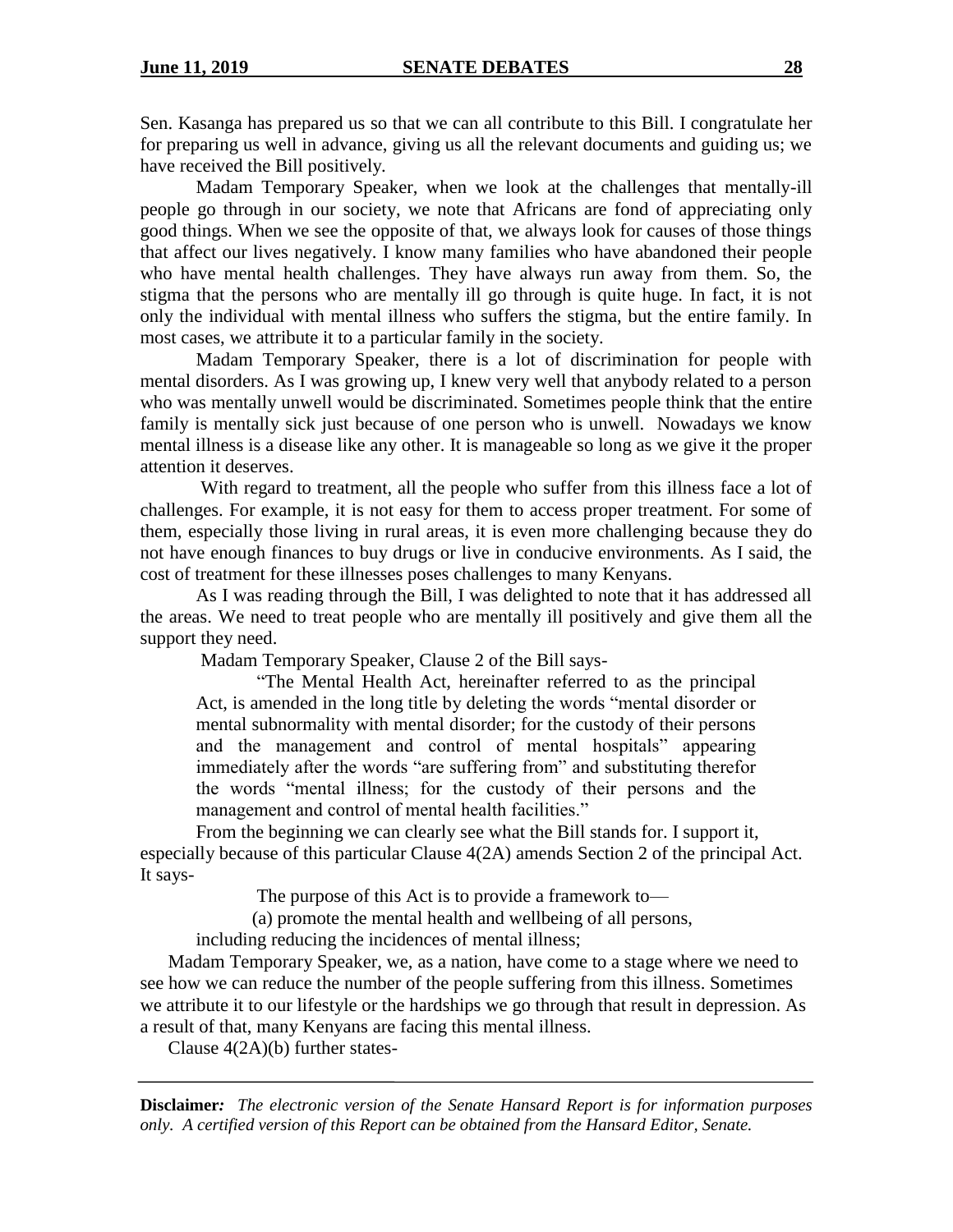(b)To coordinate the prevention of mental illness, access to mental health care, treatment and rehabilitation services of the persons with mental illness."

Madam Temporary Speaker, I remember some years ago, an old lady who had a son who was suffering from a mental illness came to me and told me that she could not afford to take her son to Mathari National Teaching and Referral Hospital for treatment. She said she had never been to Nairobi. We had to look for funds to support the poor lady. However, the son did not even manage to go through the whole process.

Many poor parents are suffering in the villages because they are unable to come to Nairobi or visit any other health centre to seek for proper medical care. Once we enact this Bill, it will solve the problem many Kenyans face while seeking medical attention for their people with mental illness.

Clause 4(2A)(c) states-

"(c)Reduce the impact of mental illness, including the effect of stigma on individuals, family and the community."

Madam Temporary Speaker, I alluded to the above earlier. When that happens, then we as a nation will take care of our people with mental illness properly.

Promoting the recovery from mental illness and enhance rehabilitation and integration of persons with mental illness is a very important thing. The Bill continues with all the other rights it will provide.

Madam Temporary Speaker, as I was going through the Bill, there are various important areas, for example, Part 1A is on obligations of the national and county governments. It calls for the national Government to provide the necessary resources for provision of mental healthcare and treatment. Equally, the county government has its role. When this happens, then we will take care of all the problems or reduce the challenges that are faced by the person with mental illness.

Madam Temporary Speaker, the other very important area that I was looking at is Part II. It is on the rights of the persons with mental illness. The Bill provides for the rights of persons with mental illness. We know very well as a nation, and even where we come from, that the people with this challenge have suffered a lot. Many of them have been denied their rights. Some have been chased out of their homes. Sometimes, some of them do not even school because of the challenge they have. We, as a nation, have not provided a conducive environment to help them cope with the situation they are in. They need security, education and so forth.

It is a pity that some of them have not been issued with identity cards and *Huduma Namba* which many of us registered for. I wonder whether people who suffer from mental illness are being considered for *Huduma Namba.* When we deny them these important documents, we exclude them from accessing opportunities in this country. As a result, they continue suffering. When it provides all these rights for them, we need to support it.

As I conclude, Part III is about the care and administration of property of persons with mental illness. We know very well that some people have taken advantage of persons who suffer from mental illness. They have misused their property. Some have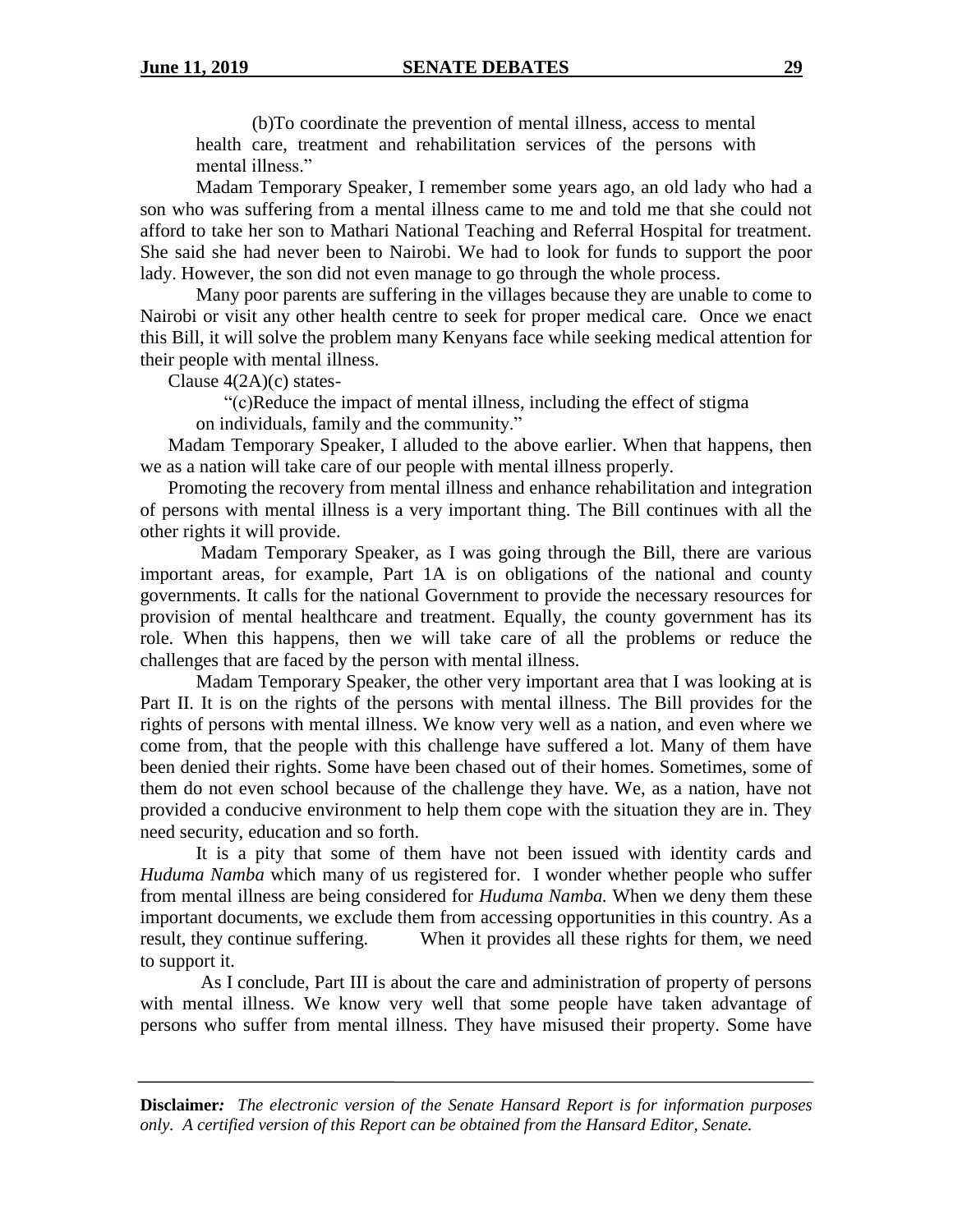even sold their property, but we have not given them any opportunity. This Bill will take care of that and help them.

Some of them have families and they need to care for them. I know there are ladies who have children, but they may not know their fathers because some people somewhere took advantage of them. They have children that they cannot bring up and their properties have been taken away.

This Bill will take care of all that. For that reason, I support it and congratulate Sen. Kasanga.

Thank you.

**The Temporary Speaker** (Sen. (Prof.) Kamar): Thank you, Senator.

Sen. Sakaja, you may proceed.

**Sen. Sakaja**: Thank you, Madam Temporary Speaker, for the opportunity to contribute to this Bill. I would like to congratulate Sen. Sylvia Kasanga for being the architect of this piece of legislation. I encourage other Members to also sponsor such Bills that look at the needs of the society. This is why we are here.

Apart from coming up with such legislation, Sen. Kasanga has also been able to carry the whole of this House along. She has done an amazing job of raising awareness in both the mainstream and social media on this subject. This is a conversation that this country needs to have. These are issues we grapple with daily in this country. In my county, this matter is almost reaching epidemic levels, yet the kind of attention and support it gets from policy makers is not commensurate to the effect this has.

I am the patron of a foundation named after the son of a friend of mine who took his life. It is called The Joshua Gathua Foundation. Despite coming from a good background, the young man, because of the pressure he was going through, one day instead of going to school, asked for some time alone. He went upstairs in their house, got into his dad's safe, took a gun and shot himself. After the mourning period, we started a foundation where we provide these services to many young people.

We held our first football tournament along Ngong Road and so many young people came. During that tournament there were two tents for free counseling. One was for the young people and the other for the adults. The lines of people who wanted to talk to us were enormous. This shows that many of our young people are not being told that they can talk to someone despite the fact that there are helplines, where one can get further help if they are suffering from mental illness. The lines for adults were empty because we like pretending. If you look at how we behave, we are the ones who need that kind of support.

Madam Temporary Speaker, the stigma associated with mental illness prevents us from getting to those who require the support. Many of us even in Parliament; the National Assembly and the Senate should evaluate the kind of support we get, based on our mental health. In the last Parliament, a colleague whom I will not mention had some mental breakdown. I think it became bipolar. Since it was not covered by our insurance then, the Member stormed the Speaker's office and said: "Are you saying that my psychiatrist cannot be paid on this Ksh10 million cover?"

After that, the Parliamentary Service Commission (PSC) added that category of healthcare providers. You will be shocked to realize that among the healthcare providers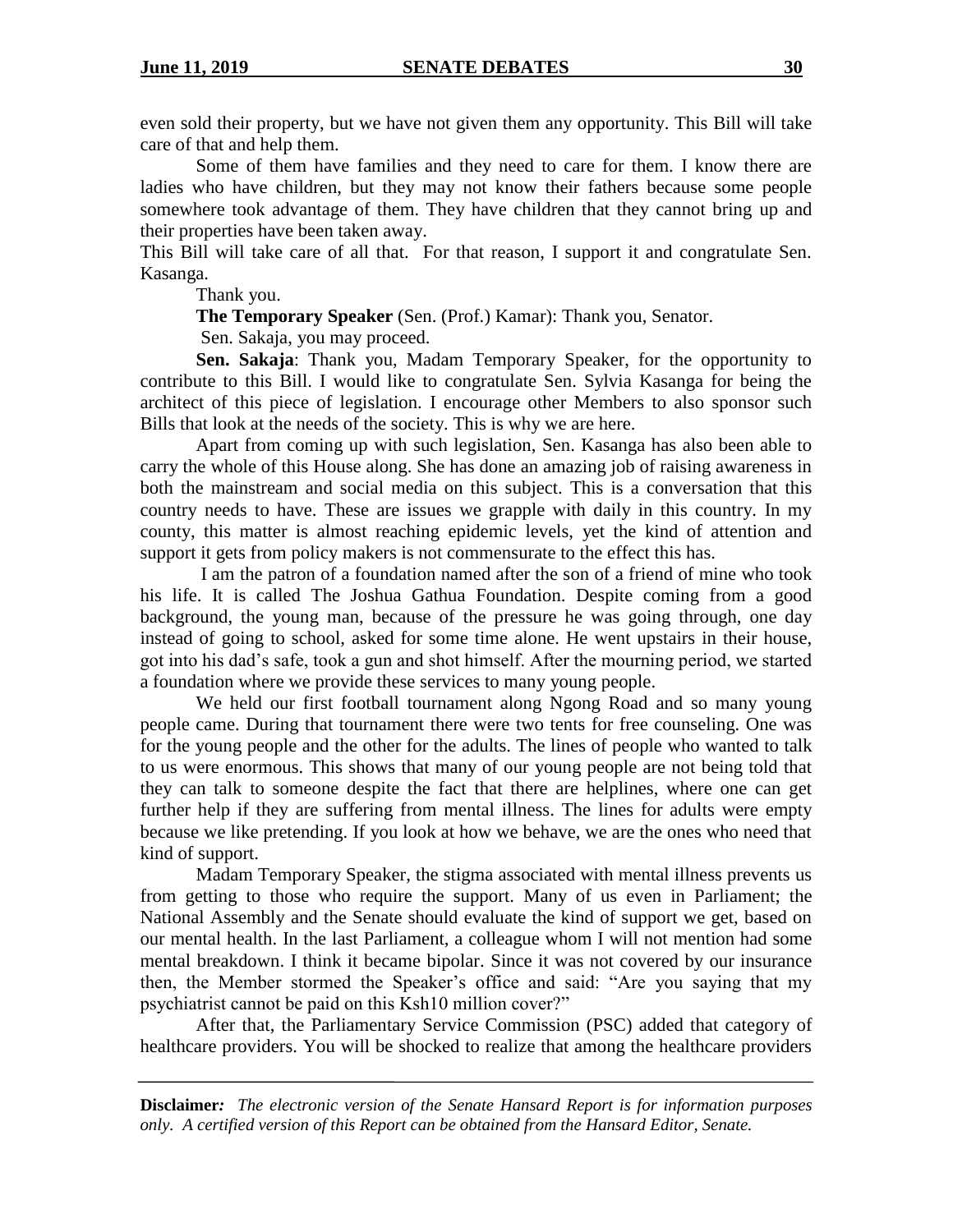that we and our children seek, the highest visits by Members of this House is to those that offer mental healthcare. However, when we come here, we pretend because we must look *macho*, as if we have got it all going on. Needless to say, even we need that kind of support especially considering the stressful nature of our work. We must, therefore, be at the forefront in fighting the stigma associated with mental illness.

The purpose of this Bill is to promote mental health and the wellbeing of all persons, coordinate the prevention of mental illness, reduce the impact, promote recovery of the victims and ensure that the rights of people suffering mental illness is protected and safeguarded.

Our Constitution has certain references that need to be amended. Qualifications like being of sound mind--- What is an unsound mind? Who measures the soundness of our minds before we vie? If that provision was seriously taken into consideration, many Members here would not be allowed to vie for office. If we were to be judged by the things we do when in office, they do not go hand in hand with the people who confess to be of sound mind.

This is not something to be ridiculed. There are many aspects of mental illnesses. There is schizophrenia, bipolar, autism *et cetera*. There are many children who are highly talented. Last week I had the opportunity of visiting one of my nephews who is autistic. Unfortunately, his parents cannot afford to take him to a high-end school. However, just by attending Mirema Primary School in Roysambu, the boy's abilities have come out. That boy has skills in art and music. When music is played, he becomes a different person. This is not the case for other children with autism. We see children with autism and other mental illness being locked up. We are not giving them an opportunity to get education. That is a big shame for our Government and leaders.

The strength of a country is not based on the military or the reserves of the new bank notes or dollars, but what we do for the most vulnerable in society. Many of these children can do well given the opportunity. I am glad that this Bill talks about, not only the standards to be maintained by health facilities, but the responsibility of the national and county governments to provide for those who require mental health services.

A few years ago, our President celebrated his  $50<sup>th</sup>$  birthday. As his friends, we decided to visit one of such homes in Lang'ata called Therapies for Kids, which is run by the sister to the Senator for Kajiado. She is called Simaton. We found many children  $w$ ho $---$ .

### *(Loud consultations)*

Madam Temporary Speaker, please, protect me from the Senator for Tharaka-Nithi County, who is speaking loudly. He is normally strict when he is on the other side, but right now---.

**The Temporary Speaker** (Sen. (Prof.) Kamar): Members, please, consult in low tones.

**Sen. Sakaja**: Thank you, Madam Temporary Speaker. When we went to this home, we found that Simaton and those who work at Therapies for Kids have rehabilitated many children who were locked in the slums because their parents are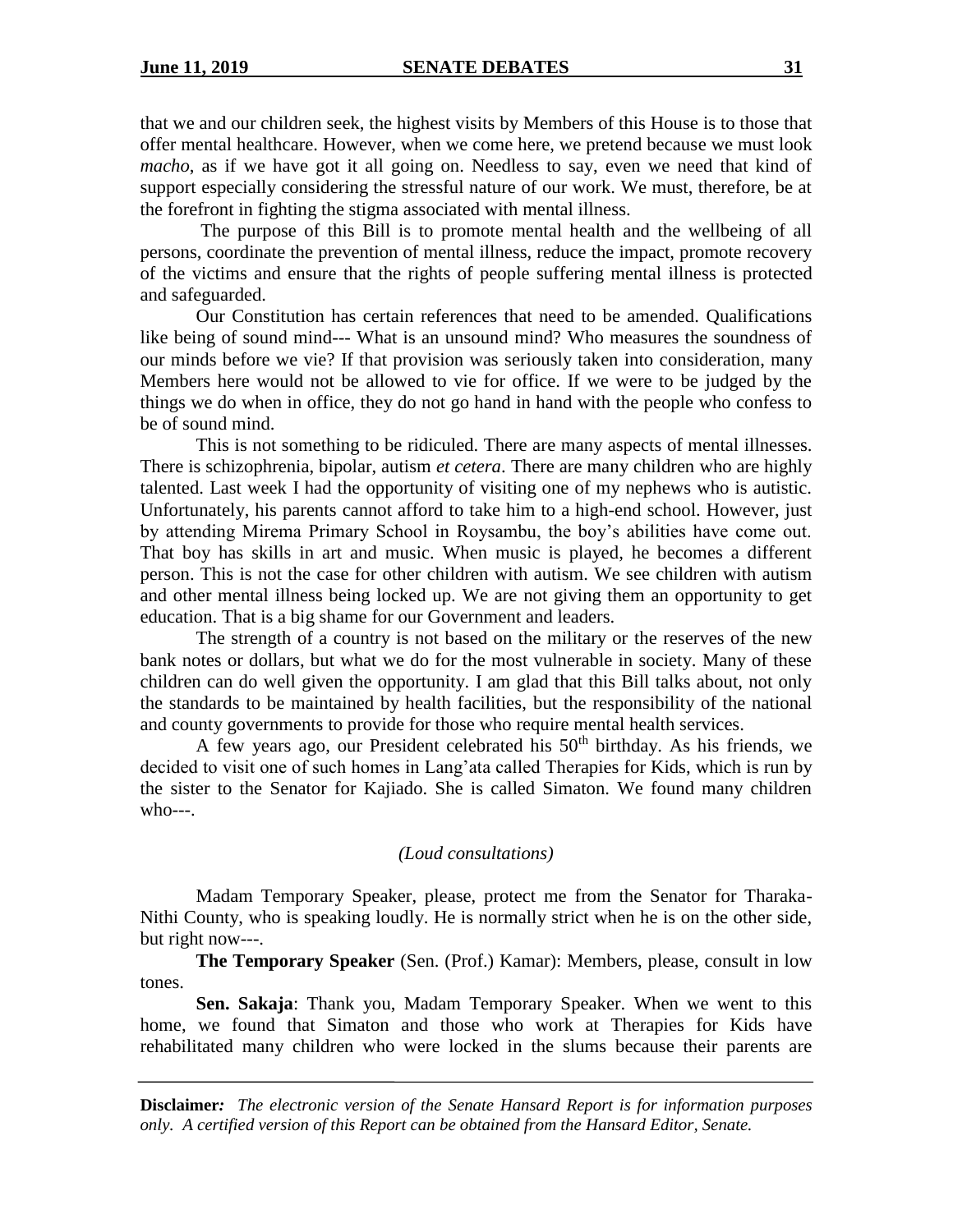casual workers earning Kshs150 a day. They lock these children in their houses because they cannot go with them to work, and there are no schools that can accept them. Many such children in Nairobi slums are left in the houses because their parents think they are mad, yet they just have a mental challenge that most of the time can be treated.

I am glad that through friends, the President and the First Lady, we donated a bus to this children home. The bus goes to some of the slums to pick and drop those children. This enables them to get a shot at life. We should be able, as a Government, to guarantee everybody a fair shot at life no matter their health status.

Article 27 talks about not discriminating anyone based on their health status. I can see Members with their phones. Please, do a google search on the autistic child who performed at America has Got Talent. He could not talk, but the minute he sat on the piano, you would think that it was the top artist of the world. Some of them express themselves through colours, sounds *et cetera.*

In Clause 5 (2D), Sen. Kasanga is providing specific responsibilities and obligations for county governments. Since health is devolved, all county governments must provide mental healthcare treatment and rehabilitation services within the county health facilities. In particular, we need to ensure that Level 2, 3 and 4 hospitals set aside dedicated specialised clinics to offer outpatient services to persons with mental illness.

Madam Temporary Speaker, last week Sen. Kajwang' talked about the need for rehabilitation in some parts of Kenya and we refuted his assertion that the level of mental illness as you leave Kisumu County and go towards western Kenya is higher because of the consumption of *Omusala*. We asked him to substantiate but he failed to do so. Later on, I gave him some statistics informally.

Vihiga County must put up these facilities. Homa Bay County, where he is from, must put up these facilities because he has shown us the need for these facilities in his county as well. We must make sure that no matter where you are in this country, anybody who goes through this should not get a better chance, just because they are in Nairobi, Mombasa or Kisumu.

We must also make sure that there is community-based care. It is not enough to say that somebody has stripped naked and walked on the road because *ameruka akili*. No! We must ask ourselves what the cause is. What is the pressure that we face in society? Is it something that can be prevented or do we just turn a blind eye? I am sure that this Bill will be passed in both Houses, but we hope counties will implement county-specific programmes to deal with stigma.

If you look at the statistics that have been presented to us, for example, on  $17<sup>th</sup>$ February, 2018, The *Daily Nation* newspaper reported that in 2016, there were 99,840 outpatient hospital visits regarding mental disorders and an 80 per cent increase over the previous year according to the abstracts that we have. Nairobi City County recorded the highest number followed by Murang'a County. I am sure Sen. Kang'ata - I am not saying he was one of them - knows about that. Nyeri, Kiambu and Mombasa are among the top five counties. If we are saying 99,840 people have gone to report despite the stigma, then you ask yourselves how many more are not reporting mental health issues.

Madam Temporary Speaker, there is a whole thread of newspaper articles on these issues. Samantha Nkirote McKenzie wrote an article in *The Saturday Standard* on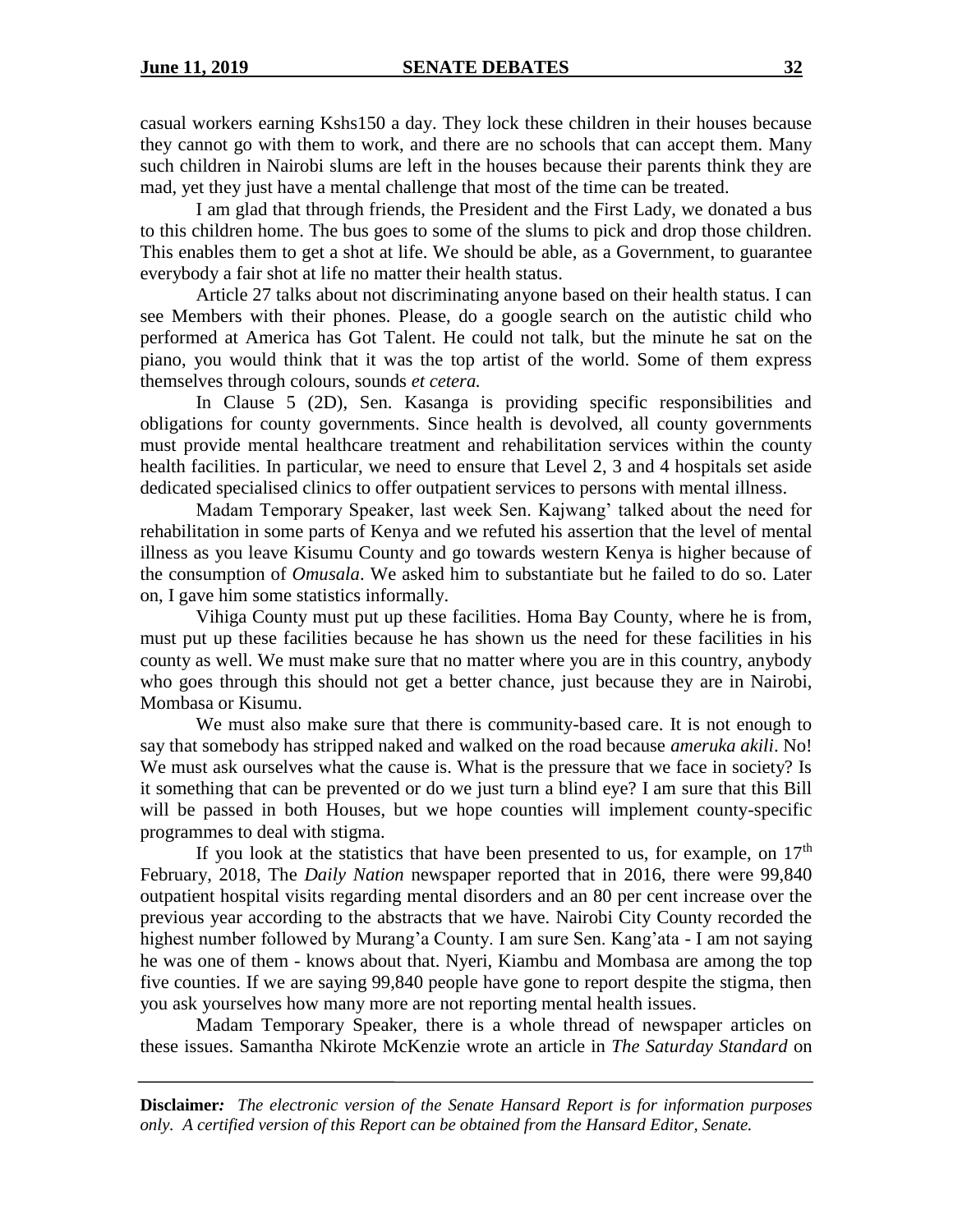11<sup>th</sup> May, 2018, where she talked about her experiences on mental health issues. She said that clinical depression is a more severe form of depression and it is not caused by loss such as death of a loved one, a medical condition or a traumatic experience. Every day we read in the newspapers that a police man has killed his family or somebody has shot dead his fiancé. One of our policewomen who was stationed here at Parliament Police Station was recently found dead. It is becoming an epidemic.

As we discuss and pass this Bill, what structures are we building in society to enable people to have a home of release? If you look at the statistics, I am sure you will find that men are the ones who are mostly affected and I stand to be corrected. Why is it that men are more affected? It is the pressures of society and the fact that women naturally have support systems around them. They are in *chamas* and groups where they talk about their issues and release stress. However, today, if Sen. Malalah is being beaten at home, he will not come and tell me. I am worried and concerned.

*(Laughter)*

If Sen. Olekina, Sen. Wetangula, Sen. M. Kajwang' or any Senator is having such trouble, they will not have a place to go and discuss it. These are some of the reasons---

**Sen. Mwaura:** On a point of order, Madam Temporary Speaker.

**The Temporary Speaker** (Sen. (Prof.) Kamar): What is your point of Order, Sen. Mwaura?

**Sen. Mwaura**: I rise on a point of order based on the comments made by my able Chairperson, Sen. Sakaja. Is he in order to insinuate that Sen. Malalah actually gets beaten by his wife and he is suffering in silence?

**The Temporary Speaker** (Sen. (Prof.) Kamar): Hon. Senator, I think he has mentioned almost everybody in the House. They are just examples.

**Sen. Sakaja**: Yes, Madam Temporary Speaker, almost everyone. In fact, I was about to say if Sen. Mwaura is being thrashed in his house along Thika Road, I would be concerned.

### *(Laughter)*

**Sen. M. Kajwang'**: On a point of Order, Madam Temporary Speaker. If he would have left it at Sen. Malalah, perhaps it would not be disorderly. But he has expanded it to include Sen. Kajwang'.

Is it in order for Sen. Sakaja to insinuate that I could be a victim of domestic violence who is suffering silently?

#### *(Laughter)*

**The Temporary Speaker** (Sen. (Prof.) Kamar): Sen. Sakaja, did you use the word "if" if I heard you well?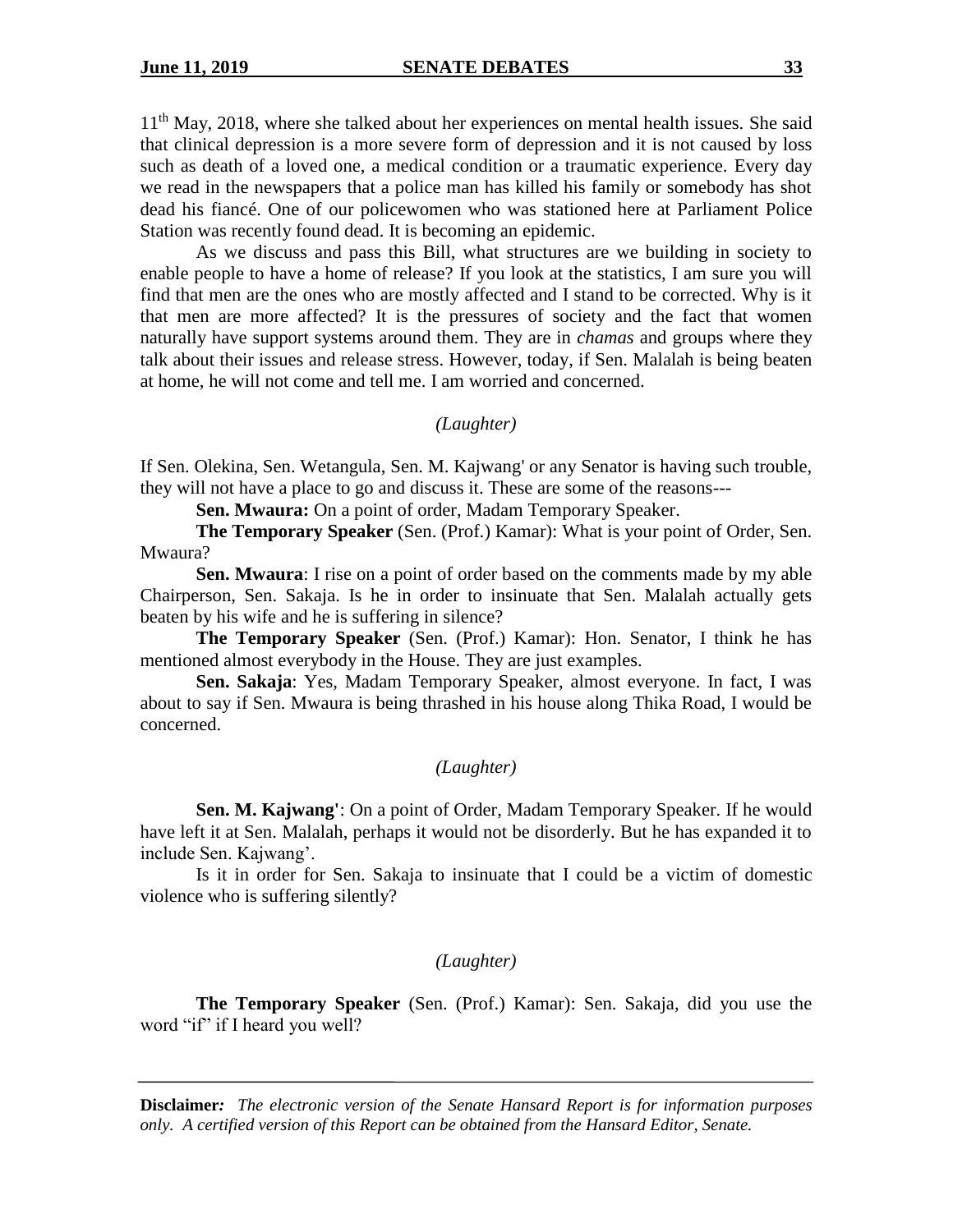**Sen. Sakaja**: Madam Temporary Speaker, I said "if" and I said "I would be very concerned". Fortunately for Sen. Kajwang', I know his beautiful wife and I know that despite the fact that she looks like she can deal with him, I know she is a woman of substance.

# *(Laughter)*

More importantly, because I mentioned everybody else like Sen. Wetangula and Sen. Olekina, there are many more men out there who do not have a platform to speak. We saw what has been happening in Nyeri County. I do not know why it is an epidemic in the central region of Kenya. It is because men have refused to have structures of support. Men are measured based on how much wealth they have and the size of their wallets.

Our young people have access to social media and they want to post photos on Instagram depicting the lives they are living; the drinks they took the previous day and the car they drive. Due to that pressure and unemployment, we are finding high levels of mental illness amongst our young people.

As the men of this House, we need to do something for the boy child. The boy child is going through so much stress and a lot of depression in this country. That is why if you hear some of the songs that were banned; they are talking about actually going to attack these girls. Something must be done.

Madam Temporary Speaker, I am glad that this Bill presents us an opportunity to start discussing what is happening in this country. This is what is happening to our moral and social fabric as a people because we are not allowing outlets of expression for people to talk and to know that it is okay not to be okay. I want to repeat that sentence; it is okay not to be okay. If anybody is listening across the country and is going through something, they should find someone to talk to; whether it is a friend, somebody in a religious institution or somebody that you look up to. As leaders, let us also be available to mentor these people.

I am also glad to note that on top of giving county governments the specific functions, the County Executive Committee (CEC) Members designated to deal with these issues in the counties have specified roles. It is good that there is the issue of right to mental health services and consent to treatment which will ensure that a person with mental illness, capable of making an informed decision shall be required to give written consent before any treatment.

We also know that many people have been locked up in mental asylums when relatives collude and say that so and so is mad. If, for instance, the relatives of Sen. Mwaura gang up and say that he is mad and they take him to Mathari Teaching and Referral Hospital, the doctor will ask Sen. Mwaura if he is mad. Of course, he will say he is not mad and the doctor will say that, that is the first symptom of people who are suffering from that illness.

There must be the issue of consent to treatment.

**Sen. Mwaura**: On a point of order, Madam Temporary Speaker. I stand under Standing Order No.115 on irrelevance or repetition. Is it in order for my good and able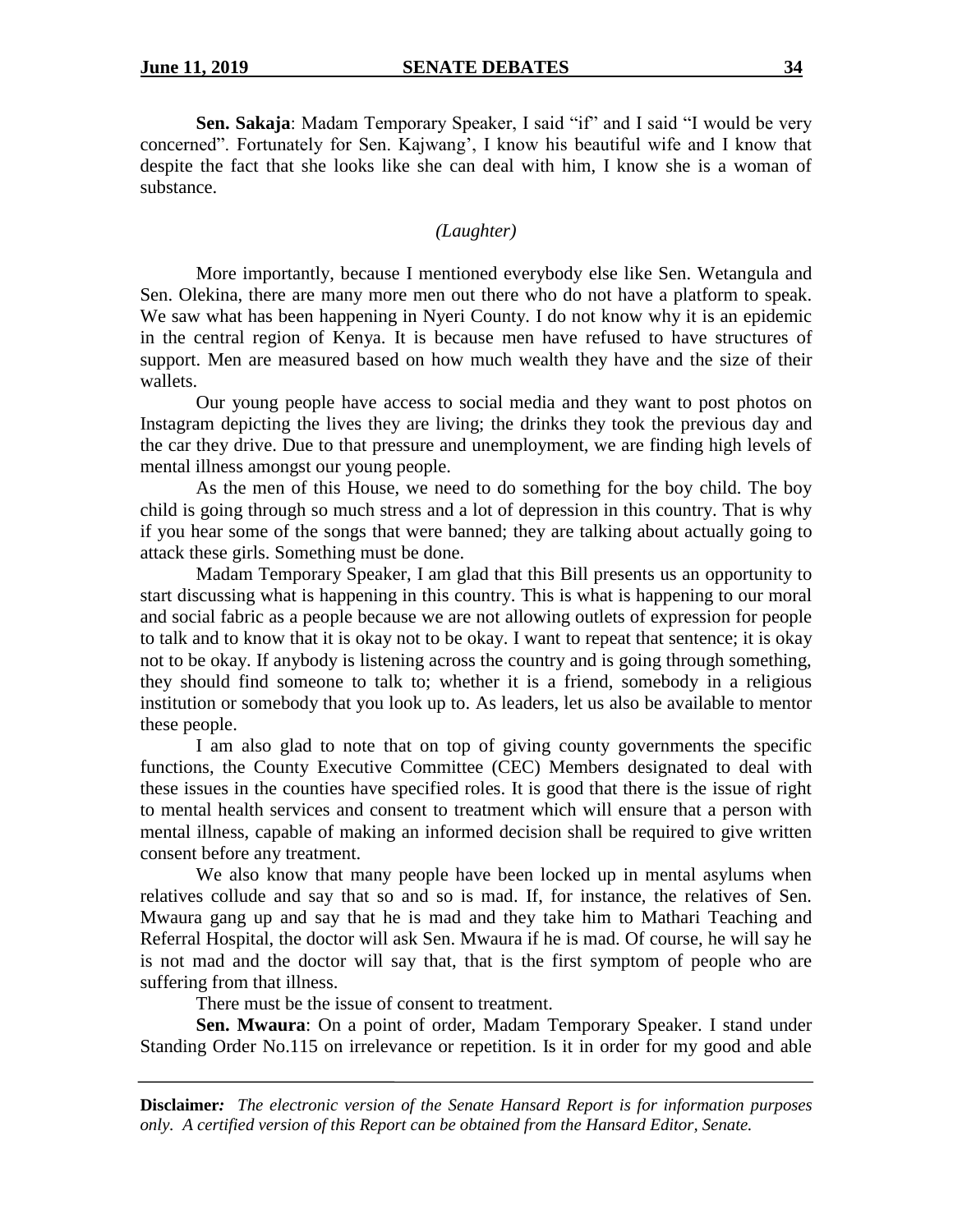Chairperson to continuously use me as an example as to insinuate that there could be something wrong with my medulla oblongata?

**Sen. Sakaja**: Madam Temporary Speaker, I will stop mentioning names.

**The Temporary Speaker (**Sen. (Prof.) Kamar): Sen. Sakaja, please, wind up because you are about to run short of time.

**Sen Sakaja:** Madam Temporary Speaker, it is because of the numerous points of order. I will finish in the next one or two minutes.

Consent to treatment is a very important issue. I am sorry I used Sen. Mwaura who I have no doubt about the soundness of his mind in most occasions.The consent to treatment is important because many people have used it to disenfranchise people who are of sound mind by ganging up and saying: "This person is unwell and his is locked up."

Finally, let us stop this idea of when you see a person with mental illness, what comes to your mind is Mathari National Teaching and Referral Hospital because the person is insane. Let us look at it as something that is normal. It is a disease like any other so that we can make sure that this Bill can provide for a huge segment of a society that has not been able to seek treatment. I would ask those who need it to go get treatment.

**The Temporary Speaker** Sen. (Prof.) Kamara): Thank you. Yes, Sen. Kihika.

**Sen. Kihika:** Thank you, Madam Temporary Speaker. I also rise to support and from the bottom of my heart congratulate Sen. Kasanga for the work she has done in bringing this Bill. When she moved it, we were able to tell how much work she had done. She had met a lot of stakeholders and had really done her homework. The timing of the Bill is commendable.

I believe at this point in time as a country, we are really facing a crisis. I am not sure if the crisis has been under-reported, probably, it is now being reported more. There is a problem.

There is a problem. It is an area of health that has been neglected for a long time. I like what Sen. Kasanga said while moving the Bill; that we cannot have health without mental health. That is extremely fitting in the sense that when you look at the statistics, you see that one in four people in Kenya are likely to suffer from mental illness at some point in their lives. One in four is a quarter of the population. That is an extremely high number.

We have mental illness affecting so many people in our population, but we do not have enough resources to do interventions necessary to address the mental illness issue. This is a crisis. Even when you talk about suicide in this country, statistics show that men are three times more likely than women to commit suicide. A lot has to do with the fact that women are more likely to talk about issues when they are affected by them and also seek help.

Sometimes men are unable to do that because in our African culture, a man must be *macho*. When he is facing a crisis and needs help, it becomes hard for him to seek help. As a result, we have also seen a lot of men actually killing women or injuring them very severely. Yesternight in the news, we saw a woman who had been beaten to almost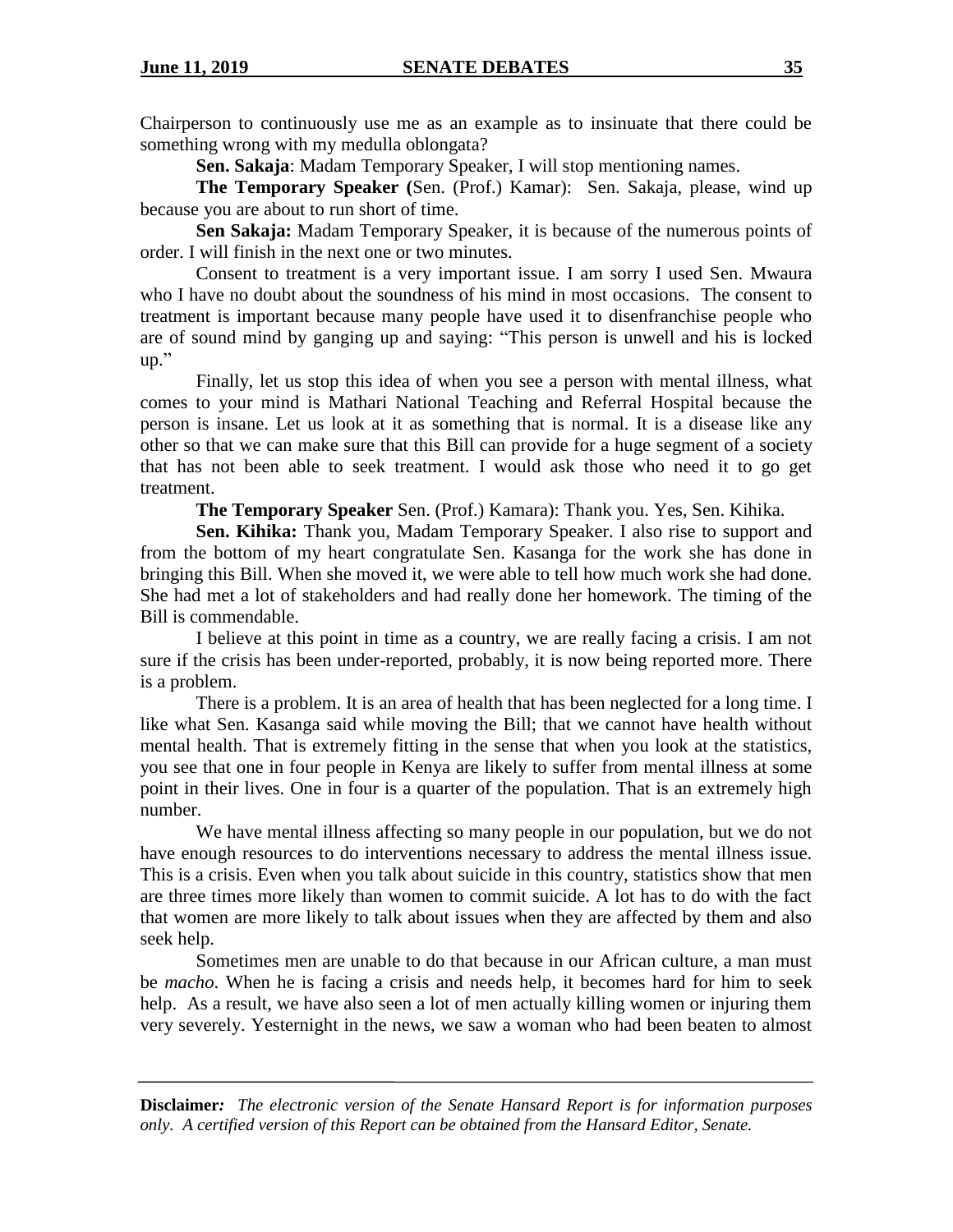pulp by the husband, just because she had decided that she did not want to be with him anymore.

Those cases have continued to repeat themselves and some are graver than that; where ladies have been killed. This seems to happen week in, week out. It is no longer just young Kenyans doing it, but it is affecting the older people in the society. We saw about a few weeks ago, a man in his 50s killing the wife and then himself. We have seen this happening with the rich or poor people in our country. This is one of those things that just cuts across. We must be able to have interventions that help those who are affected, especially given that so many people in our population are affected.

When we talk of mental illness, I believe most people just think of what we have heard here about being mad, so to speak. However, we have seen that depression is one of the most common forms of mental illness. When we go about our daily lives, I think even us, as politicians, we have probably gone through depression.

When I first came to the Senate for the first one year or so, I was just like a zombie. I had lost a whole team of my staff as I came into the Senate to a helicopter crash. They died and I had been with them for two years. After that, life did not feel the same. We were at the lake for many months hoping that we would be able to find these people. What I saw with their families was extremely devastating. However, what was the saving grace for us is the Red Cross community in Nakuru County. It is very organized, active and strong. They were able to do a lot of counseling for these families and I think this is what helped them to heal.

We know many Kenyans go through a lot of difficult situations and emergencies. They get depressed and they are not able to tap into any sort of help or counseling. A lot of it has to do with the stigma that is attached to an issue. For example, if I am suffering from malaria, cancer or pneumonia, I am able to say I am sick. Today, I cannot come to work I need to go to the hospital and get treated. However, when it is mental illness, we are hesitant.

Sometimes we do not even recognize that we are going through some form of mental illness and we need treatment. We then continue as a country not being in a proper mental state and nobody can help us because we do not even have access on top of the stigma. There is also a lot of discrimination that the people who have mental illness face. It makes many people shy away from seeking help. What I really like about the Bill by Sen. Kasanga is a lot of that has been taken into account in it.

I also like the fact that there is a lot of emphasis on the dignity of the person who is suffering from mental health. As they seek mental health, you will see that there is a lot of requirement that they are handled with dignity. It is also a requirement of the Constitution that every person has access to healthcare. Therefore, it is time that we funded and included mental health in our healthcare system.

One of the major issues that we see from the statistics that are out there is that we do not even have the human resource. We only have 62 psychiatrists who are registered with the Kenya Medical Practitioners and Dentists Board (KMPDB). When I am thinking of a population of about 45 million to 50 million people with just 62 psychiatrists, then it shows you how much human resource is lacking.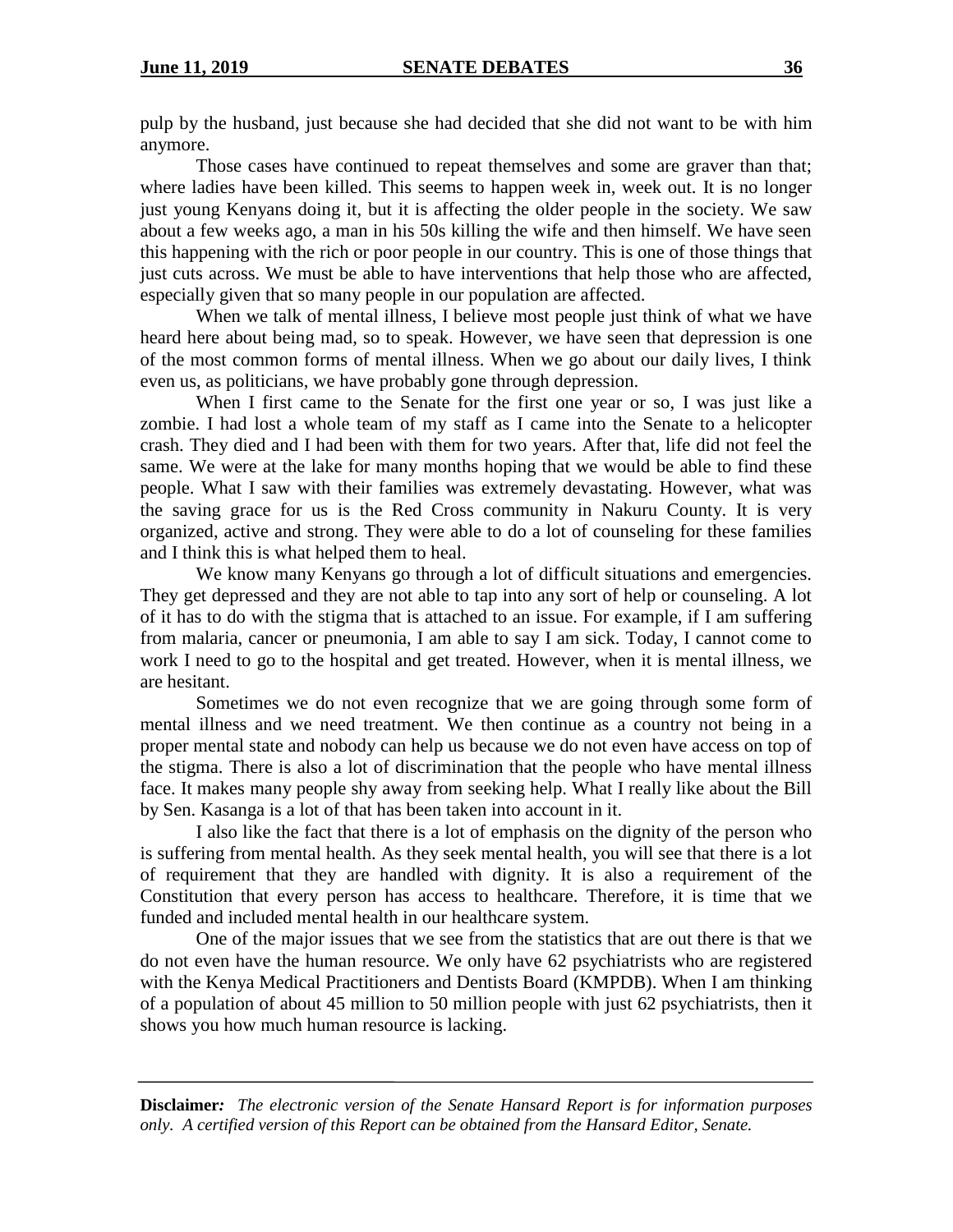We need to put a lot of funding into this and also more professionals can go into that line of work so that they are able to help Kenyans. In addition to that, I am happy with the Bill for clearly stating the obligations for both the national and county governments.

Many hospitals we visit across the counties do not provide mental health services to the populations. That is why there is a stereotype. Somebody has mental health and he should be in Mathari National Teaching and Referral Hospital. Health is a devolved function and therefore, every county must be held accountable.

Under  $2(D)(1)(d)$ , county governments shall allocate funds necessary for the provision of mental healthcare in the county budgets. We can come here and talk all day about how important this is, be sensitive to what is going on and how we must help our communities and families that suffer mental illness. However, as long as there is no funding for this, it is just talk in futility. Therefore, the fact that there is a requirement for counties to allocate these funds is extremely important. It is also important that we follow up to make sure that this is implemented once the Bill passes. However, like the others, I have no doubt in my mind that this Bill will pass in this House and the National Assembly because it is critical at this point.

The provision of mental health treatment and rehabilitation services in Level 2,3 and 4 county health facilities will go a long way to make sure that when a person needs mental health facilities, he or she does not have to come to Nairobi to seek help at Mathari National Teaching and Referral Hospital. I know we have about 16 hospitals in the country that in one way or the other offer mental health services. However, Mathari Hospital is the only public facility that specializes in mental health.

We have talked a lot about how some forms of mental health such as depression are common. We also know that we are in a country where unemployment is extremely high especially for the youth population. There is also a lot of drug and alcohol abuse which is caused by unemployment. Therefore, by devolving these services to the county level, the person at the village level will access them instead of expecting the same depressed and unemployed person to find their way to Nairobi to look for treatment. The sooner we make these services available to the people at the grassroots, the more we can take care of this problem.

Madam Temporary Speaker, from the statistics, Kenya is among 54 out of 194 World Health Organisations (WHO) members that do not have a separate budget for mental health. Therefore, as a country whose one of the Big Four Agendas is universal healthcare, we cannot have universal healthcare without including mental health. Also, we cannot deal with mental health problems without funding. Therefore, it will be extremely important that funds are set aside. One of the key issues that make mental health services unavailable is the limited resources in terms of treatment.

We also need to do more awareness. This is because many people do not understand when they or their family members are going through these issues. However, for those who have patients who have severe cases, they lock them up in their homes. This is because they are unable to deal with the situation. For example, parents of severely mentally disabled children may be unable to take care of them because they have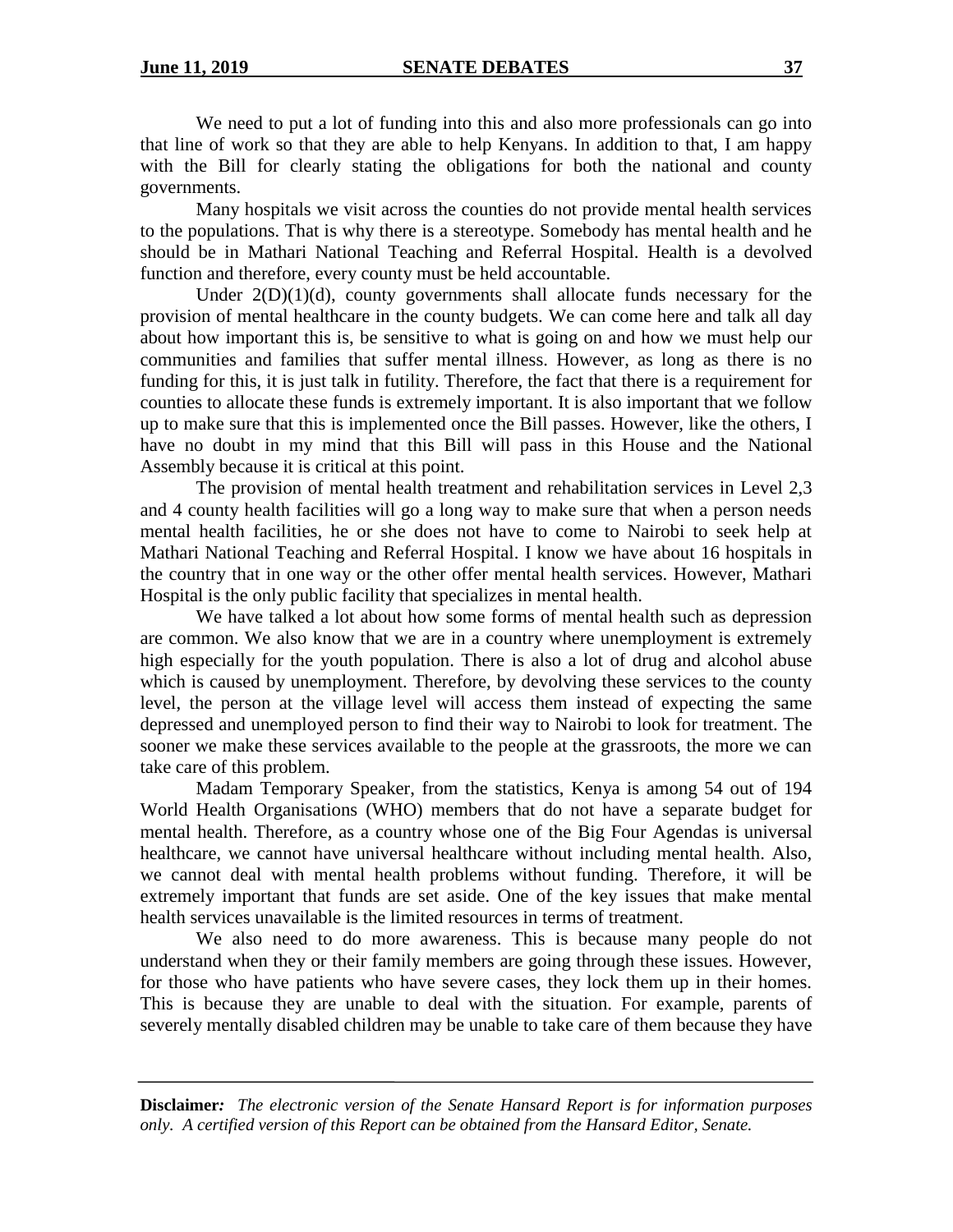to go to work in order to provide a roof or food for the child or children. Therefore, they end up having no option but to lock the children in the house.

It is important to create awareness out there for people to know there is help for their families and communities. This will only happen if funds are allocated.

Madam Temporary Speaker, in addition, from a personal level, about seven years ago, I lost a nephew who was dear to me. He was a young gentleman about 19 years. He was in his first year at the university. He somehow got depressed and we did not know. The wildest thing is he seemed very boisterous. He was the last person we would have thought was depressed. However, I guess he was just putting all a front.

Once again, given that we do not understand these mental health issues, we did not understand what was going on. One day, he just took a shot gun - for those of you who know a bit more about weapons, a shot gun is one of those very long hunting rifles he put it in his mouth, pulled the trigger and he passed on.

Therefore, I believe that mental illness is a common problem that any one of us here either knows somebody in their extended family, a family friend or neighbour who is suffering. So, it is not an isolated issue. However, it is one of those issues that are very cross-cutting. These are issues that we must deal with as a country if we want to move to the next level.

If we are talking about universal healthcare, we cannot do that without taking care of mental health. Therefore, as we move forward, I welcome this Bill. I am happy that it has come at this point because it is the right time. The better time would have been yesterday. However, I am glad that it is here. I am sure that, as a Senate, we shall make sure that it passes.

As I conclude, I once again thank Sen. Kasanga for the work she has put in to it because it is comprehensive and takes care of a lot of issues that are encountered in mental health.

Thank you.

**Sen. Farhiya:** Thank you, Madam Temporary Speaker, for allowing me to contribute to this important amendment Bill. I also thank Sen. Kasanga for sponsoring it. I am sure that all of us have either had a neighbour or someone who has been affected by mental illness.

**Sen. Malalah:** On a point of order, Madam Temporary Speaker.

**The Temporary Speaker** (Sen. (Prof.) Kamar): What is your point of order, Sen. Malalah? Please refer to the Standing Orders.

**Sen. Malalah:** Thank you, Madam Temporary Speaker. As a concern and as the Deputy Minority Leader, the public is watching and it might wonder why our side is not contributing. We have had Members from the Majority side contributing and our Members have not been given adequate time to contribute. How I wish you consider both the Minority and Majority sides.

**The Temporary Speaker** (Sen. (Prof.) Kamar): Order, hon. Senator. That is not a point of order. Take your seat. It is the eye of the Speaker that sees. The eye of the Speaker shall see both sides of the House when the signal has been given.

Sen. Farhiya, Proceed.

**Sen. Farhiya:** Thank you, Madam Temporary Speaker, for your protection.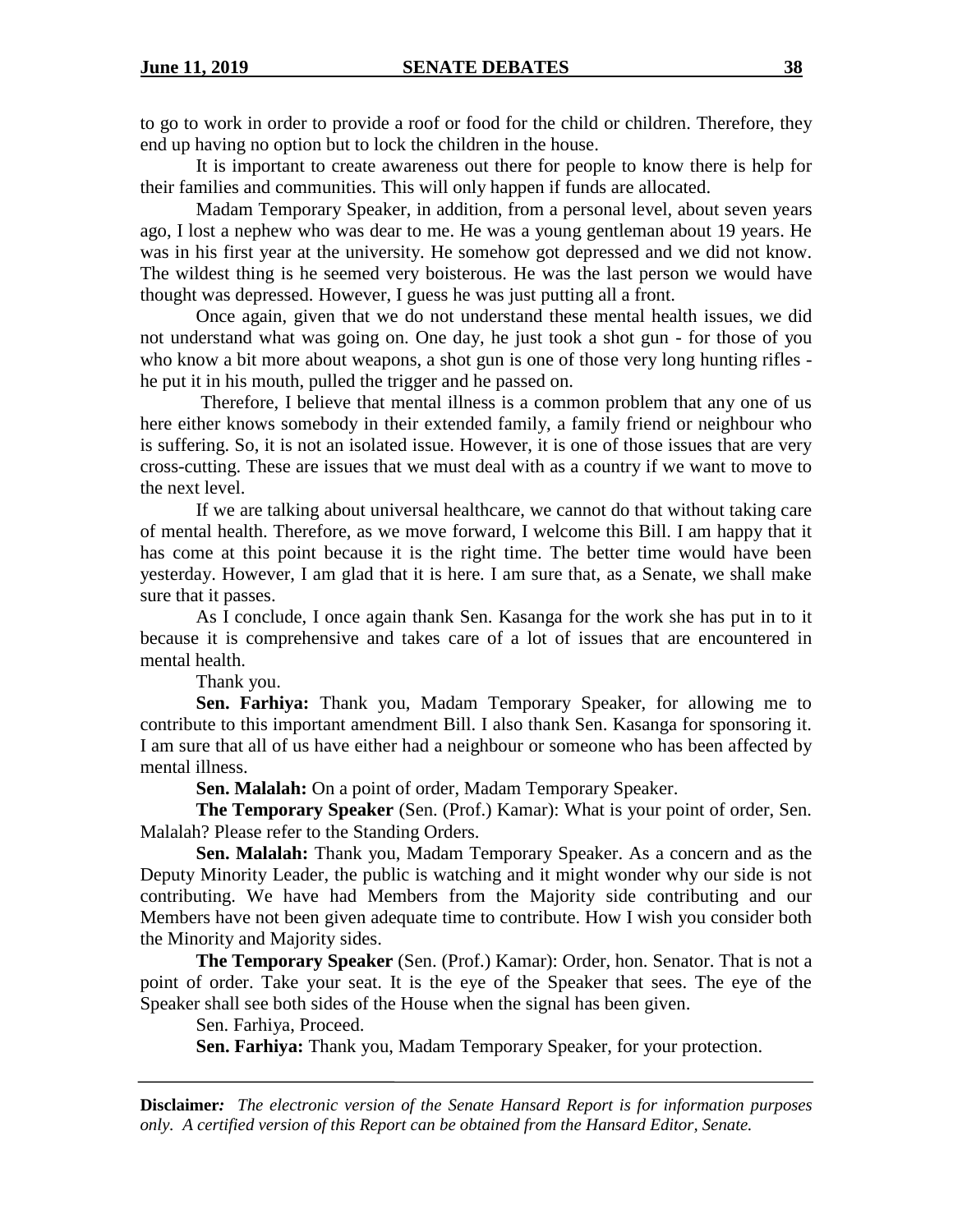Health is one of the devolved functions in our new Constitution. Therefore, we should also devolve mental illness facilities to counties so that people can have access to the care that they need in all the counties.

Mental illness is compounded by drug abuse and alcohol. Therefore, unless we take care of the drug menace factor, we might reduce the impact but we will not manage this problem and give it the attention it deserves.

This is an issue that should be of concern to this country because drug abuse is at the highest level now, even in areas where before, drug abuse was minimal. While some counties have learnt how to deal with it, there are others where this problem is coming up and becoming a real issue.

Madam Temporary Speaker, I cannot stop thanking Sen. Kasanga for bringing this Bill because the burden of dealing with mental illness is enormous. This is so, especially, where the bread-winners get mental illness and the parents are ageing. The caretakers who are ageing do not have enough strength and resources to take care of the person suffering from mental illness. This is a real challenge.

I remember, as I was growing up, there was one old woman whose two sons were suffering from mental illness. All of them are deceased. That mother was poor, aging and ailing. I cannot imagine the level of suffering that those people went through.

The fact that mental illness care is being devolved to counties, it will offer relief, especially in cases where people who are mentally ill are at a combative stage. Rehabilitation centres will deal with people suffering from mental illness at the county level. There are different levels of mental illness. Some people may be exposed to certain trauma and as a result get mental issues. They end up abusing alcohol and drugs. If such people can get access to mental healthcare at that level, a lot of other issues can be resolved.

Given the statistics that our Majority Whip has talked about, a quarter of this country is suffering from mental illness. That is a very big number compared to the rehabilitation and recovery centres that are fully sponsored. A few people can afford to take their family members with mental illness to rehabilitation centres. For families that are poor-a big percentage in this country are poor-that can be a daunting task.

The other issue that I wanted to talk about is our armed forces. There are a lot of mental issues within our armed forces. As much as they are trained and armed, they also have personal needs and challenges, just like the rest of us. An officer who has been engaged in combat and seen many of his colleagues being murdered needs psychosocial support. Lack of this support leads many of them to break down. They become alcoholics and abuse drugs, because there is nobody out there to help them deal with that situation. It is high time we also looked at the mental health of our armed forces.

Madam Temporary Speaker, this Bill has also taken care of a lot of issues. I thank Sen. Kasanga for dealing with the issues in detail, to ensure that persons with mental issues are protected. There are many people out there; in the streets with mental illnesses without anybody to take care of them. Besides being on the streets and facing challenges, they are still abused. This mostly affects the females. As a result, some families are forced to take care of the persons with mental illness together with their children. It is good that this Bill takes care of all these issues.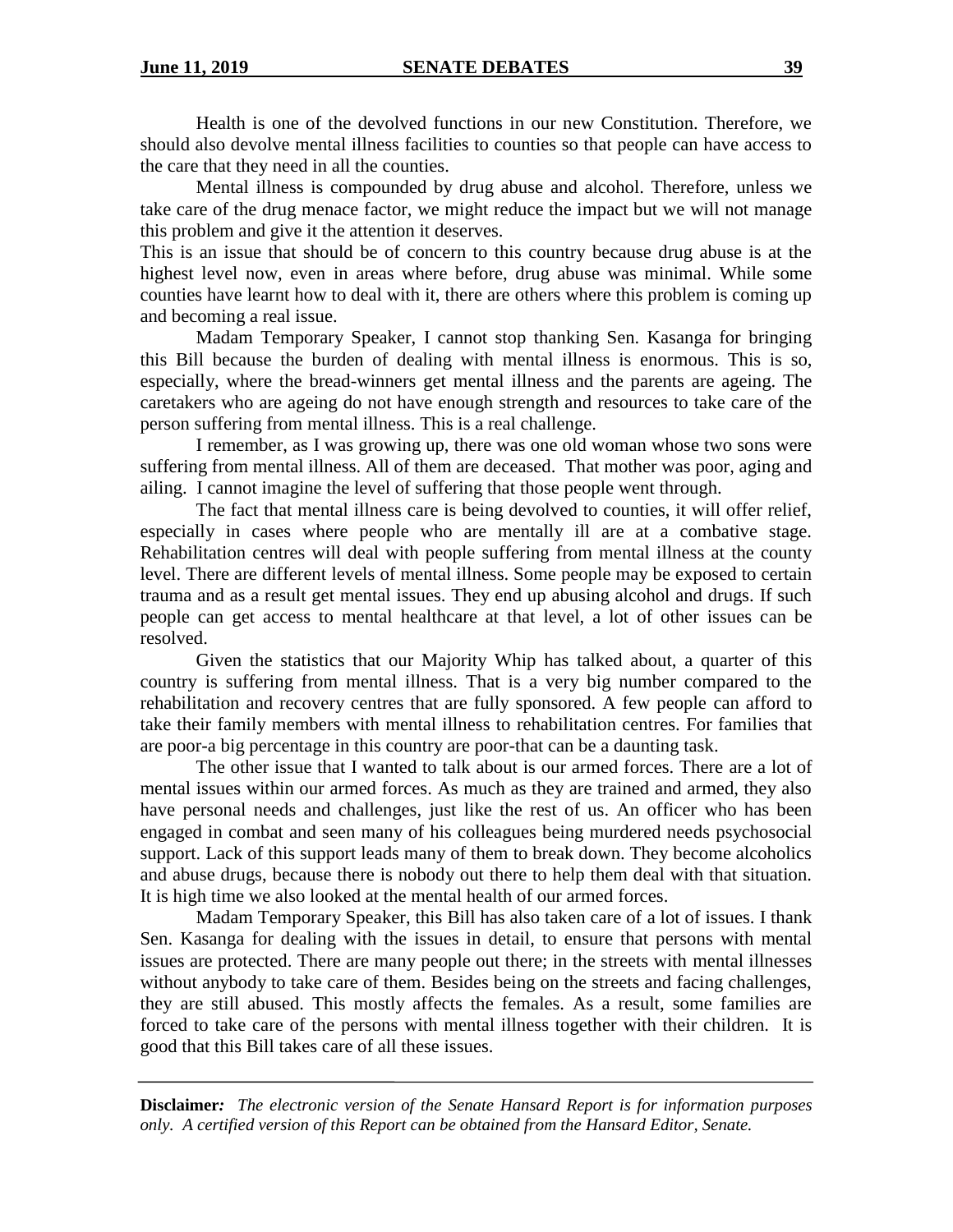This same Bill talks about providing the necessary resources for mental healthcare and national referral facilities. It also talks about adoption of a comprehensive national strategy action plan and policies to promote realization of rights of persons with mental illness under Article 43 of the Constitution.

It also talks about maintaining standards for health facilities. It is very important to have standards for mental health facilities. There should be minimum standards for each mental health facility. Sometimes people set up mental health facilities that do not even meet minimum standards. As a result, patients who are taken there end up worse than they were before.

This Bill speaks to me passionately because it meticulously addresses many issues. It talks about the number of qualified health professionals required to serve in a mental health facility, the quantity of diagnostic and therapeutic equipment required, medication and the method of care, rehabilitation and treatment administered to persons with mental illness. These are issues that are extremely important if we have to handle mental health issues.

The Bill also talks about developing programmes for rehabilitating persons with mental illness. The list is quite long. It must have taken Sen. Kasanga quite a long time to come up with all these issues. She goes ahead and talks about the role of county governments in handling mental healthcare, allocating funds, rehabilitation centers and resources to ensure that all this is done. All these will also improve access to people with mental health issues.

*[The Temporary Speaker (Sen. (Prof) Kamar) left the Chair]*

*[The Deputy Speaker (Sen. (Prof) Kindiki) in the Chair]*

Madam Temporary Speaker, we should also have---

**The Deputy Speaker** (Sen. (Prof.) Kindiki): Order!

**Sen. Farhiya:** Apologies, Mr. Deputy Speaker, Sir. I had not realized that there was change of Chair.

Madam Temporary Speaker---

*(Laughter)*

**The Deputy Speaker** (Sen. (Prof.) Kindiki): Order! Sen. Farhiya, you must live with the change of circumstances.

**Sen. Farhiya:** I apologize, Mr. Deputy Speaker, Sir.

Mr. Deputy Speaker, Sir, I want to talk about consent to treatment. That is provided in Clause 3B (1) which states that-

"Every health care provider shall, where a person with mental illness is capable of making an informed decision on the need for treatment—

(a) inform the person with mental illness of the person's right to choose an appropriate form of treatment; and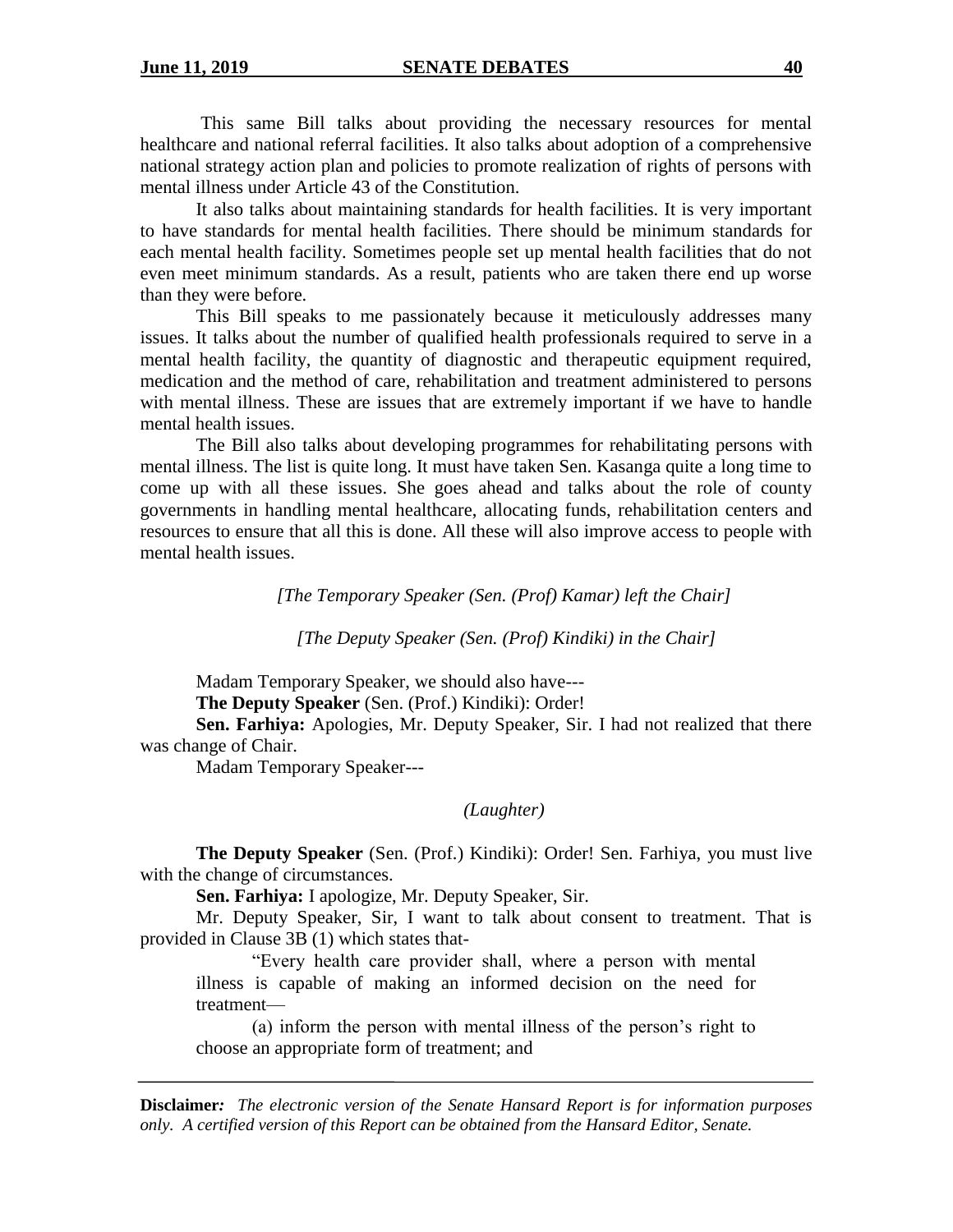(b) obtain the written consent of such person before administering any treatment."

Sometimes people with ill motives can misuse people with mental illnesses. We have cases of people with mental issues who say that they are not sick yet people want to lock them up. We should have professional assessment because sometimes people with mental issues have lucid periods. Sometimes they think coherently, but that does not mean that they can decide whether they should go for mental health treatment or not. So, we have to be careful.

Some of us have lived with people with mental illnesses and are aware that sometimes they appear healthy but that is not true. Before they consent to treatment, they need professional help. I urge the Senator to include a provision for that.

Regarding insurance, like I said before, treatment for people with mental illness could be expensive for the families.

I wish to finalise by saying that this is a Bill whose time has come. In Kiswahili, they say *kama si sasa, ni sasa hivi*. I know the Standing Orders do not allow mixing languages but it is because I want to emphasise my point.

I thank you.

**Sen. Nyamunga:** Thank you, Mr. Deputy Speaker, Sir, for giving me an opportunity to contribute to this Bill by Sen. Kasanga. If you look at Clause 4 beginning at 2A (a) up to (e), the most important thing is that there is need to reduce the incidences. The second issue is rehabilitation. It is not just a matter of taking care of people who are mentally incapacitated but we also need to make sure they are rehabilitated, so that they lead a normal life.

The Bill also seeks to reduce the impact of mental illness on the members of the society and members of the family. It also seeks to promote recovery from mental illness. Once you are mentally sick, it does not mean that you will remain like that forever. This Bill seeks to ensure that there is a mechanism of making sure that there is recovery.

Finally, the Bill seeks to ensure that the rights of persons suffering from mental illnesses are protected. We have seen a lot of suffering by people who are mentally ill.

At this stage, it is important for me to state that in Kenya, most of us are mentally ill. Many Kenyans are mentally ill but we only get concerned about people we think are mad. When you go to any market place, people perceived to be mentally ill are known. However, we do not take into account many other people who are mentally ill.

Today in the morning, I attended a burial of a son of a close friend of ours who committed suicide. The unfortunate thing is that the boy was a first-year law student. He was only two weeks old in the university.

**The Deputy Speaker** (Sen. (Prof.) Kindiki): Order, Sen. Nyamunga. You know what that means. I would like to draw your attention to Standing Order No.90(1) which states as follows-

"No Senator shall read a speech but a Senator may read short extracts from written and printed papers in support of an argument and may refresh memory by reference to notes."

From where I sit, you are reading a speech or something. I hope I am not right or maybe I have not seen properly from where I am.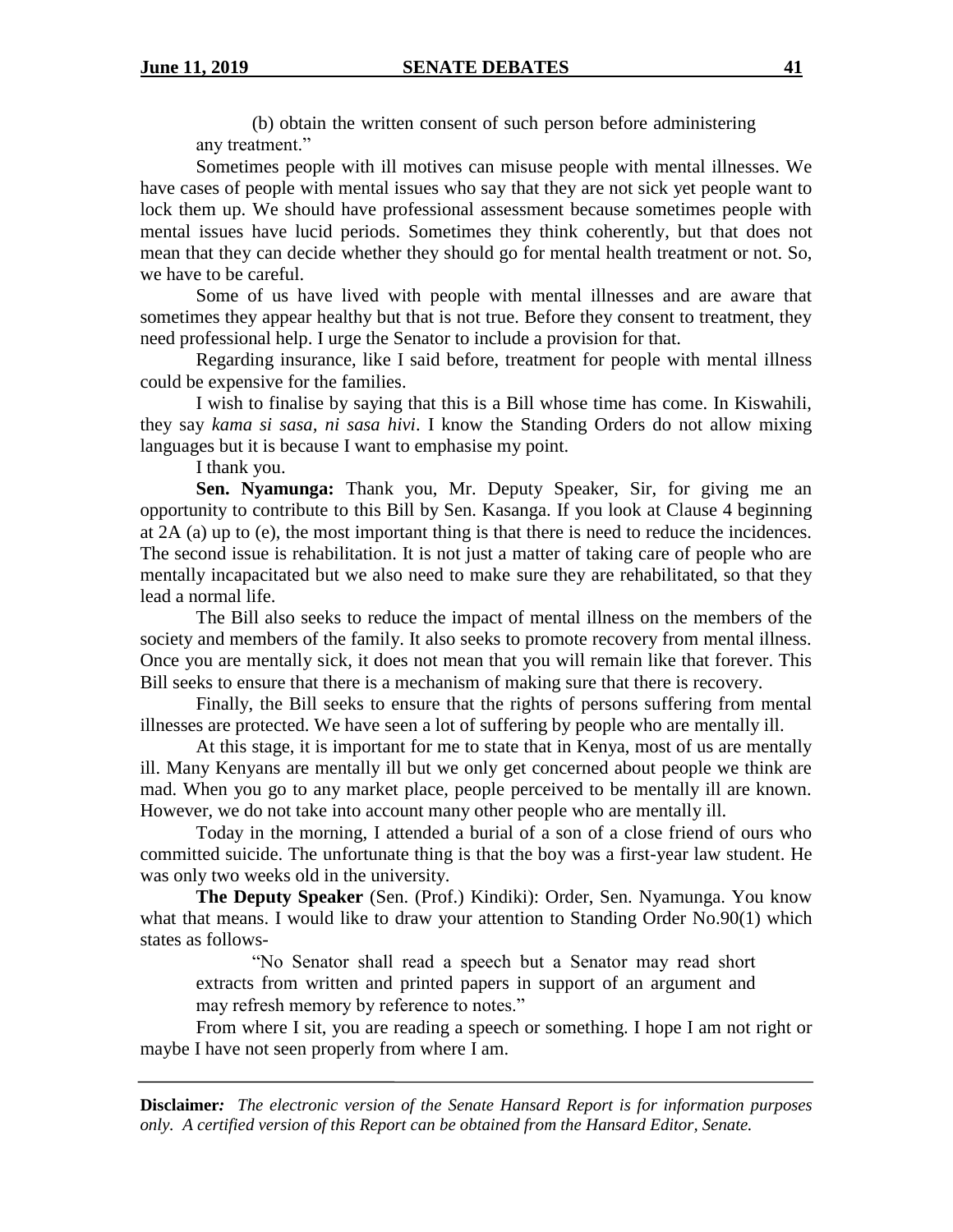**Sen. Nyamunga:** Mr. Deputy Speaker, Sir, I am not reading any notes because I was talking about a son of a friend of ours in Lang'ata.

**The Deputy Speaker** (Sen. (Prof.) Kindiki): I thought it is written on that piece of paper because you have been looking at it consistently since you started speaking.

**Sen. Nyamunga:** Sorry, Madam Temporary Speaker, if I have given that impression.

**The Deputy Speaker** (Sen. (Prof.) Kindiki): Order. What is happening today?

*(Laughter)*

Proceed, Sen. Nyamunga.

**Sen. Nyamunga:** Mr. Deputy Speaker, Sir, I do not know what is happening today because everybody seems to refer to the Deputy Speaker as Madam Temporary Speaker. There must be some corrections to be made up there.

**The Deputy Speaker** (Sen. (Prof.) Kindiki): Order. What did you just say, Sen. Nyamunga?

**Sen. Nyamunga:** Mr. Deputy Speaker, Sir, you know we are all mad. **The Deputy Speaker** (Sen. (Prof.) Kindiki): Order!

*(Laughter)*

Can you proceed appropriately?

**Sen. Nyamunga:** Mr. Deputy Speaker, Sir, I was in the process of making a statement. This morning, I was at Lang'ata to attend a burial of a child of a friend of ours who committed suicide. He was a first-year student at the University of Nairobi studying law. They were three friends from the same school. Last year, one of them committed suicide and in March this year, another one committed suicide. Our friend's son committed suicide this June.

What I am trying to put across is that we have a problem as a society. That is why I said that most of us are sick. It could be due to our lifestyles that we appear to be fine when we are not. Even in this Parliament, if you are keen on how we relate with each other, you will realise that sometimes someone is annoyed for no reason.

I think most Kenyans are mentally sick and we do not show it because we have clothes on and do not live somewhere in the market. Therefore, people assume that we are fine but we are not. I thank Sen. Kasanga for bringing this Bill because it is critical that we look at issues that affect us.

I still want to go on with the case of a child we buried today. There were many friends there. At that time, many friends simply tell parents *pole* for what happened. We hope the parents will recover and continue with normal life, when in real sense those parents will hurt for a long time. We do not have a mechanism of helping members of the society when bad things happen.

About two weeks ago, there was a story of a man in his 50s – according to me, he looked like somebody in his 60s and above – who killed his wife and then killed himself.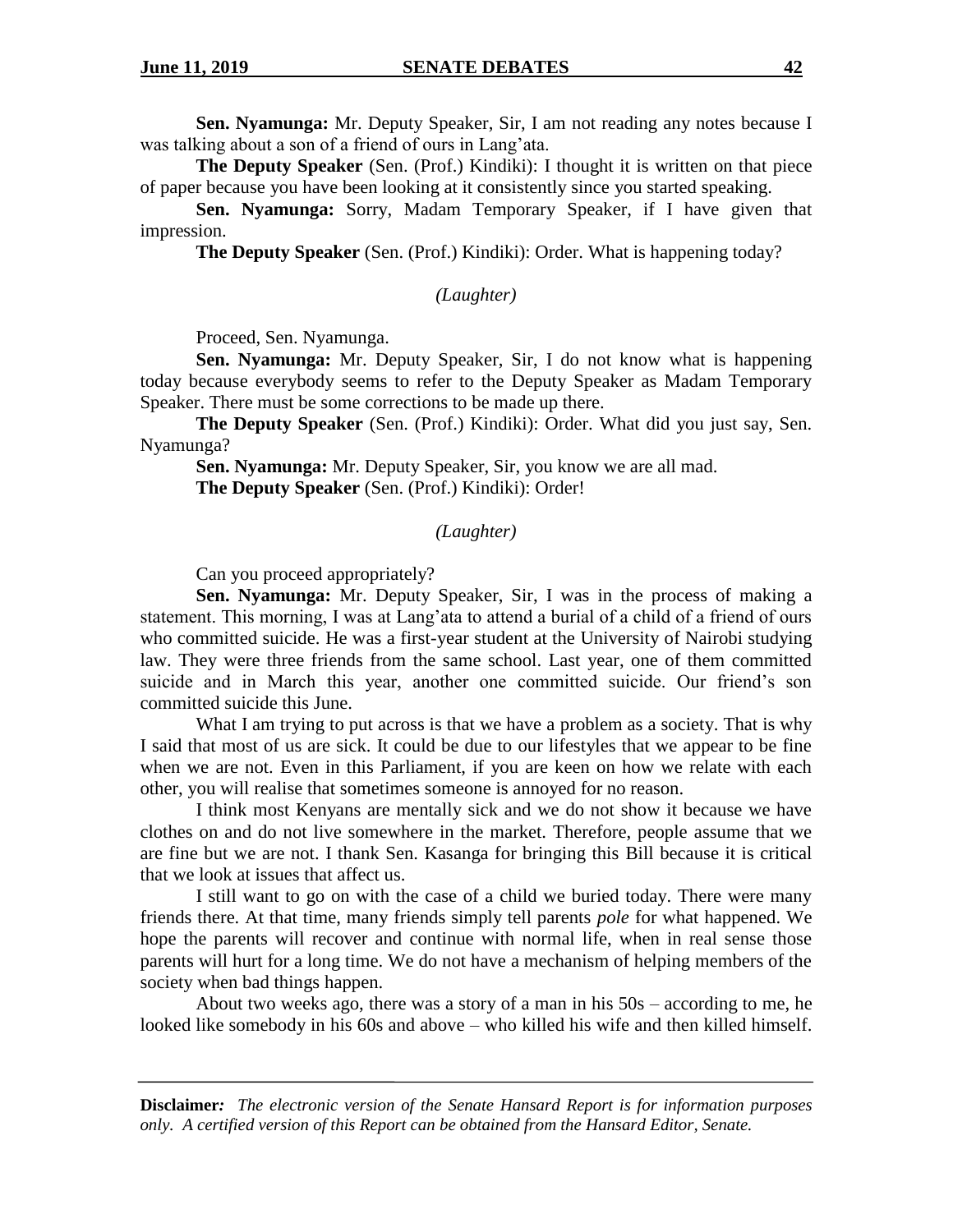What happens to the people around them or the children if they had any? We just tell them; sorry and, encourage them to move on with their lives.

We just pile problems and we think that it is only the mad people in the market places or in Mathari Hospital who are sick. We should look at our lives and how we treat each other. What mechanisms can we put in place to take care of people who are hurting? People are hurting in different ways. That is why we see a lot of cases of suicide.

Mr. Deputy Speaker, Sir, one of the Senators said that men are more affected than women. I think it is because women know how to come together and also share problems. Most men would want to sit pretty; maybe in a big office, to show people that they are doing very well, when they are not doing well.

We must have a mechanism of helping our people to get to the root cause. What are the causes of the mental problems that we encounter from time to time? It is very critical.

Mr. Deputy Speaker, Sir, there is also the issue of sexual harassment of people who are mentally sick. These are women who are left in the hands of nobody; there is no safe place for them. As we look at gender based violence, we should also look at it in the context of the mentally sick people. We should ask ourselves: Why is gender based violence so rampant in Kenya?

I think there is an underlying problem that we are not facing and we want to show that things are fine. We are not fine and we should get to the root cause and find out why we are going through a lot of mental problems, killings and suicide. We must get to the root cause of the problem before we heal. This is a great Bill; we should not only debate it but also make sure it passes. After passage, what happens to the Bill? It can pass but no money is allocated to it, because it is a money Bill and will, therefore, require an institution to be put in place to make sure implementation is done.

We are very good at passing Bills but our weaknesses as a nation is the fact that we do not implement them. If we were to implement most of the Bills that we pass both in the National Assembly and at the Senate, I think Kenya would have moved many miles ahead. Some of the amendments that are being brought, for example, to a Bill like this one should have been dealt with several years ago. Kenya is known for passing very good Bills in every aspect of our lives but we do not implement them. This is a Bill that needs to be implemented in order to make sure that it goes out to reach as many people as possible.

Earlier on, I talked about the sexual violence that people who suffer from mental illness go through; then they are burdened by getting unwanted pregnancies. We may not know if the children will also be affected. We assume that all the people who are in the streets are mentally sick. Some of them are not sick; they ran away from their families for different reasons because nobody came to their aid.

Apart from the fact that you want to look at mentally sick people, I think it should also be combined with the fact that there are so many people who are in the streets who are mentally sick and nobody takes care of them. Some of them are not sick; they are fine but for some reason they moved away from home. After mingling with the sick people for quite a long time, they tend to behave in a manner that suggests that they are also mentally unsound.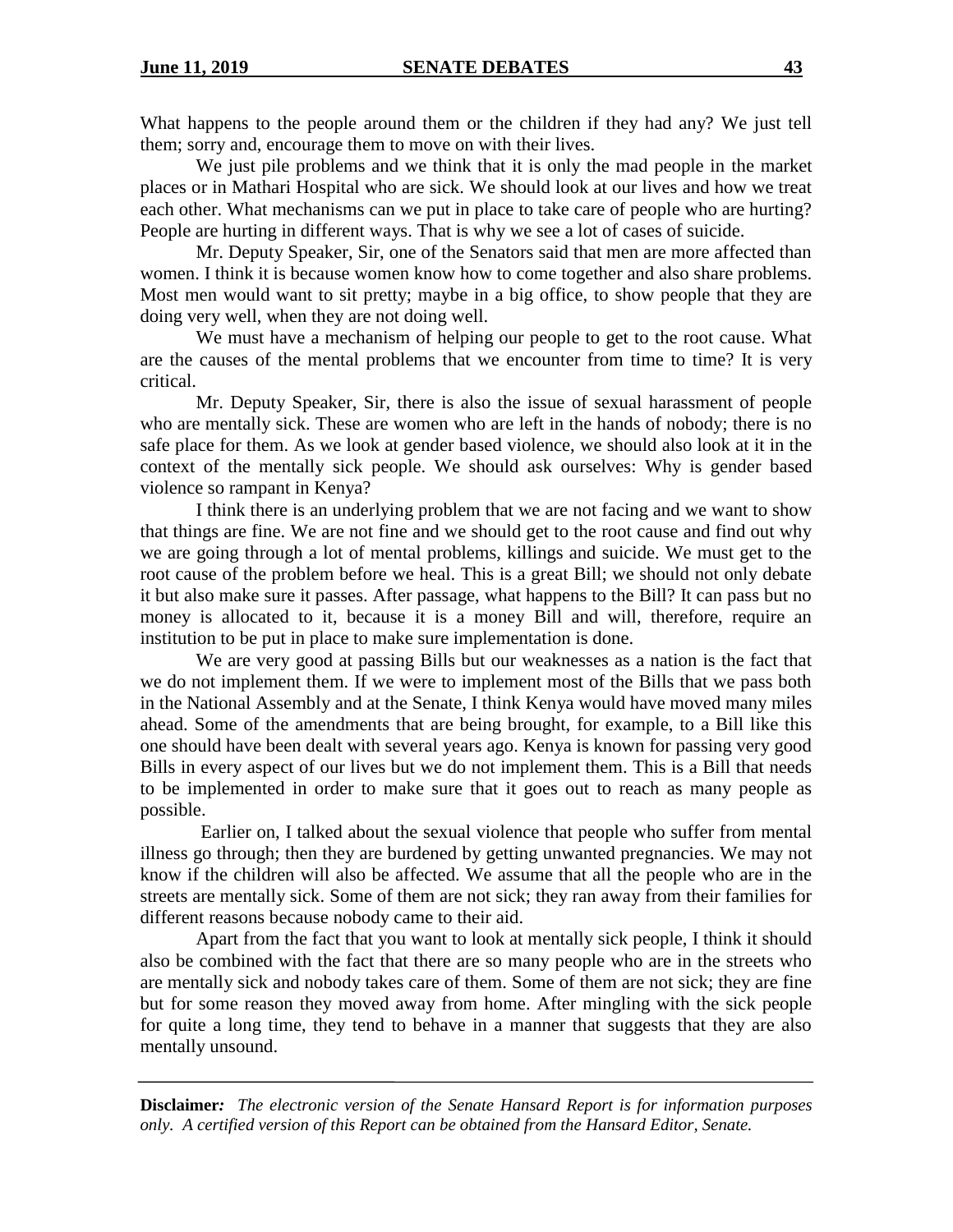Another issue that is very critical is the fact that Mathari Hospital is the only referral hospital which deals with most mental cases. I know we have rehabilitation homes like the one along Chiromo Road and many others that deal with rehabilitation of people who have been ruined by alcohol or drugs. This eventually affects their mental status.

We should make sure that each and every county takes care of their people. People who are mentally sick should not be left homeless because the combination is a very big burden. There is stigma that goes with the mental sickness. In some families, you can find that there are four children who are mentally sick; they are locked in a house somewhere and they are given food through a window.

Last week, I saw a young man who had been locked up for about 17 years. The reason for this is that he was so affected when he did not pass exams to make it to the university. Instead of his parents or guardians seeking mental healthcare for him, they just put him in a house and locked him there. They were only passing food through a small window. Those are some of the things that should be looked into; that the mentally sick people must be taken care of.

The most important issue that has also been mentioned in this Bill is to make sure that they are rehabilitated and given the protection they need. What can we do as a nation or county to reduce the number of people suffering from mental illnesses?

Mr. Deputy Speaker, Sir, on the issue of joblessness, most people are very helpless and hopeless. Young people do not have jobs. We know of cases of people who are working or doing contracts in the county governments but they area never paid for their services. Some of them have committed suicide and others suffered ill mental health because of the suffering that they go through for different reasons, in different parts of this country.

As we put this Bill in place, it is important that we look at it holistically and make sure that we promote the reduction of mental health cases. It has to be reduced and there must be rehabilitation. The impact on the family members must also be reduced to make sure that the rights of these people are taken into account.

I want to congratulate my colleague Sen. Kasanga for thinking through the amendment of this Bill because it is very important and critical. It is now our responsibility to make sure that it passes and gets proper funding.

Apart from it being a national problem or concern, it has to be a county concern and up to the villages to make sure that our sisters or brothers who are mentally sick are properly taken care of. Even if they are mentally unwell, they are still our relatives and human beings who are supposed to get all the rights that they need.

Thank you.

**Sen. Olekina:** Mr. Deputy Speaker Sir, I rise to support this Bill by Sen. Kasanga. It is an amendment to the Mental Health Act.

From the onset, I have to say that as a country, we have truly neglected people who are mentally unwell in this society. I say this being one of the victims in the sense that, when you have a person who suffers from mental health problems in your family, you also end up suffering from it by extension.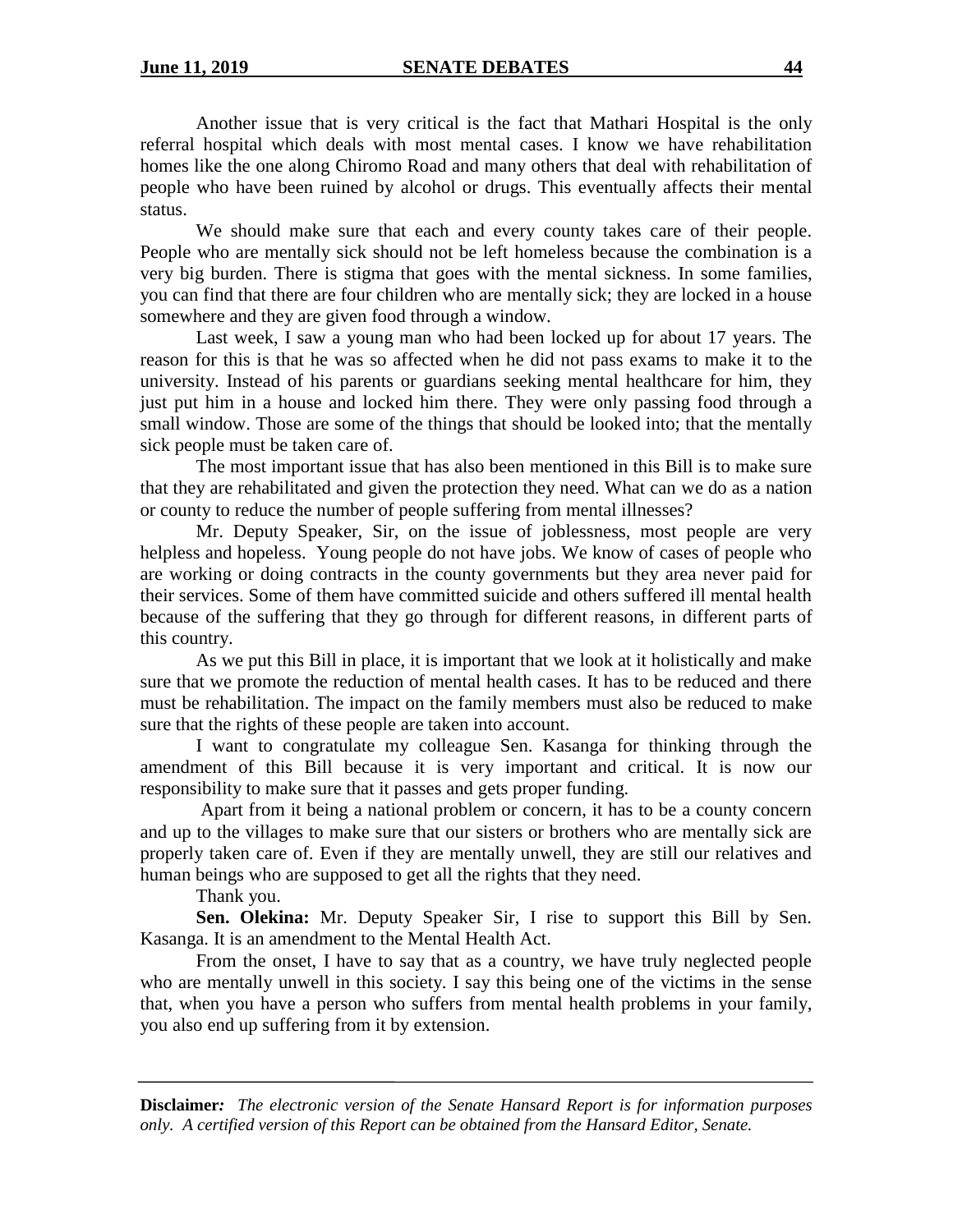I am quite pleased with my sister for introducing an aspect where it will now become legal for this country to be able to find a way to incorporate these people who are challenged into our society.

When I was listening to Sen. Kihika, I remembered that 95 percent of all Kenyans who go to the United States of America (USA) work in the mental health sector. They feed their families through the proceeds that they get from working in mental health facilities. It begs the question as to why we should not be able to borrow that concept and ensure that we care about the well-being of our people. I think we can really learn a lot.

I was having a conversation with Sen. Kasanga who is the sponsor of this Bill. One of the areas that I was concerned with has to do with the issue of the obligations of the national Government and county governments. Health is a devolved function apart from the national referral health facilities which are in Schedule Four of the Constitution.

I was suggesting to Sen. Kasanga that in her amendments, the functions of the national Government should be limited only to the national referral health facilities which are stipulated in the Constitution. We should find a way of empowering our county governments so that they can develop mental health facilities in the counties.

Mr. Deputy Speaker, Sir, it is quite sad that right now, when we have anybody suffering from any mental illness, he ends up going to Mathari National Teaching and Referral Hospital, Kenyatta National Referral Hospital or a few other institutions that offer mental care. When one goes there, they encounter a very strange environment. I remember when my dear brother was there, we had to find a way of taking him back home for him to improve because when he was there, he completely deteriorated. This is something that is quite personal. I know many people may shy away from talking about it, but we must accept it because all of us suffer from some form of mental illness.

Mr. Deputy Speaker, Sir, I think the entire political class is completely insane. This is because we even make decisions in this House and later on ask ourselves what we did. Sometimes we suffer mental breakdown when we pass legislation that end up affecting us.

It is imperative that we support devolution so that county governments can empower institutions in counties to provide medical care to people with mental illness. I hope that Sen. Kasanga will amend this Bill at the Committee Stage to ensure that every Government department will have a psychiatrist to help our people. If you count the number of psychiatrists we have in this country versus the number of people who suffer from mental illness, you will be shocked. I hope she will find a way to include an aspect where every institution, particularly these big corporations, will be obligated by this Act to have a department that will deal entirely with the issue of mental illness.

Sometimes we do not care about our brothers and sisters. We stopped being our brothers' keepers, especially when they are in retirement. I dare say that they start suffering some form of mental illness. As part of preparing them, a psychology department should be set up in every Government institution. That would be one of the good amendments that Sen. Kasanga can add here so that it prepares people for how to live outside government circles.

The biggest challenge we have now is that a lot of what we do tends to benefit people in urban settings. I would love to see an inclusion of rural health care facilities in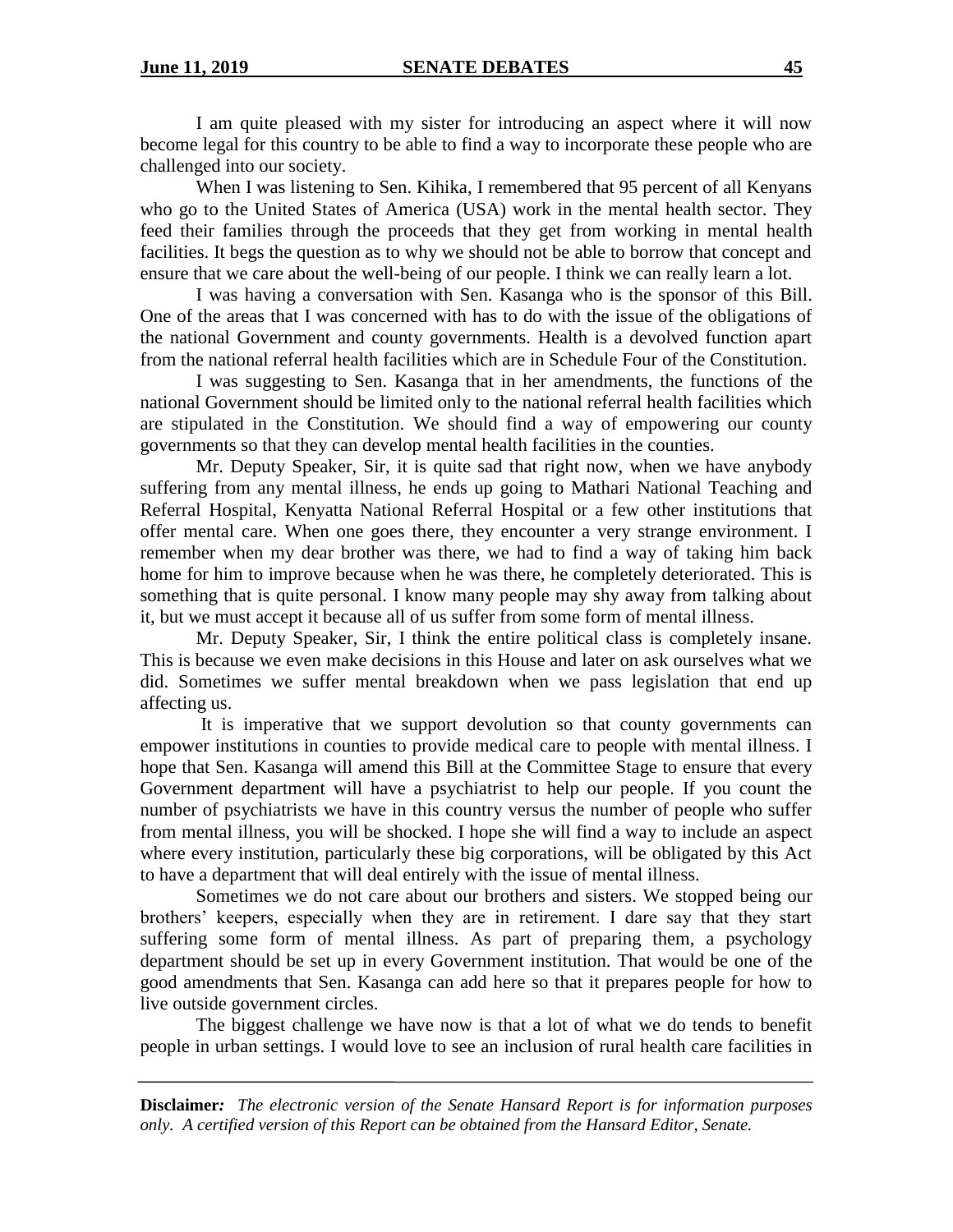this Bill. We need to have some form of support to those small hospitals in the counties. We know that health is one of the very expensive things in this country, and only the rich can get the best medical facilities and rehabilitation centres. It would, therefore, be good for us to also consider the poor people in the rural areas. There are some areas where people do not know what a hospital is. I think that was in the minds of the drafters of our Constitution when they were devolving health, so that it could go down to the village level.

Mr. Deputy Speaker, Sir, since we now have an opportunity to align this to the Constitution and to the Health Act, it will be proper for Sen. Kasanga to find a way to include a requirement that those dispensaries at home have a department that can talk to another department at the county level so that the people in the rural areas can also benefit.

Mr. Deputy Speaker, Sir, the statistics are quite alarming. We talk about one out of four people suffering from some form of mental illness. When I look around, we might have two or three people in this House right now who are completely insane.

**The Deputy Speaker** (Sen. (Prof.) Kindiki): Order, Sen. Olekina; be careful.

**Sen. Olekina:** Thank you, Mr. Deputy Speaker, Sir. I am only speaking of the realities in this country, because maybe I just chewed a moment of insanity. That is the norm. That happens every day because of the challenges we go through. I can see one of my good friends maybe also thinking that what I said could be true.

To end my contribution, I fully support Sen. Kasanga in her amendments. I hope that she can also include a section that treats Persons with Disabilities (PWDs), because it is really a challenge to them. Just imagine one is already disabled, and then he or she suffers some form of mental illness. Let us help them because they are forced to go through some form of psychological trauma by the fact that they have been put into this world differently; then they go through another mental breakdown. These people are so disadvantaged.

Mr. Deputy Speaker, Sir, I beg my sister to include a specific clause that focuses on PWDs of any form so that they can be taken care of by either county governments. Even when they come to the national referral centres, they should be treated with a lot of dignity. All we are asking for is that we accept the realities of this world. We need to accept people who are suffering from mental illness and support them so that they can live a normal life as we are living.

Mr. Deputy Speaker, Sir, with those few remarks, I beg to support.

## *(Applause)*

**The Deputy Speaker** (Sen. (Prof.) Kindiki): Proceed, Sen. Malalah.

**Sen. Malalah:** Thank you, Mr. Deputy Speaker, Sir. I join my colleagues in congratulating Sen. Kasanga for coming up with this very noble Bill. It is timely because the youth of this country are victims of mental illness. Today morning, a young man from Jomo Kenyatta University of Agriculture and Technology (JKUAT) sneaked into State House, brandishing a knife. That is a sign of frustrations and depression.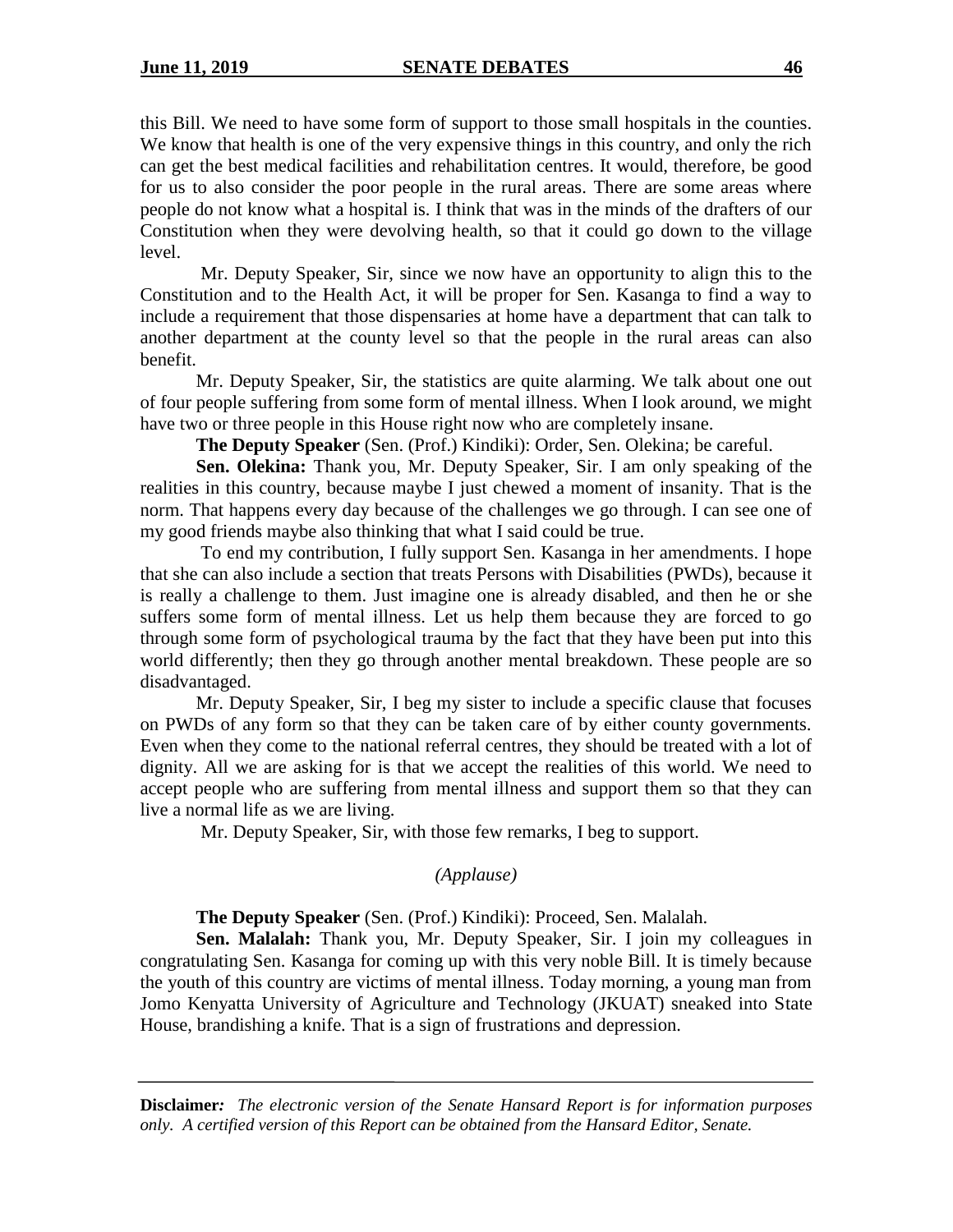Recently in my county, in a school called Butere Girls,' a girl committed suicide just because one of the students had threatened to report her for stealing a blouse. It is quite sad that mental health has become a concern in our society. This Bill is, therefore, timely so as to address these issues.

Mr. Deputy Speaker, Sir, even as we handle mental health, we need to microscopically look into the different stages of mental illness. Many people have conceptualised mental illness as madness. However, we have different categories, such as depression. Right now, I think many Kenyans are undergoing depression. As we delve into this matter today, we need to look into the causes of depression in Kenya.

One major cause of depression in this country is the economic hard times. We have many people in this country who are living below a dollar a day. We have many youth who have gone to school, but are unemployed. We have many people who were employed by some industries and Non-Governmental Organisations (NGOs), but they were sacked. This is a challenge to the current leadership, including the Senate and the National Assembly, to consider cushioning the citizenry of this country from these hard economic times.

Mr. Deputy Speaker, Sir, , we promulgated the new Constitution in 2010, which envisioned decentralisation of power and resources to county governments. It is incumbent upon these county governments to ensure that they cushion their citizens in terms of economic hard times. As I speak, most county governments have embarked on flagship infrastructural development and forgotten to strengthen or have economic stimulus projects. It is important for them to prioritise economic stimulus projects. We might build 200 classrooms, but do people have money in their pockets?

It is very important for the Senate to mentor and guide the county assemblies in our respective counties. When they come up with budgets, let them prioritise economic stimulus projects which can empower our people and increase employment opportunities in our counties. For example, in Kakamega County, we have encouraged the Governor to initiate projects like the one Governor Ngilu is doing in Kitui County; coming up with a textile factory. I am glad that the Governor of Kakamega County is now open to such suggestions and has advertised for a milk processing factory in Malava Constituency. These are some of the projects that will absorb those young people and the citizenry in general, so that we can cushion them from depression.

Even if the Government employs people and offers them business opportunities, it is also important for county governments to pay in good time. Most of the people suffering from depression have engaged in businesses with county governments and other business entities. They have even taken loans to facilitate their business but, at the end of the day, their payments are delayed resulting in the auctioning of their property. That is the reason such people get into depression.

Mr. Deputy Speaker, Sir, as we look at issues which cause depression, we have had social challenges in our society. We have seen young people trying to chase lifestyle, and they leave the villages to pursue education in the cities. You will find a young girl from a humble background coming to the city. Once she gets here, she starts chasing lifestyle. Social media is a major contributor to such cases. We have seen girls who were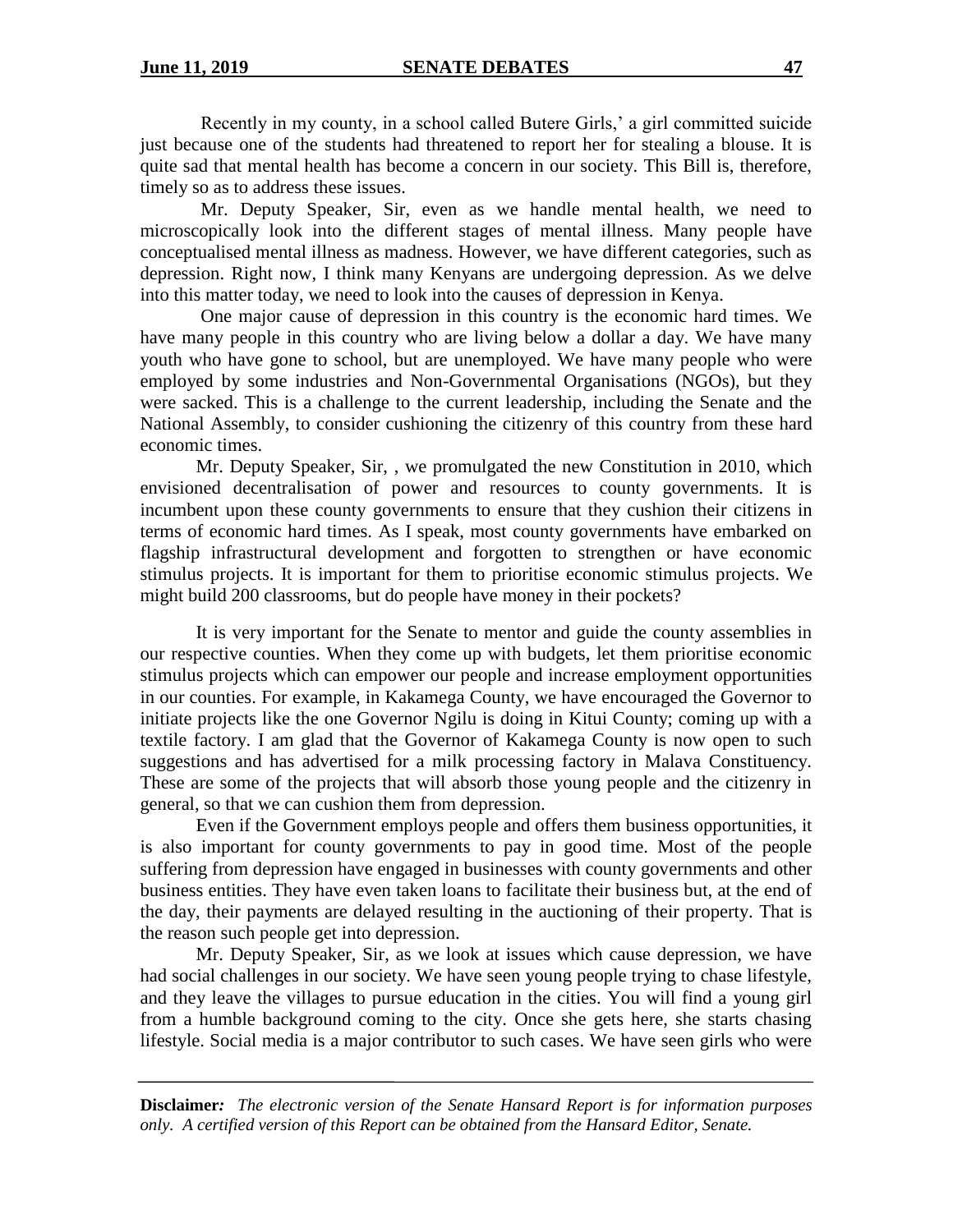initially 'very holy' coming to the city and then wanting to apply three coats of foundation on their faces so that they can match the standards of the city.

**Sen. Halake**: On a point of order, Mr. Deputy Speaker, Sir. Is the hon. Senator in order to reduce the very important issue of mental health to a girl coming to town to apply some make up? This is not a male or female issue. I do not think it is in order for the Senator to make it light.

**The Deputy Speaker** (Sen. (Prof.) Kindiki): According to his views, he is giving examples of how mental health can affect behaviour.

**Sen. Halake**: Mr. Deputy Speaker, Sir, I do not think it is in order for the Senator to use such sexist examples. He can find a better example.

**The Deputy Speaker** (Sen. (Prof.) Kindiki): Under what Standing Order?

**Sen. Halake**: Mr. Deputy Speaker, Sir, I will find it.

**The Deputy Speaker** (Sen. (Prof.) Kindiki): Order!

## *(Laughter)*

Proceed, Sen. Malalah and be sensitive to all pertinent issues.

**Sen. Malalah**: Mr. Deputy Speaker, Sir, female Senators have given examples of the male gender as pertains to mental health, and we did not protest. I was trying to lay a foundation as to what causes depression. Such innocent girls, with no exposure to such expensive makeup and dressing, come to the city and start chasing lifestyle. Once they get to here, for them to sustain that lifestyle, they need to engage a 'sponsor.' In the absence of a 'sponsor,' such innocent girls get into depression. These are some of the issues that we should be looking at.

It is important for us, as parents and leaders, to induct these young people who join the universities so that they are oriented and exposed to such cultures before they are admitted. This reminds me of the joint National Youth Service (NYS) programme, where it was compulsory for any youth who had finished secondary school education and qualified to join university to first be admitted to the NYS regardless of their social background. It is important for us, as leaders, to have a platform or forum where these young people are exposed and inducted so that when they come to the university life, they do not chase lifestyle.

We have also set a weak foundation for our youth. Many of us, as parents, have exposed our children to flamboyant lifestyles, where they do not face hard times. In the absence of parents, these children get into depression. It is, therefore, important for us to expose these young people well in life and give them the right teachings and mentorship.

Mr. Temporary Speaker, Sir, I thank Sen. Kasanga for specifically elaborating the roles of the two governments as pertains to mental health. Clause 5(2D) of this Bill specifically elaborates the role of the county governments as pertains to the implementation and needs of mental health. It is upon the Senators to encourage our Members of County Assembly (MCAs) to prioritise budgeting for this cause. We should encourage them to budget for the rural facilities, as Sen. Olekina has said. However, it is not all about money. It is also about building capacity, even in the rural facilities. Yes, we might have money to build all the infrastructure required there, but it is upon county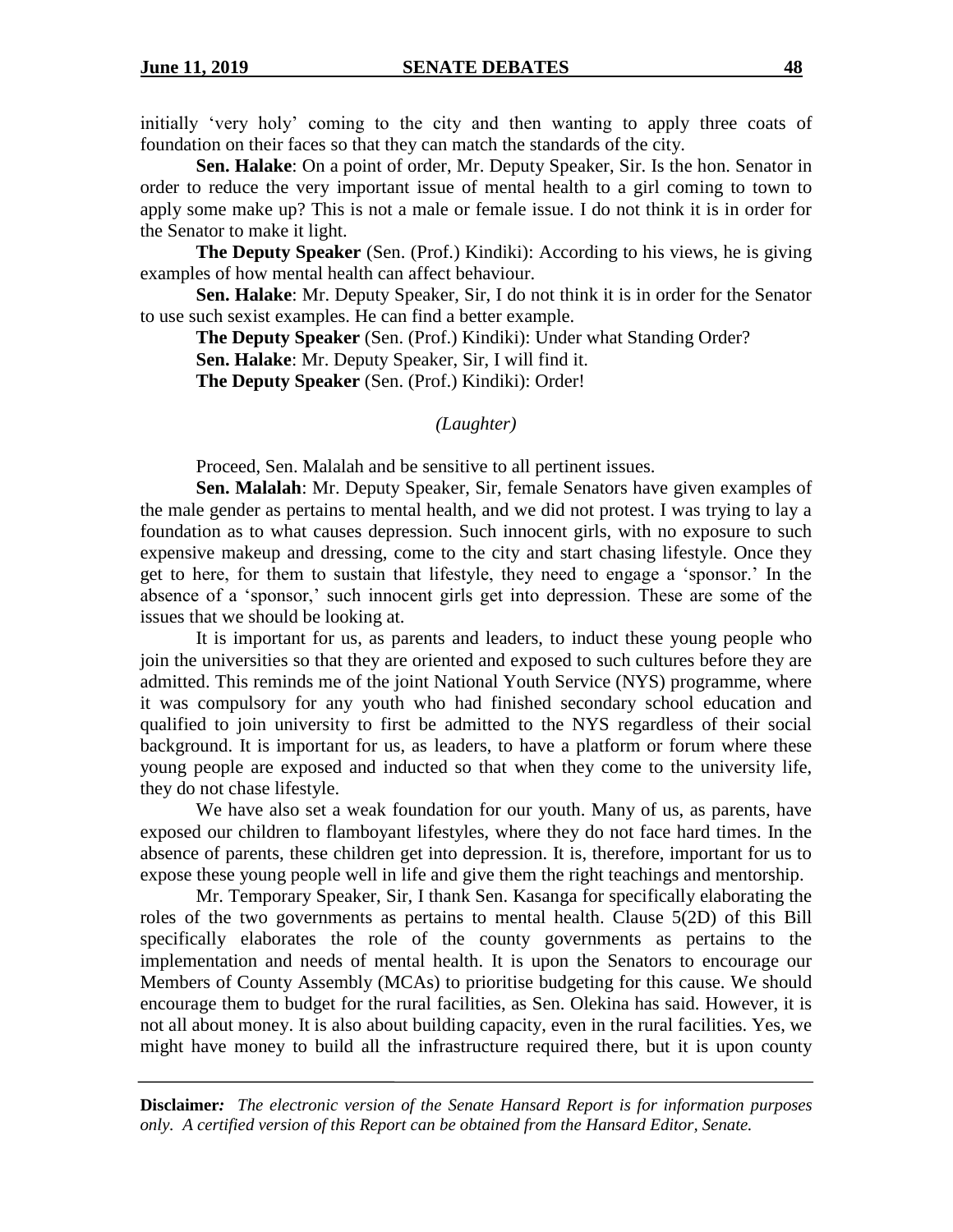governments to ensure that we have the right expertise at the rural level to handle mental health. This is a good Bill which will cushion us against mental illness in Kenya and provide a framework to deal with these issues.

Lastly, Mr. Deputy Speaker, Sir, I have seen a provision in the Bill which provides ways in which mental illnesses will be handled in the armed forces, where in the recent past, we have had rampant cases. We have seen police forcers shooting each other in police camps. Therefore, it is important for us to ensure that once somebody has been licensed to carry a firearm, his or her mental capacity is evaluated. It is important for us to provide, in this Bill, for frequent evaluation of police officers so that we ascertain whether they are mentally ill or stable.

Otherwise, I take this opportunity to thank Sen. Kasanga. The first time I saw her was when we were sworn in here. She was the first Senator to walk into this House without shoes, and I thought she was mentally disturbed. However---

### *(Laughter)*

**The Deputy Speaker** (Sen. (Prof.) Kindiki): Order, Senator. Are you telling the House that Sen. Kasanga was sworn in without shoes?

**Sen. Malalah:** Mr. Deputy Speaker, Sir, I am saying that the first time I saw her in this House, she had no shoes. That is on record. However, I rose on a point of order and she corrected that situation.

**Sen. (Dr.) Kabaka**: On a point of order, Mr. Deputy Speaker, Sir.

**The Deputy Speaker** (Sen. (Prof.) Kindiki): What is it Sen. (Dr.) Kabaka? Is it to do with the shoes?

**Sen. (Dr.) Kabaka:** Thank you, Mr. Deputy Speaker, Sir. Is he correct to allude that Sen. Kasanga walked in the Chamber with no shoes and that she was mentally incapacitated?

**The Deputy Speaker** (Sen. (Prof.) Kindiki): Sen. Malalah, is that your point? Are you are trying to link your contribution on mental illness with the Senator's lack of shoes on that particular day?

**Sen. Malalah:** Mr. Deputy Speaker, Sir, initially, I thought it was a moment of temporary insanity.

# *(Laughter)*

This is because it is inscribed in the Standing Orders and the code of conduct of this House on how hon. Members should dress. Therefore, when I saw her without shoes, I thought she was a victim of temporary insanity. However, she corrected that notion; she is not mentally disabled. I support her for coming up with this Bill and in whatever she is doing.

**The Deputy Speaker** (Sen. (Prof.) Kindiki): Very well. I can see Sen. Kasanga is nodding with approval.

Proceed, Sen. Mwaura.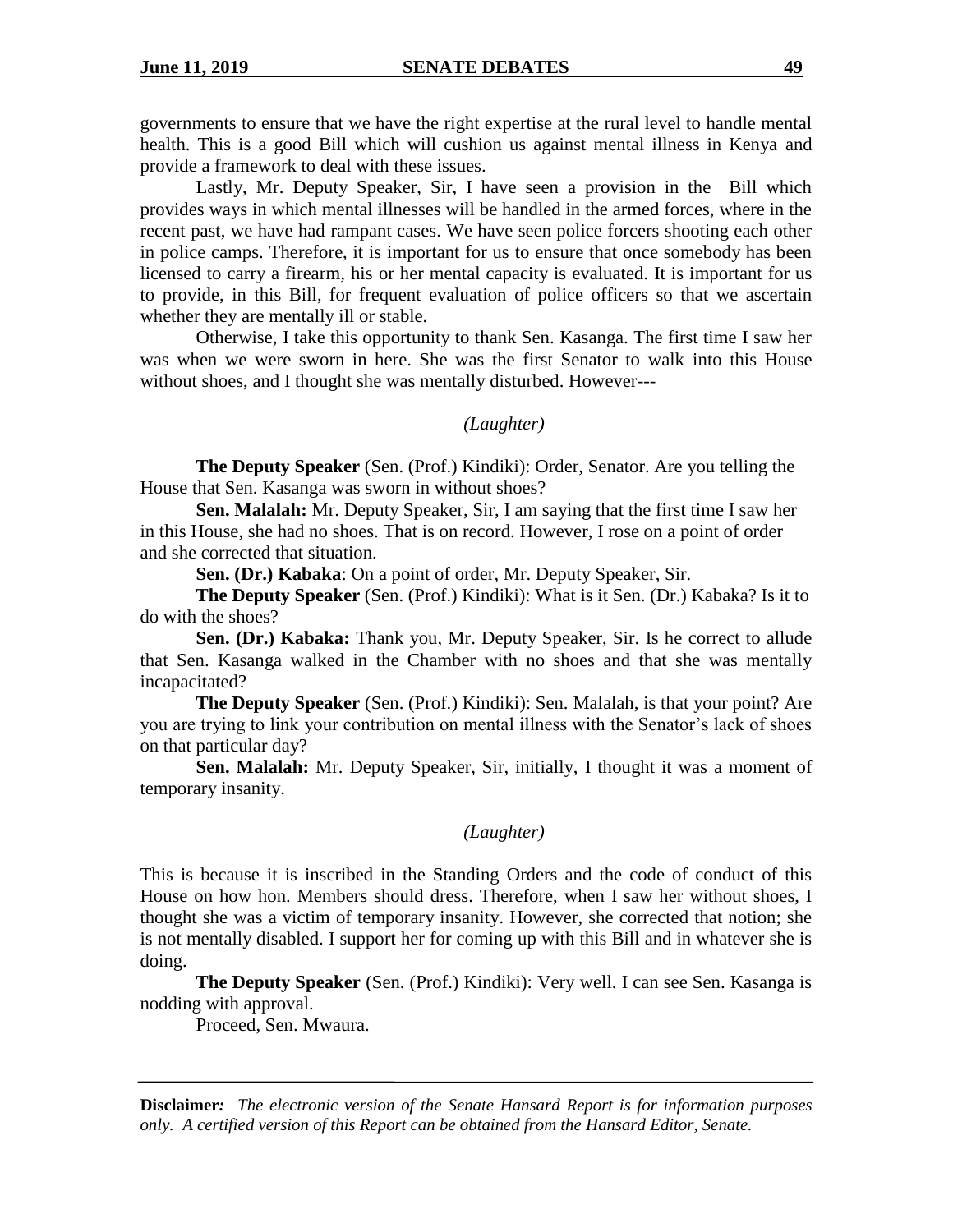**Sen. Mwaura:** Thank you, Mr. Deputy Speaker, Sir. I rise to support this very important Bill. I highly congratulate Sen. Kasanga, who is an architect by training. I see in her, through this Bill, an embodiment of a struggle and commitment to a course to ensure that a person makes a difference when they have an opportunity to do so. I believe that when she was elected to this office to represent women through her party, she had this as one of her agenda. It is important that it has seen the light of day. I am saying this because there is always a reason why we come to Parliament. We do not come to Parliament for the sake of usurping hallowed positions in society, but rather to advance the course of the people that we represent and for the sake of humanity.

Mr. Deputy Speaker, Sir, this Bill is timely because it is trying to make the Government more responsive to issues of persons who have mental health conditions. It is a journey that has been travelled, and is full of a lot of contestations. As we speak currently, there is a United Nations (UN) Convention on the rights of PWDs. We are having the conference of State Parties in New York, the  $12<sup>th</sup>$  since we adapted this convention in 2006.

Usually, we have a lot of robust discussions around issues to do with mental health and intellectual disability, as we call it sometimes. Recently, we have come up with a category of persons who have a mental health condition which we now call 'psycho-social disability.' These are people who are users and survivors of psychiatry. They are individuals who require psychiatric intervention in order for them to attain their full potential on a day-to-day basis. These include persons such as those who have bipolar, schizophrenia and other conditions.

One of the things that I noted when I was having a discussion with Dr. Frank Njenga recently, who is a senior psychiatrist in this country, is that mother nature is kind. This is because some of the people who have these conditions are extremely gifted. It has been scientifically proven that people who are bipolar are extremely intelligent. It is something that I used to suspect before, but I am glad to say that it has been proven scientifically. They are intelligent, creative and happen to be some of the best renowned people.

The problem is the fact that people do not identify themselves positively with their mental health condition because of the stigma and discrimination. I have had individuals who have told me that they are bipolar but they cannot pronounce it, because in this country, when you are seen not to be in the right mental state, you are thought to be marred and, therefore, not well trusted by the society. However, it is good to positively identify yourself because it begins with self acceptance and declaration.

If a person is a pioneer of something  $-$  I have travelled that road many times  $$ you get the flack on behalf of others. That is what happens to people who stand up for the courses of others. Eventually, we normalize these conversations. It is like the way Robert Frost says about the road not taken; it is difficult because you have to be the one creating the pave way, but it makes things easier for everybody going forward. It becomes something that people are more able to own up to, and it becomes – without provoking my sister, Sen. Halake – sexy to identify yourself with the course.

It is true that we are increasingly an individual contractual society, where people are living on their own. If we were to challenge the Senators who are here to say whether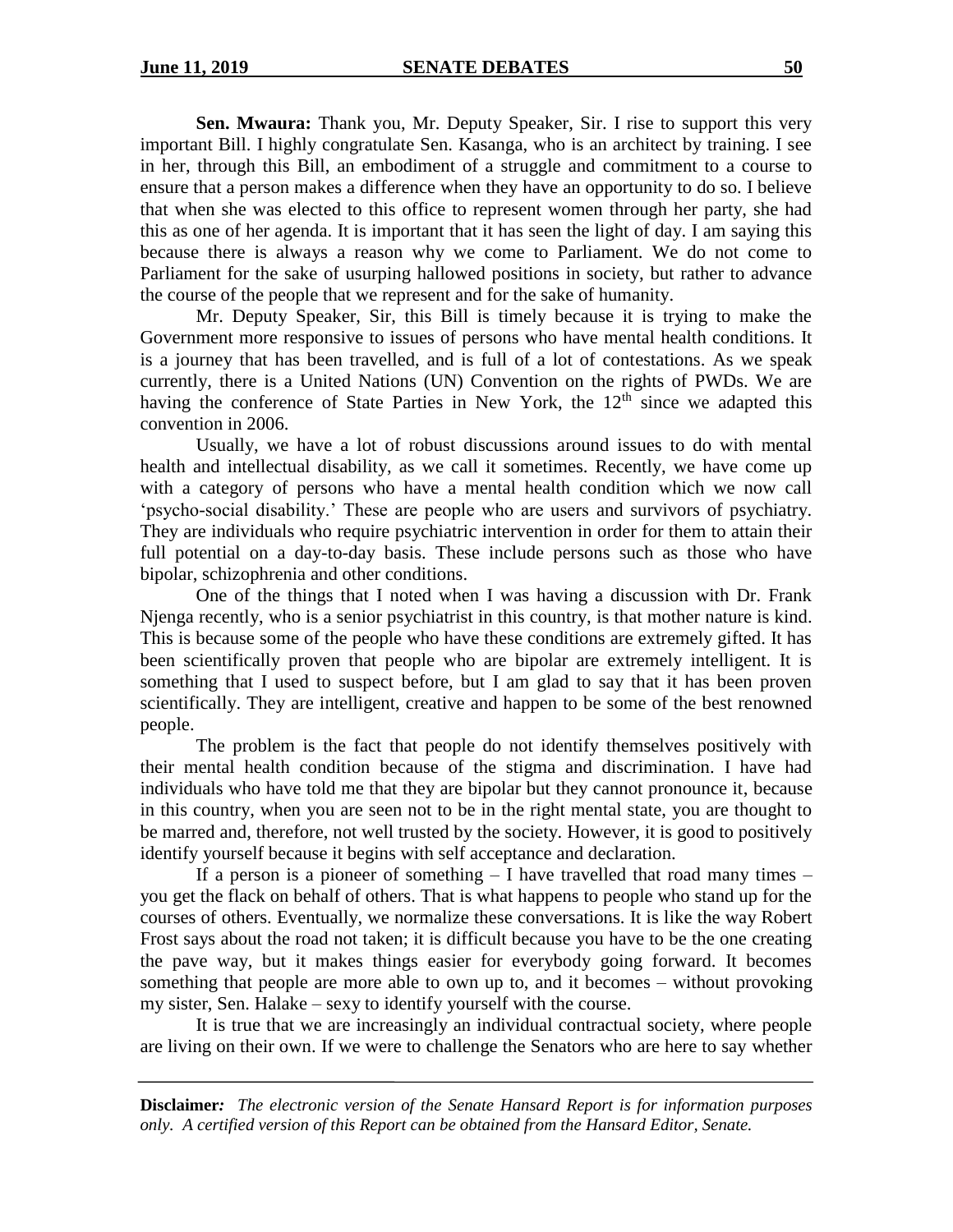they know their neigbours properly, the answer is that they do not. We are no longer living in a communal society; people are alone. It is you and your family versus the world. It is up to you to know what to do with your problems. In fact, there is a popular saying that *kila mtu apambane na hali yake*. Therefore, in that kind of a situation, people do not know how to speak up.

Our traditional structures of counseling and psycho-social support are broken. We do not have men's associations where people will go to be given what we call in my local language *kirira.* This is where a person is given advice on how to deal with societal matters based on the wisdom of those who have gone before them. Now, people have to deal with their issues in the best way they know how, for example, they Google or keep quiet about it.

In particular, men are not supposed to be seen to be weak or cowardly. In fact, I recently saw on social media a video of a woman who was seriously beating her husband, and it has become a matter of ridicule. Therefore, men feel like they cannot open up or share. Where do they go to? That is why they drowse themselves in alcohol and get into drugs and substance abuse. As many Senators have said, it explains why people are engaging in suicide. We all remember the case of Ivy Wangeci and the lover, who had to travelled all the way from Thika to Eldoret just to kill a girl because of matters love. Recently, I saw a little boy of 11 years who killed himself. He was the only son to the mother. You can, therefore, imagine the anguish that the family is going through.

We also need to look at the prevalence of these cases. Sometimes, when we talk about regions, it is good to own up to the problem. However, it is true that it has been proven that in tobacco belts, people have more mental challenges. Therefore, there is a direct covariance between tobacco-growing and may be, usage. There is a problem, maybe because of various chemicals used to grow the product.

Majority of the people that we interacted with around Migori area have intellectual disabilities. I do not mean everybody from Migori. That has been proven by the Kenya Association of the Intellectual Handicapped (KAIH). That is why it is important to have the county governments take up the responsibility of mental health.

I am happy that in this Bill, Sen. Kasanga wants it to be everybody's responsibility. We should put our money where our mouths are, because we have budgets. If a society or government is committed, then there must be proper budgeting.

It is true that there are a lot of sexual violations on girls and women with mental disabilities. That is common because of power relations when it comes to consent and understanding. In many places in this country and beyond, you will find women and girls who suffer from mental illnesses have children and nobody knows who the fathers of these children are.

There is a case I had to deal with where a parent was using her own daughter. Men would sleep with that girl in exchange for money. In that case, the utility of a child with a mental condition was to the benefit of the parent. We have also had situations where men take advantage of children with mental illnesses and impregnate them. These are some of the issues that should be addressed. If we are amenable to the issue of mental health, then people will take it positively and intervene.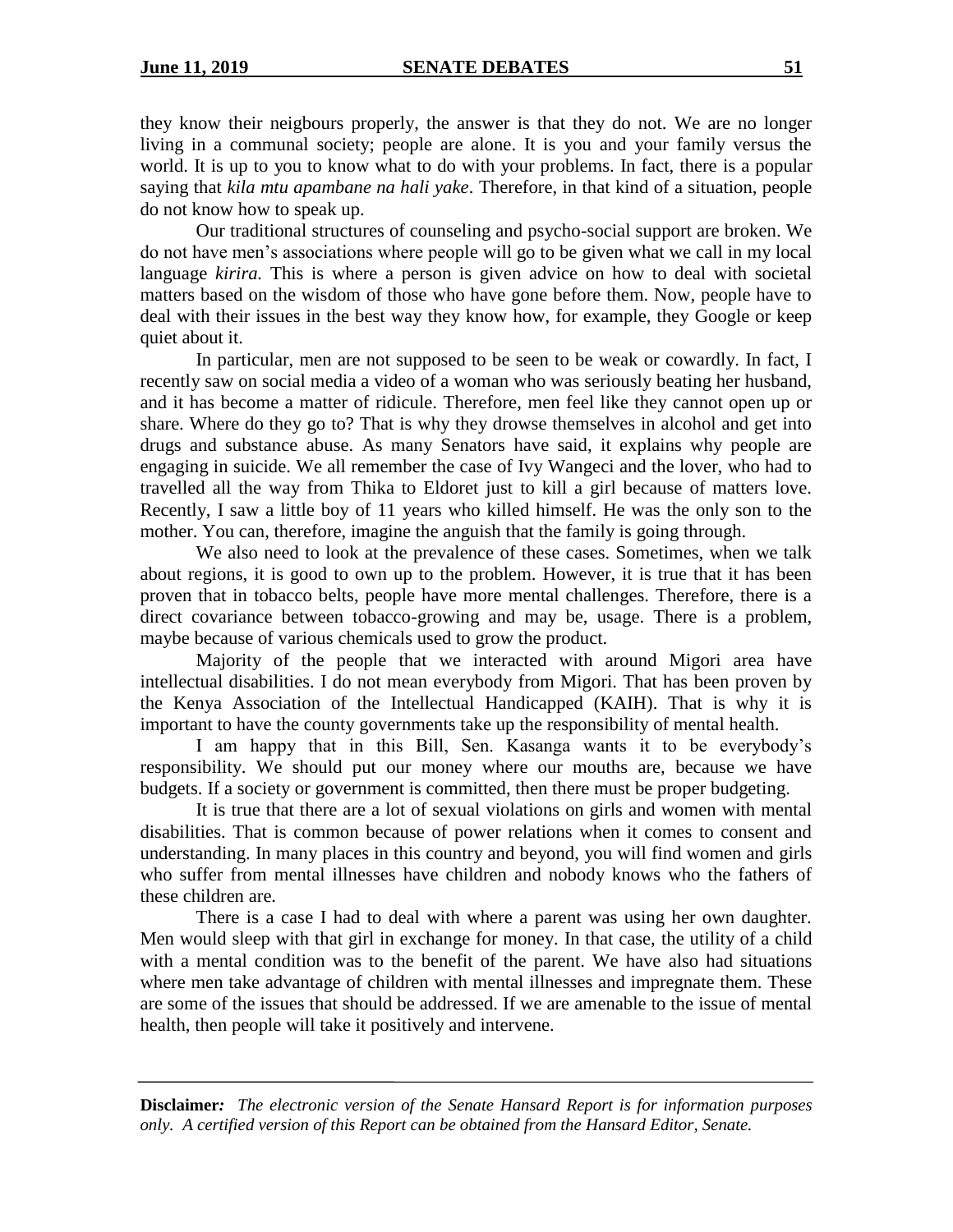When I was growing up, there was a girl with a mental condition. Every time she visited a homestead, she would be chased away because nobody wanted to deal with her. I only realised much later when I got into activism and reflected about the girl, who was called Wairimu. She died prematurely out of negligence and disease. That is the story of many people that we ignore.

Mr. Deputy Speaker, Sir, according to our laws, you can be removed from office if you are perceived to be insane or of unsound mind. I would like to indulge you, as a professor of law. How insane is insane, and what constitutes unsound mind? At the international level, there is a serious debate around the convention on the rights of PWDs with regard to legal capacity.

If you look at Article 12 of the Convention on the Rights of Persons with Disabilities (CRPD), issues of human rights should be unpacked with regards to legal capacity. To what extent can you say that a person has the right to exercise their own legal capacity with regard to their rights or whatever contractual obligations they have? This is germane, because it opens up the human rights discourse in rather unfathomable ways. I urge Sen. Kasanga to find how we can incorporate best practices around legal capacity. It sounds a little bit of a jargon, but that is what we need to look at so that we deal with other legislations that seek to exclude people with mental health conditions from participating in public life simply on account of perception of insanity or having unsound mind.

Mr. Deputy Speaker, Sir, during the Eleventh Parliament, we had the Marriage Bill. I proposed that persons with mental health conditions can consent to marriage. However, I was told that mad people cannot be allowed to get married. That kind of rigidity that comes out of ignorance on the part of all of us, including us, legislators, is what continuously excludes people who, if given an opportunity to contribute, would also make a difference.

We will have the census and we will not have the traditional questions that were asked in 1989 and 2009. In 2019, we will have the Washington Group Short Set of Questions. There will be a question about mental health condition with about four parameters on cognitive processes and procedures. I encourage Kenyans to honestly answer that question, because we need to ascertain an estimation of the number of people who have mental health issues so that it justifies the funding. This is not in a straitjacket, but a continuum. You could have a lot of difficulties, mild or no difficulties on your mental health. There will be four parameters and people should confess if they doubt their mental health situations. The data can be extrapolated so that we can prove scientifically the prevalence, for example, among men, so that gender is mainstreamed in the programme according to the interventions that this legislation seeks to provide within the ambit of community health care.

There is a provision on the right to property which I want to speak to. When most people are perceived to have mental incapacity, people think it is time to appropriate their properties. The penalty there is a bit lenient, because three years imprisonment or a fine of Kshs1 million is not sufficient. The Mover should consider increasing it because we could have properties worth millions of shillings and people could easily pay out of the proceeds when they become administrators of the properties. That will be empowering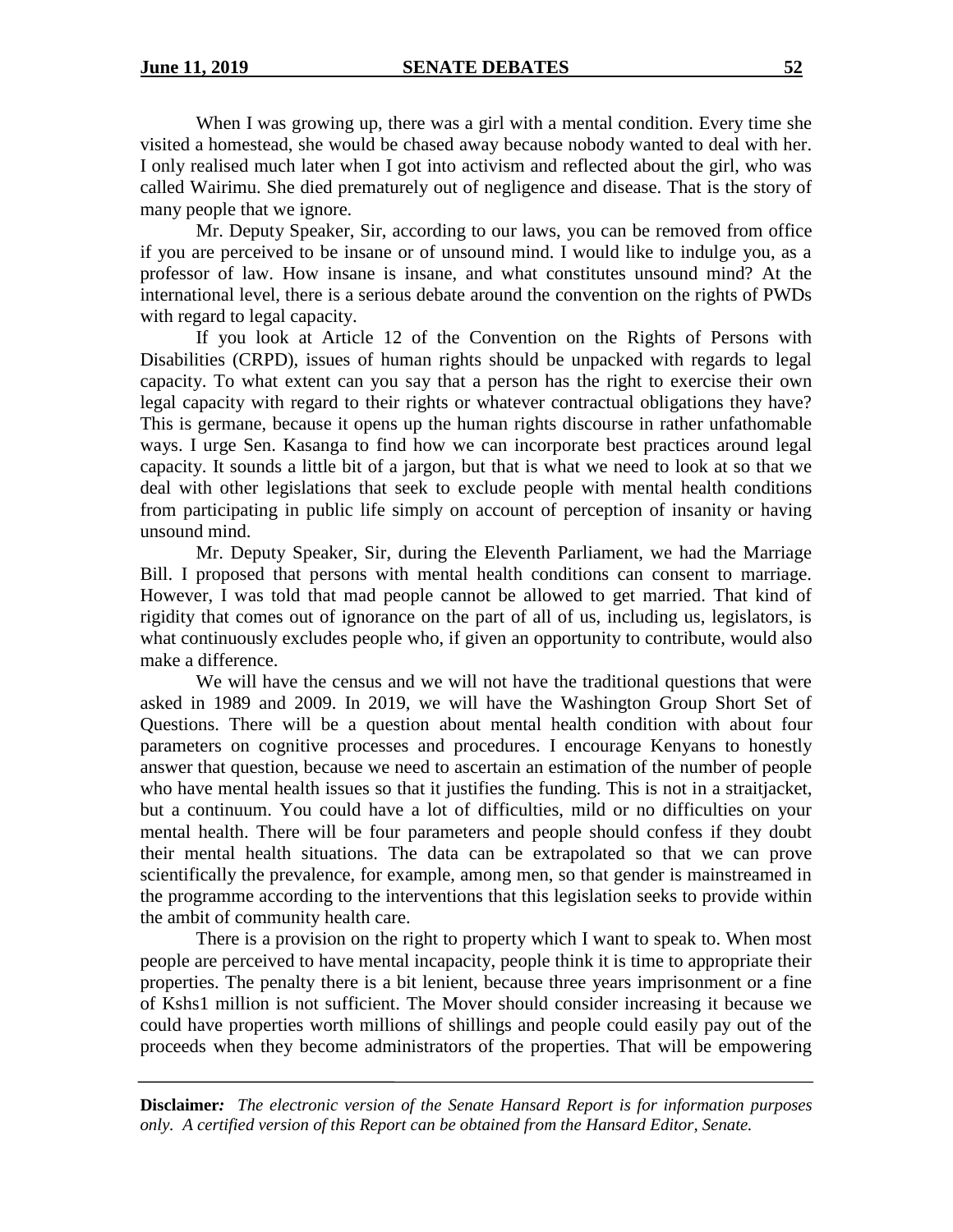rogue administrators to use the same amount of money they may have stolen to circumvent justice. We should make it stringent so that it becomes a deterrent to individuals who may occasion that.

Members have spoken clearly that we are living in a society full of selfaggrandizement. People want to be seen to be doing well. In fact, social media provides us with a platform to alter egos because we want to showcase to the world what we are. I think men are getting a raw deal because sometimes we see things on social media, but when it comes to reality, there is a difference between heaven and earth. People want to look successful while they are not, in the actual sense. Men want to be seen to be driving big cars. There is mob psychology and the desire for more likes and followers when people, including us politicians, post things on social media platforms. When nobody comments on whatever we post, we have a sense of rejection.

Mother Theresa said that the biggest problem in this world is that people feel that they are not loved. It is not because of lack of water or food, but the perception that people are not wanted. That is what drives people into depression. That is something we need to look at.

#### *(The amber light was switched on)*

Finally, because I can see my time is up, the issue of mothers and Post-Partum Depression (PPD) is something people do not want to talk about. We should have programmes where when our women deliver, they are supported because that is a noble thing they do for the society. When there is also child or infant loss, they should be assisted to accept the reality and move on.

This is an important and timely Bill. With all the suggestions that have been made, I hope there will be amendments that will enhance the aspirations of the Members. I also hope that this Bill will see the light of day and that our colleagues in the National Assembly will pass it. If there are issues, we will resolve them through mediation. This will ensure that we start preventing the rising cases of suicides that we are facing in this country, and the problem of lack of facilities. This will help people to positively identify with their challenges and know that it is not inhuman or out of the ordinary for one to have a mental health condition. In fact, all of us are mad; it is the degree that varies. If your degree is higher than the other person, just shout it out, talk to somebody and let us solve the problem together.

Mr. Deputy Speaker, Sir, I beg to support.

**Sen. Halake:** Mr. Deputy Speaker, Sir, I also rise to support this Bill by Sen. Kasanga. It is very timely in the sense that it is about time we had mental health reforms in this country. I am happy to know that Sen. Kasanga is a reform-minded Senator. She has come up with this Bill, where she has looked at every aspect; from the rights of the patients, the obligations of the national Government, the county government and everything else.

There is one thing I would like to tell my friend, Sen. Kasanga, to strengthen. This is the fact that there is a movement to de-institutionalise. The Bill is very strong on prevention, care, support and rehabilitation, especially with regards to rehabilitation that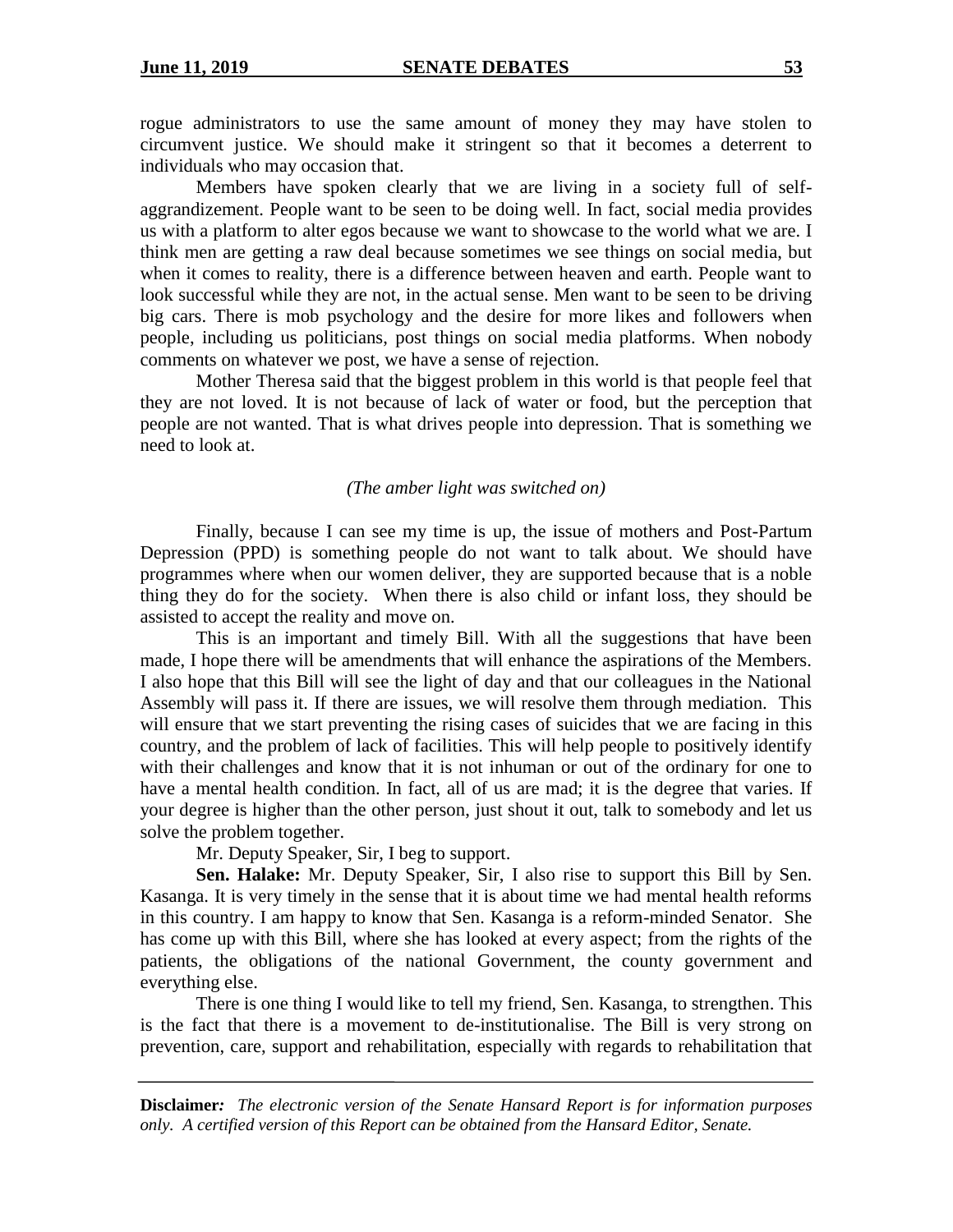is not necessarily institution-based. There was a movement in the health reform sector around the world to de-institutionalise mental health care. This is because it has been found - as one of the Senators has said - that sometimes institutionalising and putting people in centres makes them worse because of the stigma associated with mental illness.

Mr. Deputy Speaker, Sir, I am happy to note that a lot of care has gone into looking at the rights issues, standards, prevention, discrimination and other liberties that come with this issue. However, as the Senate, there is one area that we need to strengthen; this is the community-based care. Community-based care is the way to go in the sense that there are two levels of mental health. There is the severe mental health, where somebody is mentally ill and there are the rest of us, who at different times face mental challenges. This includes, for example, anybody who has suffered the loss of a loved or given birth and suffered PPD.

Anybody who has gone through traumatic life events, such as divorce, knows that at certain points in our lives, we all suffer mental disorder or illness. It may not last as long as the severe ones, but we might experience it at any one time. Our response to it, both legislatively, policy wise, resourcing and any other, should look at the two levels; the severe mental illness and the other mental illnesses suffered by most of the population. It could be because of teenage hormones, childbirth hormones and *et cetera.*

Mr. Deputy Speaker, Sir, distinguishing between these two areas would be very important. This is where community and family-based care comes in. We then move away from looking at mental health from just the clinical aspect to a more communitybased, more preventive, scrutiny, promotion of health, screening and such things. From what I have seen, this Bill is very strong on rights of individuals with mental health disorders, institutions such as psychiatric care and health-based facilities both at national and country levels. However, for this Bill to become cutting edge and to be part of a bigger reform agenda for health in this country, we need to also include and strengthen community-based care with regards to mental health.

I am also happy that this Bill has looked at both levels of government; that is the national and county governments, and has given obligations to each one of them. However, I think we need to make sure that the funding of this aspect, especially with regards to research, falls entirely on the national Government. They should ensure research on mental health reform is taken care of and is well resourced.

There are countries that know how many suicides are mental health-related out of the percentages of suicides that have happened in the last few days. There are countries that know of the number of young people in juvenile facilities and how many are there as a result of mental health disorders. We have no clue. In fact, even what we are saying here is just guesswork. We are just guessing and saying: "This must be related to mental health." Let us have a lot of emphasis on research so that we engage in evidence-based care for health reforms to take root, to be sustainable and attract resources, as we go forward. It is only in evidence-based healthcare that we can attract resources both from within the country and also internationally.

Mr. Deputy Speaker, Sir, I know that we have seen an explosion of Motions and other pieces of legislation, even in this House, where we are always propagating for the establishment of health facilities in every county for each and every disease. I do not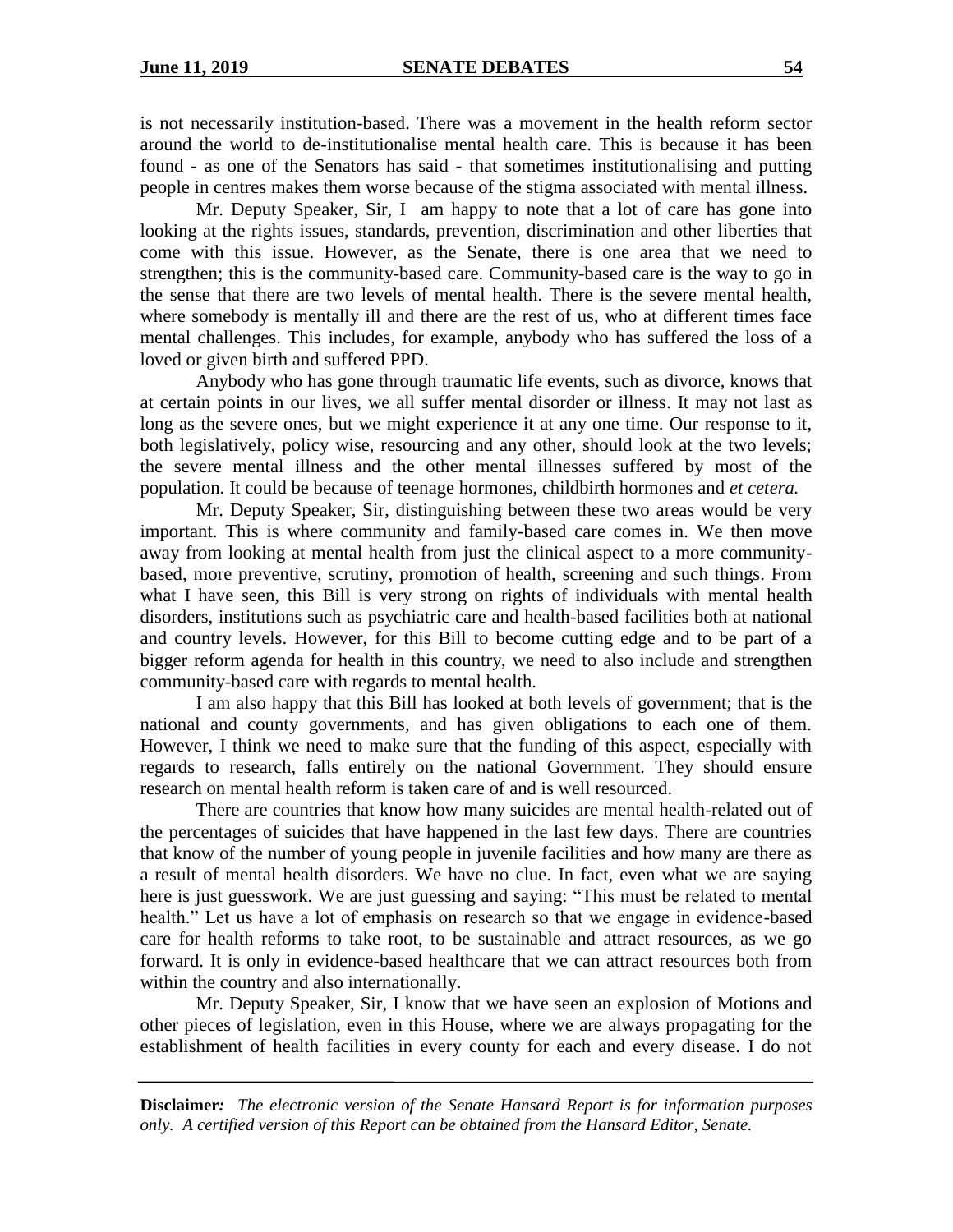think that is the way to go. How do we, then, have community-based care for some of these diseases, especially mental illness, where we can have community health volunteers at the county level who are doing other things? We also need to look at the relationship among the diseases. For example, HIV can be a cause of mental illness, but also be the reason one does not die of HIV. We have community health volunteers going from community health units doing HIV work. How do we then piggy back mental health onto this community-based care for other diseases to ensure that we are promoting, preventing and screening for mental health in our country?

Mr. Deputy Speaker, Sir that is all I have to say with regards to this. We should strengthen the research component and give that burden to the national Government so that our responses are evidence-based. We should also start de-institutionalising, because this is where people are going with mental health. Once you institutionalise, that is where the stigma and other aspects start to set in.

Just listening to our colleagues debating this issue, I was cringing a lot of times just hearing the terminologies that were being used. I am glad you have taken the time to give definitions. One would ask what is in a name, but a lot is in a name.

It is about time we stopped divorcing ourselves from mental health. I have heard people saying: "These people and these types, *et cetera*." These people are us. Mental illness is not basically the kind where we are talking about institutional stigma. It is all of us going through life traumas that make us insane at certain points of our time.

Mr. Deputy Speaker, Sir, I am happy and I support this Bill 101 per cent. It is 90 per cent good, and it has taken care of the rights of everybody that is involved. Perhaps we need to strengthen co-ordination mechanisms between the different players. It is only by giving proper broad-based, comprehensive range of services and support that we can nail this.

I know that people say that teenagers are killing themselves. However, we need to look at these reforms much more broadly with a view to providing a more comprehensive, family and community-based care for it to be sustainable. This is because people are moving away from institutional and health facility-based kind of care that is, perhaps, wrought with stigma and below optimal access. How does somebody in Iresa or Haboru village in Isiolo County, where the closest facility is 40 kilometres away, access it? If we legislate for a facility-based care, then we will miss the point. Let us strengthen the community-based care so that we have early intervention. After that, we should start looking at rehabilitation, not necessarily from an institutional perspective, but those that are family and community-based.

I support this Bill and I congratulate Sen. Kasanga for being so reform-minded. Let us make this even more cutting edge by looking at it from a perspective that is more sustainable and family-based. Let us do away with some of the stigma, some of the access and rights issues that have plagued the previous Act.

**The Deputy Speaker** (Sen. (Prof.) Kindiki): Very well.

Proceed Sen. (Dr.) Kabaka.

**Sen. (Dr.) Kabaka**: Thank you, Mr. Deputy Speaker, Sir, for giving me this opportunity to also add my voice. I support my sister, Sen. Kasanga, on this Bill.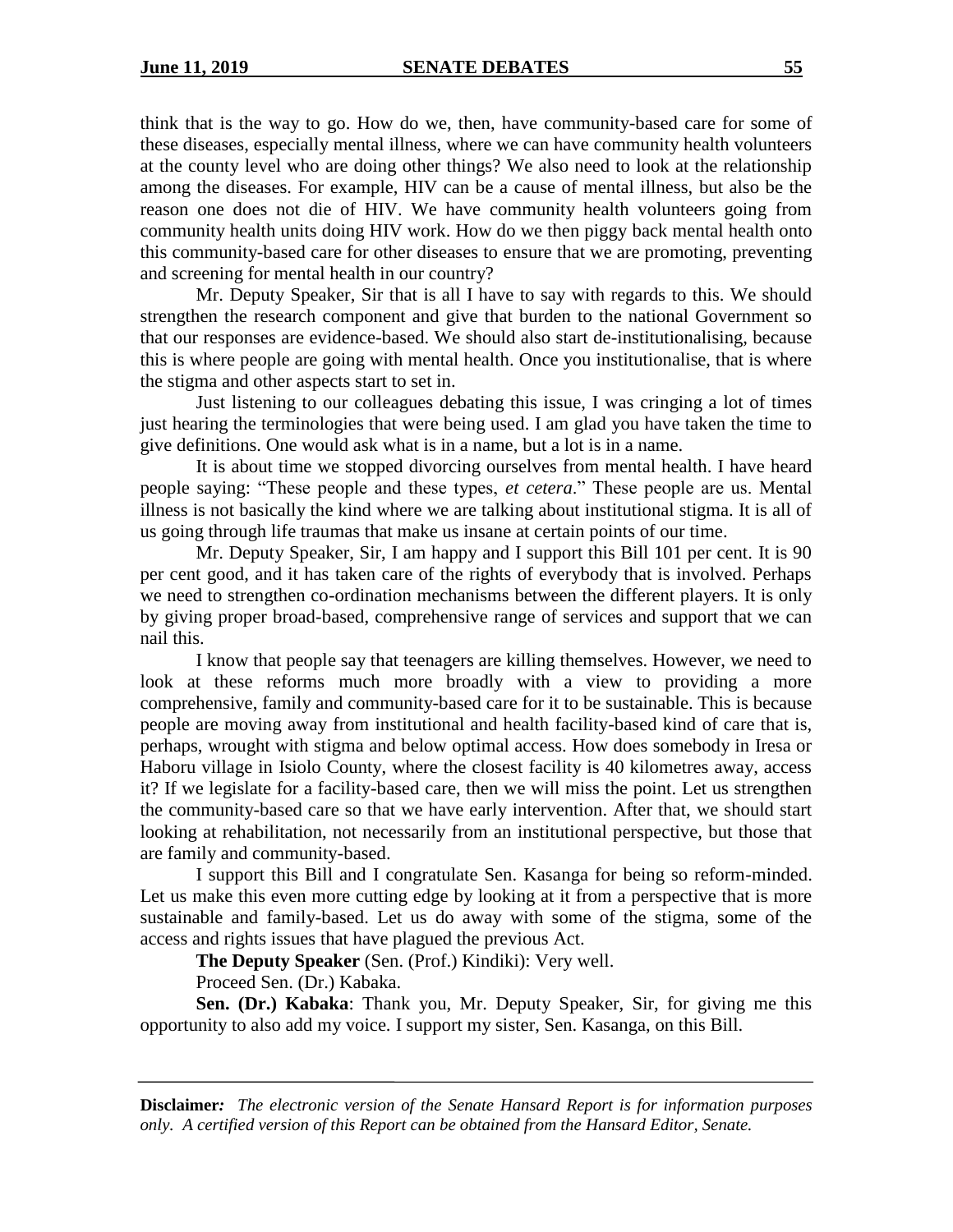Like most of my colleagues have said, I support it. However, I need to state that many of the factors have been given by my colleagues touching on the wide spectrum of early retirement, where we know persons who are not ready or well counseled and are retired, go into depression. Even politicians from this and the previous Houses--- This has been in the social media that that most often than not when politicians are not re-elected or nominated, they also fall into depression. This Parliament also needs to have counselors who can counsel persons with a view that they may not be re-elected and would definitely be affected.

We also have another range in terms of people who have divorced. Divorces really hit hard to the family mantle. We are told that most times, it is the children who suffer when parents separate or divorce. That is also another area which requires counselling. We appreciate that students who fail examinations or do not attain academic pursuits also fall into this category. Once again, this aspect has been brought forth by failure or our African social strata, where old institutions are no longer followed. You then find that mentoring young people is a far away cry.

As a Christian and, probably, with Muslim members, I did not hear the previous Senators who spoke also mentioning a typical kind of mental disorder which is biblically caused by evil spirits. Whereas we are seeing that to be of necessity, the Bill may not have touched on this and what happened to such people. We are aware that evils spirits beget special delivery by pastors or priests of churches. That is also another complex area which Sen. Kasanga needs to mention.

Mr. Deputy Speaker, Sir, the other area which I did not get clearly touches on Clause 3(d), which deals with access to medical insurance, where it is made mandatory for them to ensure persons of such mental status are insured. From a legal perspective, I was wondering if, indeed, insurance law is in a special category of the law of contract, which is known to be a wager or a game. How do you enforce a contractual obligation on the part of an institution which wants to make profit? Maybe we can bring forth the issue of people of such minds or such institutions that the premium may be higher. That way, it cannot be called discriminatory. That is an area which I did not grasp very well.

The other area is Clause 30 of this Bill. I applaud Sen. Kasanga for taking care of the rights of ownership and protection of the property of these persons with mental health challenges. I realised that they are well protected. There is criminal sanction against the trustee manager who may breach the trust. There is also an instant or summary recovery of the money lost with the property worth equivalent.

The Bill is wholesomely comprehensive, as has been analysed by Sen. Halake. Indeed, it needs to be supported to the end because we never know about tomorrow. Today it is you, tomorrow it may be I. It will be very sad when, as a Member of this honourable Senate, you are seized with this opportunity and you never supported it and, tomorrow, you find yourself in a mental institution.

I beg to support.

**The Deputy Speaker** (Sen. (Prof.) Kindiki): Hon. Senators, I see no further request.

Sen. Kasanga, approach the Chair. I hope you have your shoes on.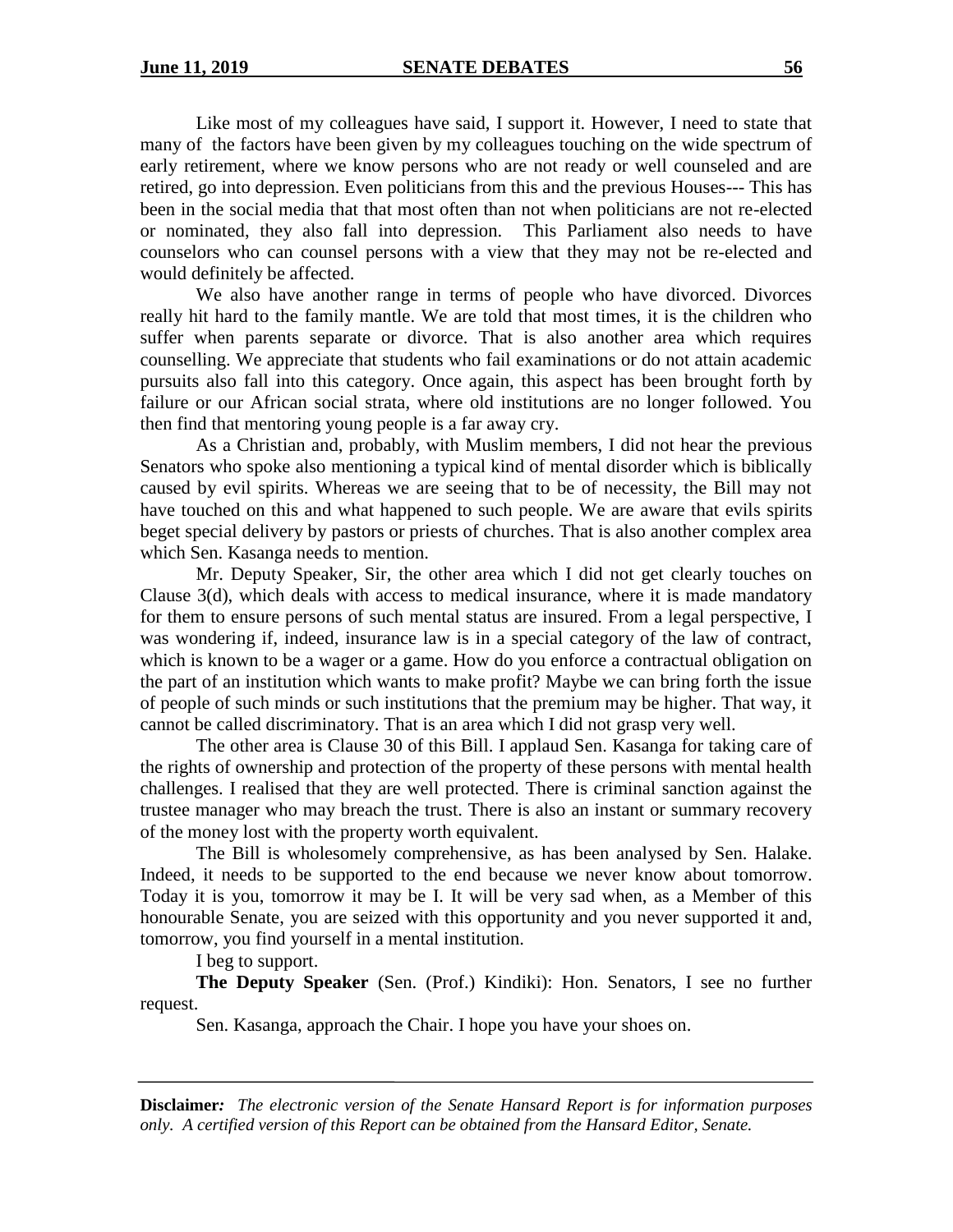# *(Laughter)*

### *(Sen. Kasanga approached the Chair)*

Mover, it is time to reply.

**Sen. Kasanga:** Mr. Deputy Speaker, Sir, I have listened to every Senator who has spoken on this Bill. Frankly speaking, 30 minutes is not enough for me to reply. What I heard on the Floor of this House are heartfelt submissions on an issue that is affecting some personally; but mostly because leaders are concerned about the state of our nation today.

It is true that there is no health without mental health. That is a fact. Today, mental health is a global issue. This Bill is not a re-invention of the wheel at all. We have drawn the issues from the Health Act and the Mental Health Policy, 2017. These are things that can be achieved and done.

I thank the Senators who have contributed for their support and for feeling that it is about time that we see structures put in place. Beyond that, we see actual activity towards mental health issues.

Mr. Deputy Speaker, Sir, a lot has been said. It is true that it is not a small Bill to canvass. When we were drafting this Bill, we looked through all the different aspects, again borrowing from best practices. However, more importantly, from the fact that somebody somewhere in this country had looked at these issues when they were doing the policy. It is saddening that after all that, nothing had been done; the administration and the Ministry of Health did not go ahead to do something about it.

Therefore, for me and the Senate, we can say that it is God's timing that this is happening. It is a fantastic conversation to have. It is the beginning of a fight against stigma when national leaders begin to speak about this issue.

In many fora where I have spoken, the minute a person mentioned that they have a personal story; you could see how people reacted. They would not believe that a Senator has had an issue with mental illness. I confirmed that I had been treated for Post-Traumatic Stress Disorder (PTSD). People do not think PTSD is a mental illness, which is terrible.

When Sen. Poghisio stood up to make his submissions, he said that we do not understand these issues, which is true. Many Kenyans do not understand these issues. I remember when Sen. (Dr.) Zani stood to speak she did quite a bit of research. In fact, in the first five minutes of her submissions, she highlighted the different aspects of mental health, in fact, to a depth that I had not gone into. She really broke it down.

Truly, we do not understand even beyond this conversation we are having here today, when we are closing this debate at Second Reading. I want to go a little further, with the indulgence of the Speaker, to propose that we have a sensitization forum, as leaders, so that we can also begin to understand it. We will have experts come talk to us and break it down for us, so that we understand what this mental health is. Therefore, I shall pursue that after this conversation. In fact, I had tried it before. However, we had to give room for our brothers and sisters who were fasting so that we can have it after Ramadhan.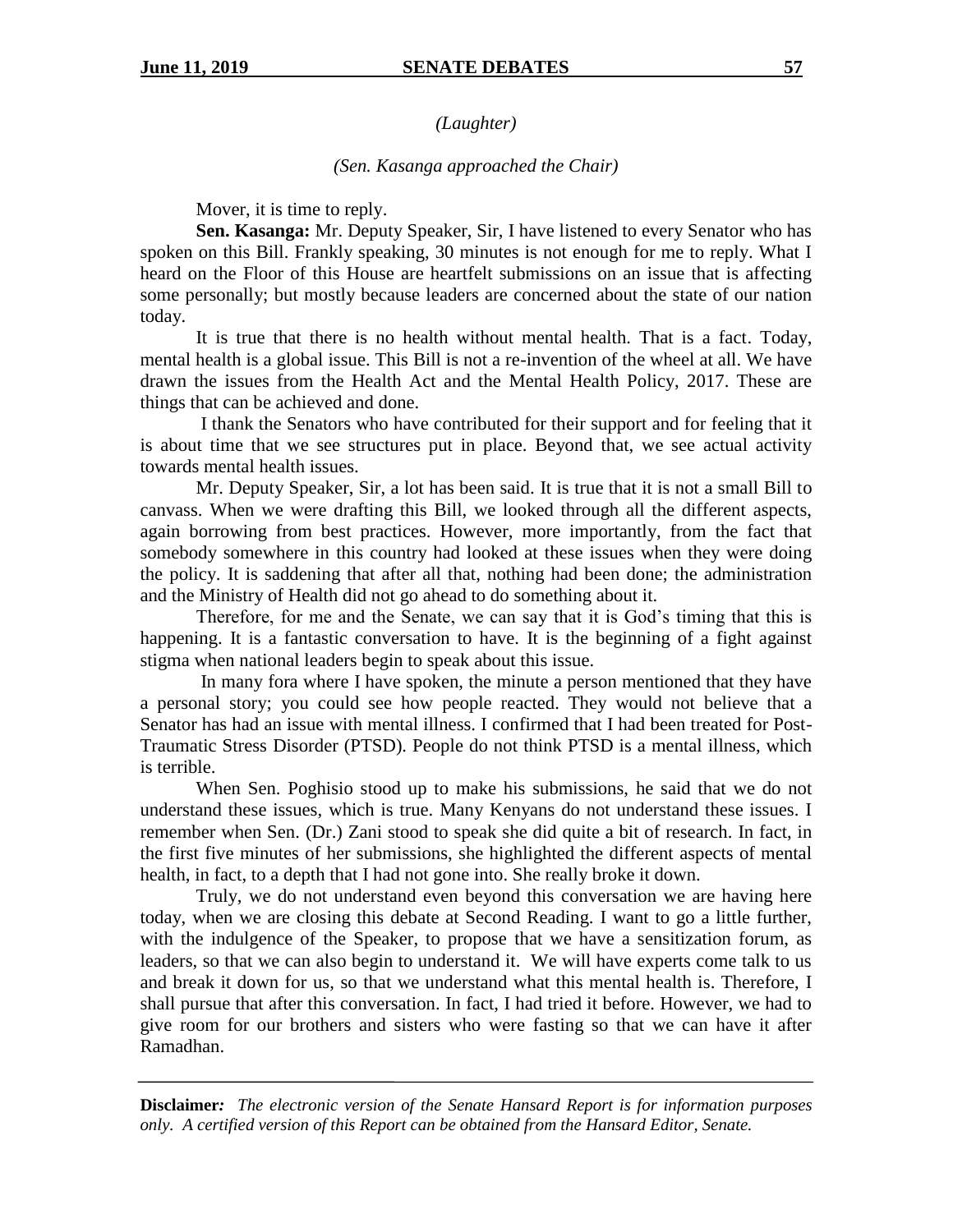Mr. Deputy Speaker, Sir, when we started this, my Seconder, Sen. Mutula Kilonzo Jnr., spoke from his heart. He gave his own personal account and set the stage for this conversation to happen. There is something that he said that I really appreciated; that they must insist to see the funds that are devolved for mental health funding. If they do that, as the Committee on Finance, Commerce and Budget, we will have sound Kenyans. Therefore, county governments will have no choice but to have those funds in place and begin to institutionalize some of the programmes that we are proposing. I repeat that we are not re-inventing the wheel. These things are do-able because they have been done in other countries.

When I was first moving the Bill, I gave an example of Kigali, where they have managed to put institutions down to the villages that help people with psycho-social support and psychiatric access. They have gone as far as having call centres where when somebody has an issue, for example, the cases of gender based violence which many Senators spoke about, they have a system where a person can call and the police, who will come and pick up everybody and take them to a centre where they shall receive psycho-social help. If there was an issue of violence, there is a lawyer in that centre to help with that. They also have a person to collect samples in such situations. So, these things are possible.

Kenyans pride themselves as being progressive and ahead of our brothers and sisters in the region, yet we are unable to do some of these simple interventions. We are, therefore, not re-inventing the wheel.

When Sen. Mugo stood to speak, she talked about the kind of language that we use. I remembered, in my opening remarks that I emphasised on the need to use the right language and terminologies. I was a bit worried because we do not know these terminologies, and it took me time to also understand them.

I recall one situation in a public forum where I kept being reminded to not refer to these people as this, but rather as that. However, I said to myself that let us also allow Senators to speak freely and let Kenyans appreciate that a little humour here and there does not necessarily mean that we look down upon people. It is actually the beginning of embracing the situation. We must embrace mental health because it is a disease like any other. Sen. Mugo put it really well.

When Sen. M. Kajwang stood up to speak, we again had a light moment. However, something he highlighted and which a few other Senators also spoke about is the use and abuse of drugs being a leading cause of mental illness. I picked up on that when he brought it up and I thought a little deeper about it. This is because my journey also started from a query that came from Makueni. The youth of Makueni were concerned about their fellow youth, who reside along the towns on Mombasa Road. The use and abuse of drugs is prevalent there, and the youth have completely lost their lives because of it. They asked me what I can do about it.

Therefore, I decided when this was discussed to go a step further. This is because as a low hanging fruit, maybe there is something we can begin to do as we wait for the Bill to become law. We do not have to wait all that time. Therefore, I made a stop at the National Campaign Against Drug Abuse (NACADA) and asked them what we can do.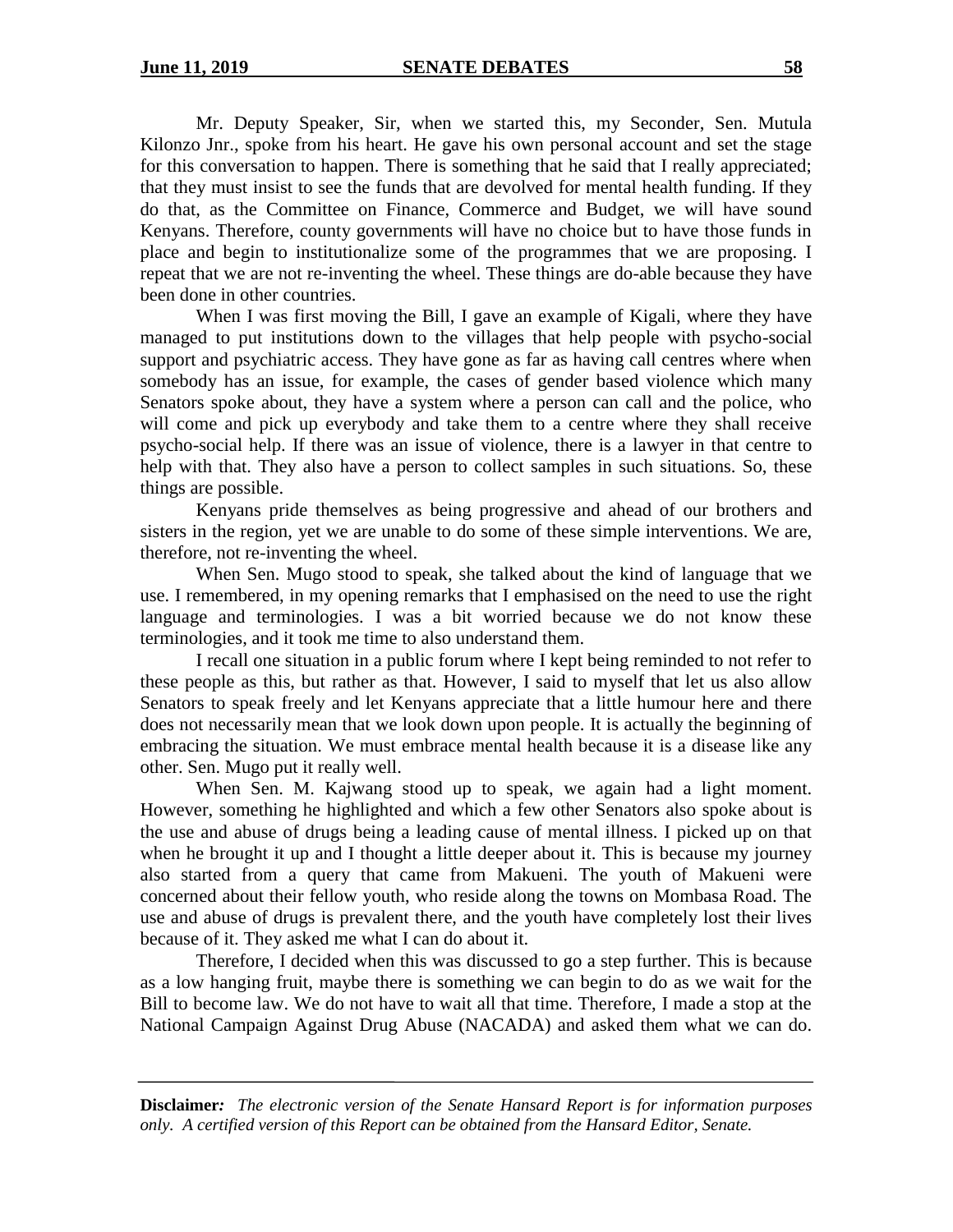First, I asked for their support on the Bill, because lot of these issues of drug use and abuse are the leading causes of mental health.

I was interested when they told me that one of the tasks of county governments is to licence liquor stores. They asked me whether I know where they take the money when they license these stores. This is because ideally, with such funds sitting somewhere, the first task to do is to have rehabilitation centres or have programmes to sensitize young people not to drink too much.

I said this was interesting. As usual, we do not always read everything to the nitty-gritties. However, I thought this was good information and it was a starting point. I, therefore, hope that we will run a programme in Makueni. We can start in a small way amongst the youth and begin to see how we can put some of these issues of the Bill to actual effect, as we wait for the Bill to become law.

Sen. (Dr.) Milgo and several other Senators talked about stigma. Fighting stigma is not that difficult when you think about it. When we start to talk about this issue, it ceases to be mysterious. The biggest challenge that we have is the issue of mystery, for example, the evil spirits that Sen. (Dr.) Kabaka alluded to. We do not understand what is happening to somebody when they speak suddenly and they have lost they mind. We, therefore, call them insane or mad. However, when we think about the fact that the person can be treated and that the illness is like a toothache, headache or malaria, suddenly it ceases to be mysterious.

Speaking on this issue is the first thing. The second thing is how to deal with institutions like Mathari National Teaching and Referral Hospital, which the name itself has such a connotation that Kenyans do not like. Therefore, a bit of thought will go into that.

I have taken into account some of the things that Sen. Halake has said about institutionalization. Many Kenyans do not like if you mention Mathari National Teaching and Referral Hospital. In fact, one person told me that when you are taken there, it is like a death sentence because of the status of the institution. Institutionalization is an issue that is being discussed globally and we have to look for a different way of dealing with extreme mental cases.

Mr. Deputy Speaker, Sir, Sen. Wetangula, who also spoke from his heart, had a few issues. He needed us to qualify what we mean by "sound mind."

**The Deputy Speaker** (Sen. (Prof.) Kindiki): It appears that every Senator spoke from the heart. I am curious to find out if they can also speak from elsewhere. I have listened consistently, that every Senator spoke from the heart. Do you have cases of Senators who spoke from elsewhere?

**Sen. Kasanga:** Not in this case.

**The Deputy Speaker** (Sen. (Prof.) Kindiki): Proceed.

**Sen. Kasanga:** Sen. Wetangula said that the sophistication of a society is judged by how it treats its minority, disadvantaged and the mentally ill. That is a powerful statement because we are not sophisticated as a country because we do not meet the cut at all. "Mad men" have become common that when we see them, we roll up our car windows. We do not think why we should live in such a progressive country when there